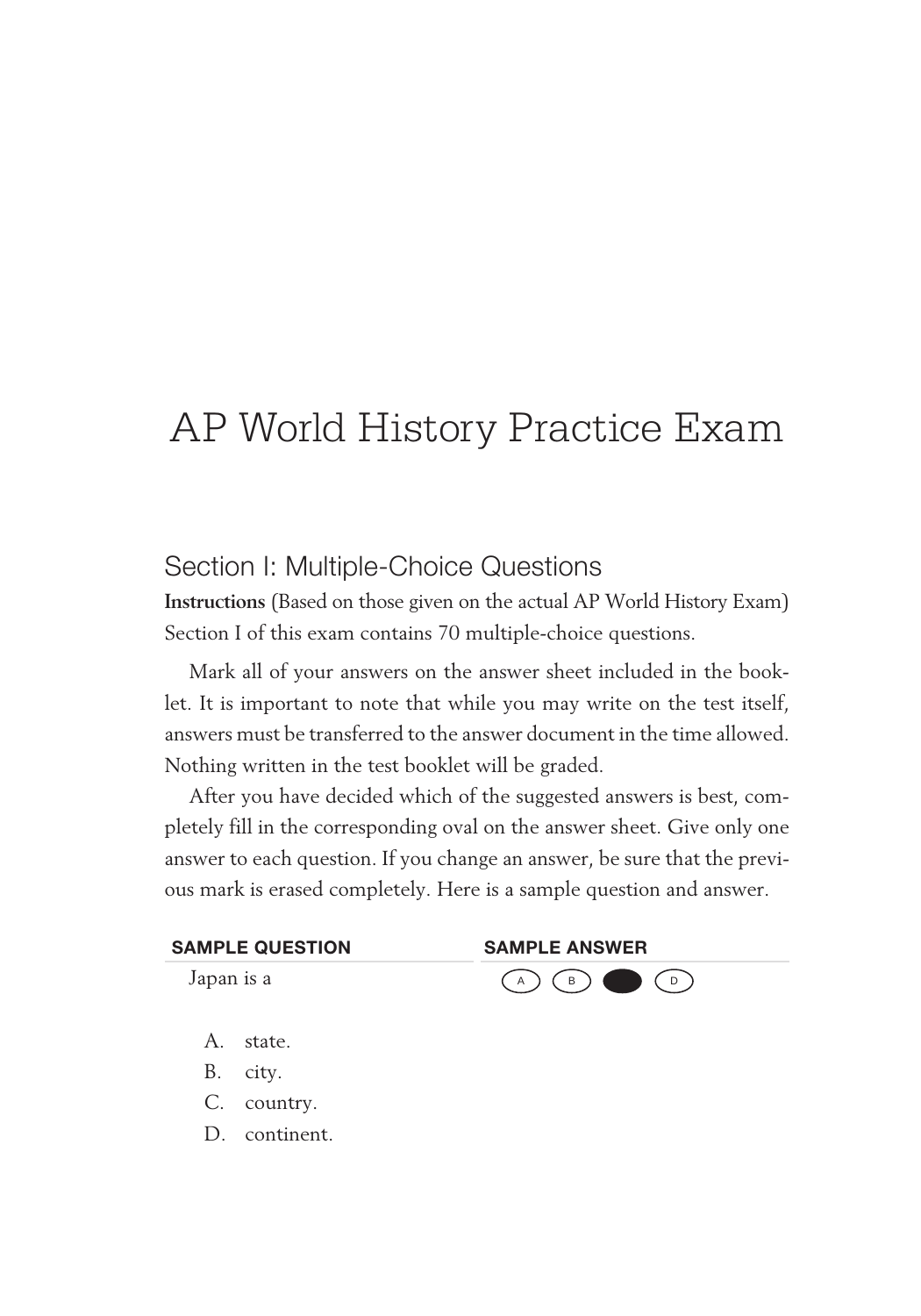Use your time effectively, working as quickly as you can without losing accuracy. Do not spend too much time on any one question. Go on to the other questions and, if you have time, come back to the ones you have not answered. It is not expected that everyone will know the answers to all of the multiple- choice questions.

#### About GueSSInG

Each correct answer earns a point. There is no penalty for guessing; this is a change from previous years. You should mark the best answer you have for each question.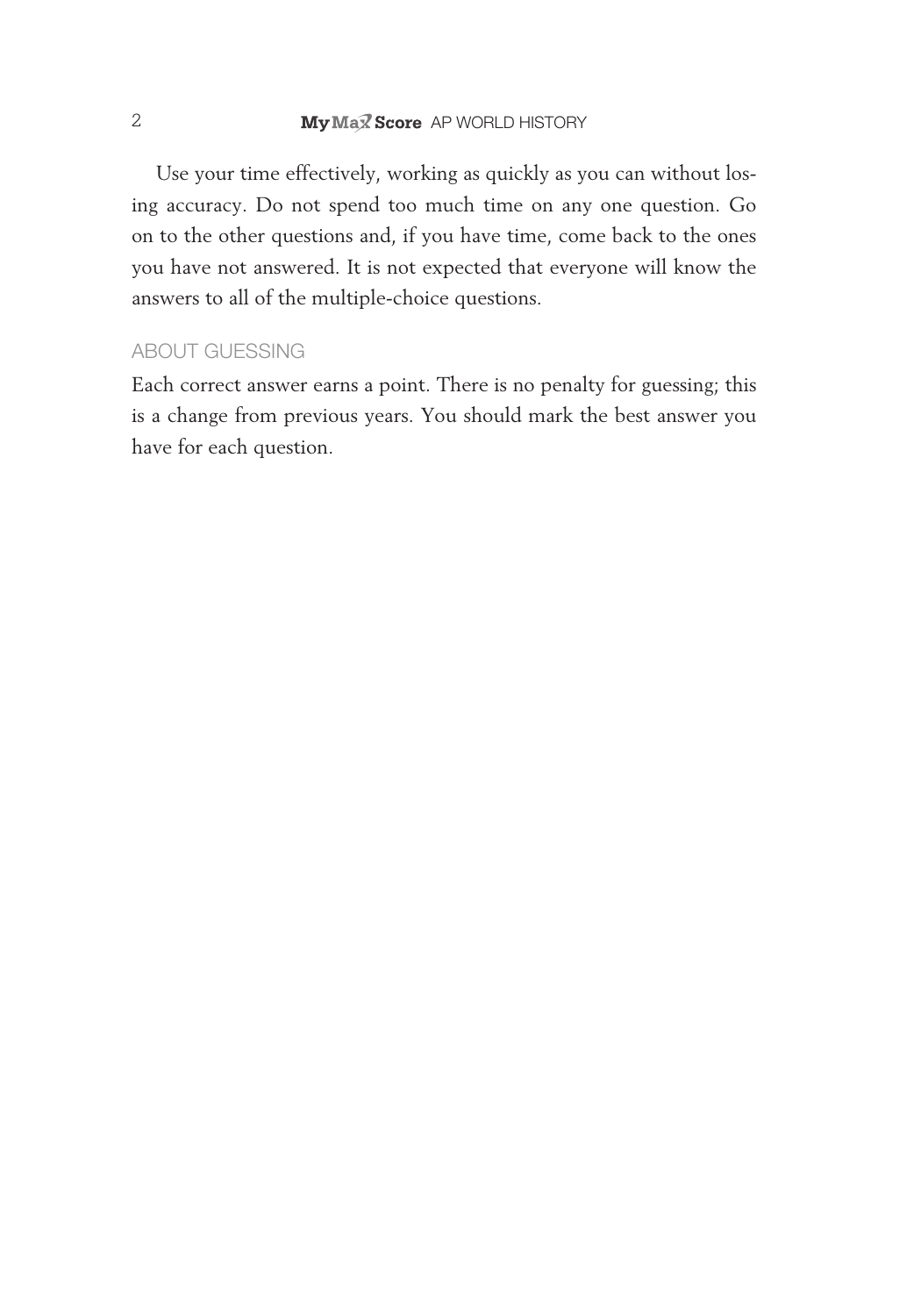## WORLD HISTORY SECTION I Time— 55 minutes 70 Questions

**Directions:** Each of the questions or incomplete statements below is followed by five suggested answers or completions. Select the one that is best in each case and then fill in the corresponding oval on the answer sheet.

**Note:** This exam uses the chronological designations BCE (before the common era) and CE (common era). These labels correspond to BC (before Christ) and AD (anno Domini), which are used in some world history textbooks.

- 1. For what period would archaeologists first begin to find permanent human settlements?
	- A. The Paleolithic
	- B. The Classical Era
	- C. The Bronze Age
	- D. The Neolithic
- 2. Identify the statement that best begins an explanation of the Neolithic Revolution.
	- A. In Northern Europe, nomadic hunters began to produce more complex stone tools.
	- B. In East Asia, early settlers began using markings on turtle shells and bones as an early form of record keeping.
	- C. In the Middle East, people began to settle in small communities and practice agriculture.
	- D. In Mesoamerica, agricultural settlements saw an expansion of their populations and the beginning of more complex governments.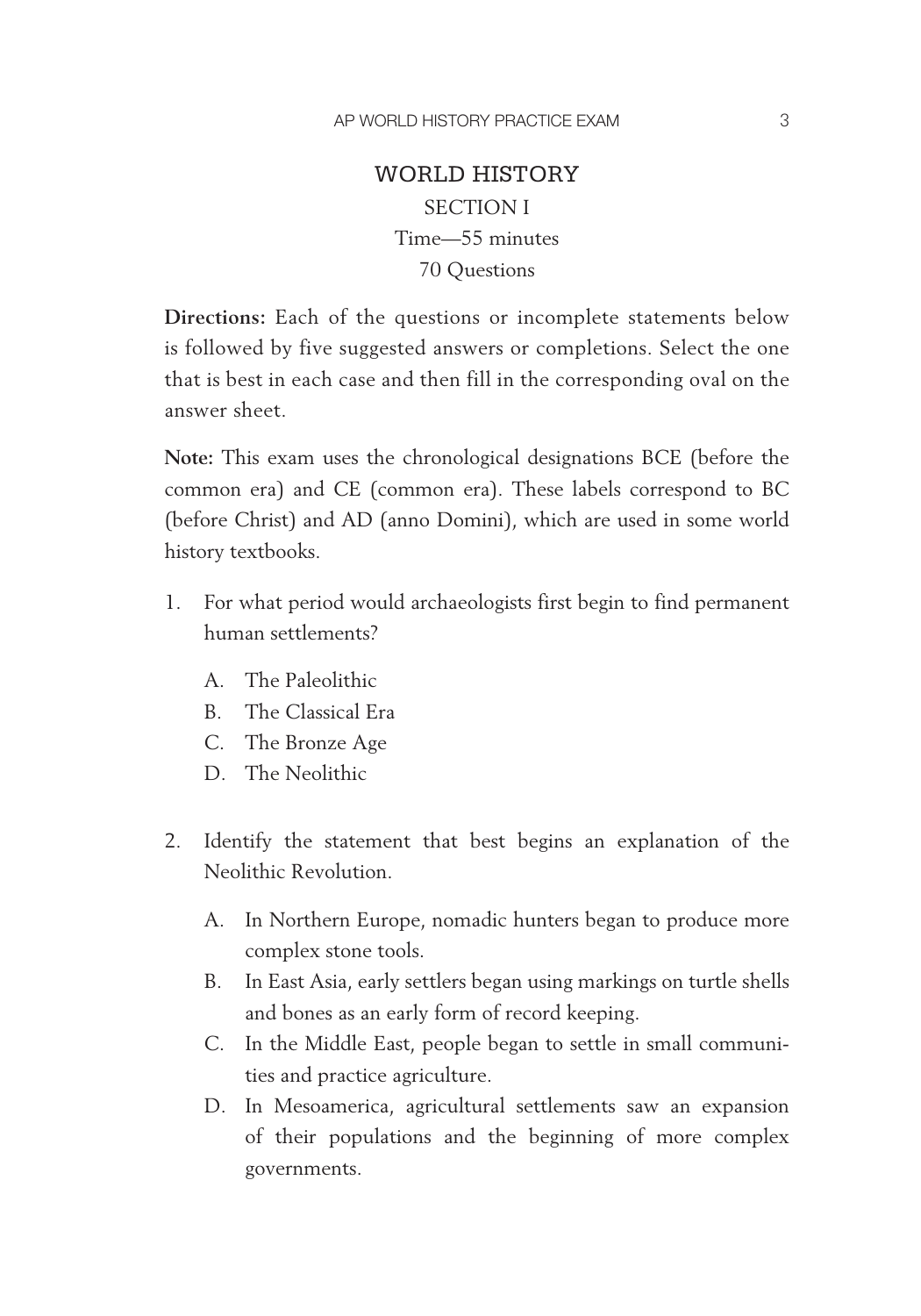More reliable and abundant food supply

Job specialization based on a surplus of food

Development of a more formal social hierarchy

Increased population creating some social pressures as traditional family/clan loyalties broke down

- 3. All of the above resulted from what cultural change?
	- A. The development of complex government
	- B. The adoption of agriculture
	- C. The development of metal tools
	- D. The growth of complex, organized religion
- 4. Which of the following civilizations shares the most in common with the Harappan civilization found in the Indus River Valley?
	- A. The Mogul Empire in India
	- B. The Tokugawa Shogunate in Japan
	- C. The Olmec civilization in Mesoamerica
	- D. The Athenian city-state in ancient Greece
- 5. Identify the important original contribution of the Hebrew culture to the civilizations in the Middle East and Mediterranean during the Classical Period.
	- A. Monotheism
	- B. Written legal code
	- C. Phonetic alphabet
	- D. Priest caste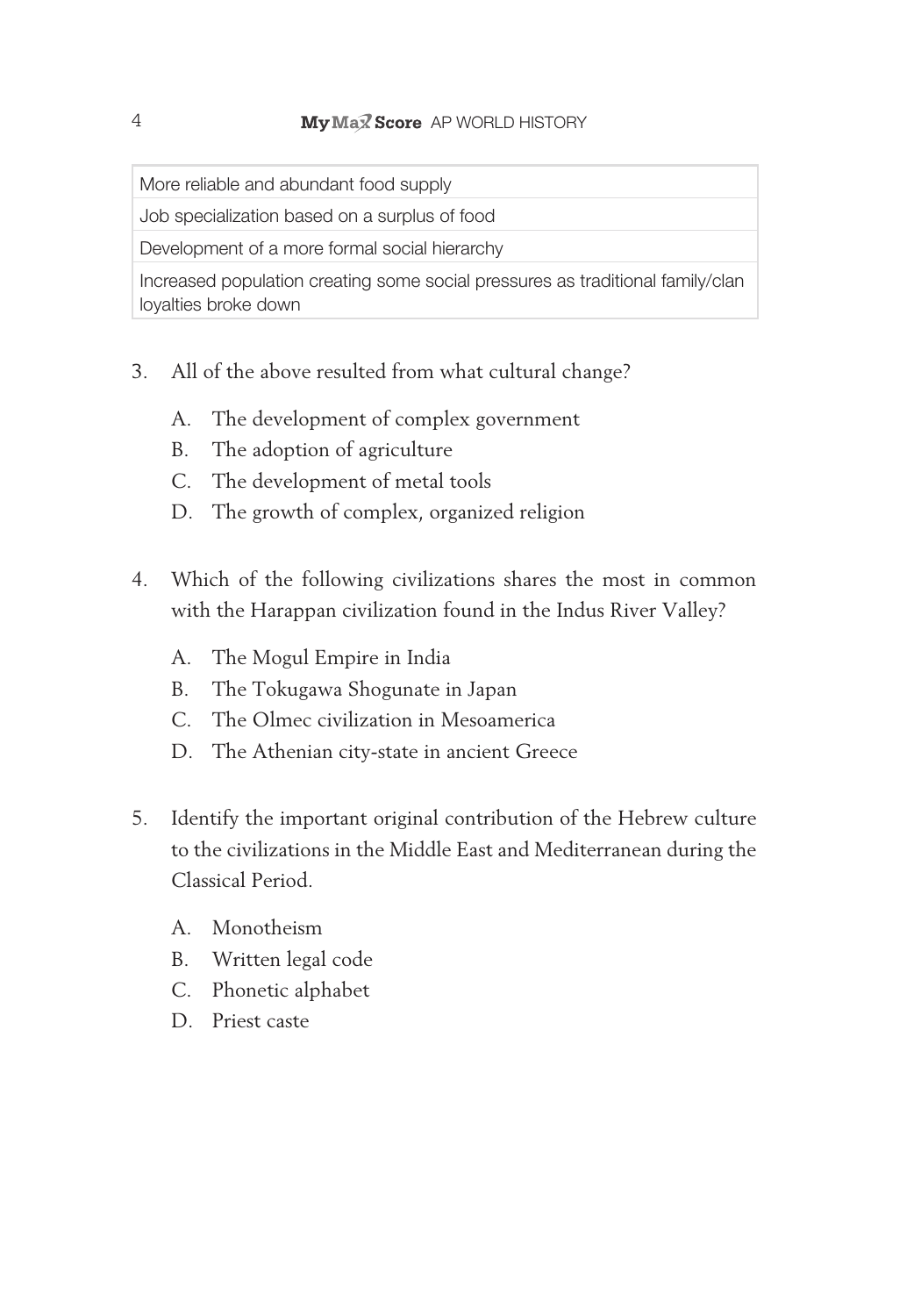

- 6. Identify the sacred text that originated in the area shaded above after the migration of the Aryan people from Central Asia, shown by the arrow on the map.
	- A. Torah
	- B. The Analects
	- C. Vedas
	- D. The Book of the Dead
- 7. Confucianism established political and social systems in China while what other philosophy contributed significantly to China's medical practices and art and architecture?
	- A. Legalism
	- B. Shintoism
	- C. Hinduism
	- D. Daoism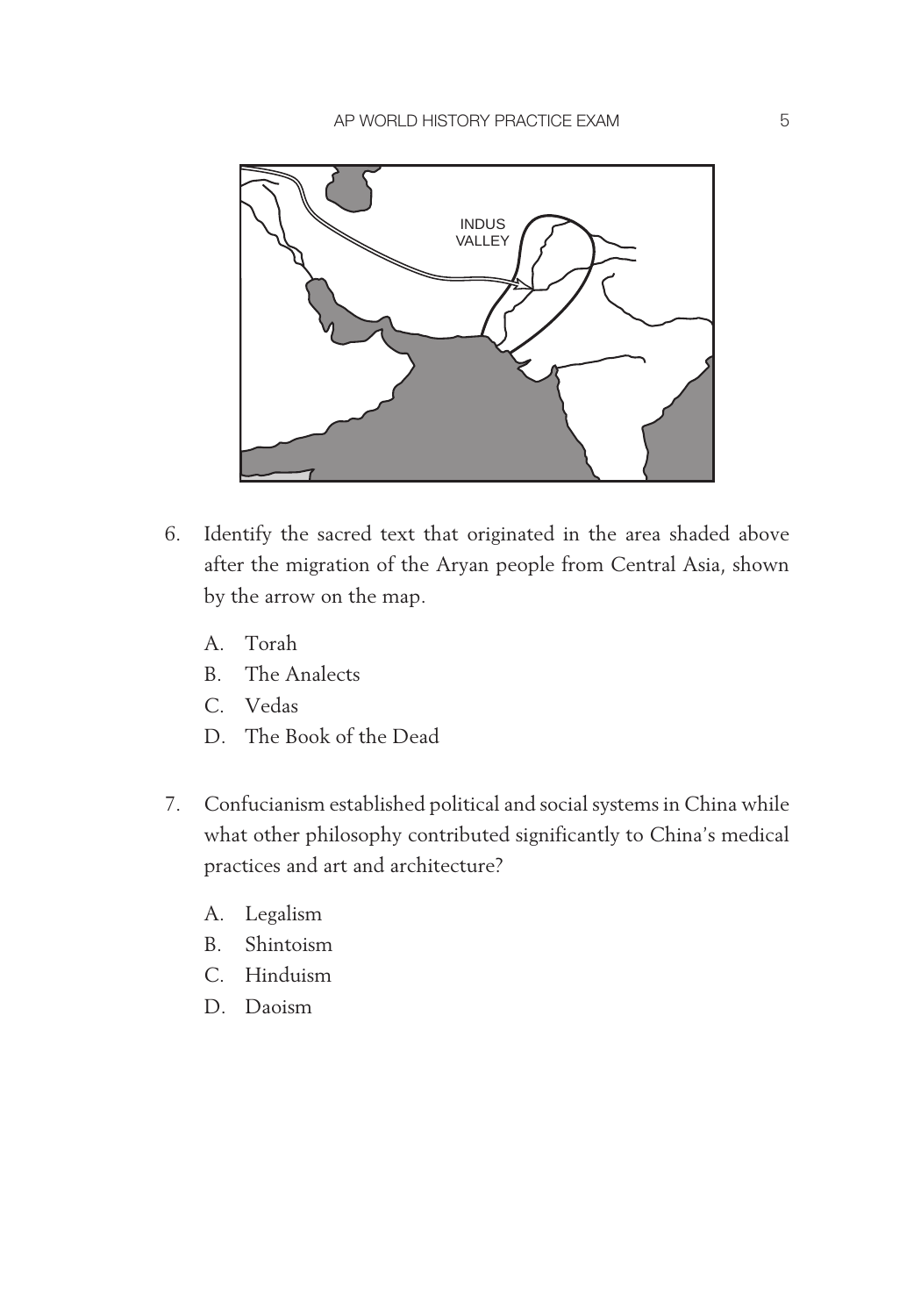- 8. In addition to Judaism, identify the two cultures that most influenced the development of early Christianity.
	- A. Sumerian and Egyptian
	- B. Greek and Roman
	- C. Egyptian and Greek
	- D. Sumerian and Roman
- 9. What statement best explains the presence of Greek architectural styles throughout the Middle East and the Mediterranean?
	- A. Greek trading empires and the conquests of Alexander the Great spread Hellenic culture across these areas.
	- B. The Romans adopted Hellenic culture and then spread it to all parts of the empire.
	- C. The Persian conquest of the Greek city-states allowed for Greek culture to spread into its empire.
	- D. The decline of pre-Classical civilizations made Greek culture the most attractive to people living in these regions.
- 10. What civilization was initially responsible for the unification of the Middle East, Asia Minor (modern Turkey), and the Iranian plateau?
	- A. Rome
	- B. Egypt
	- C. Ottoman
	- D. Persian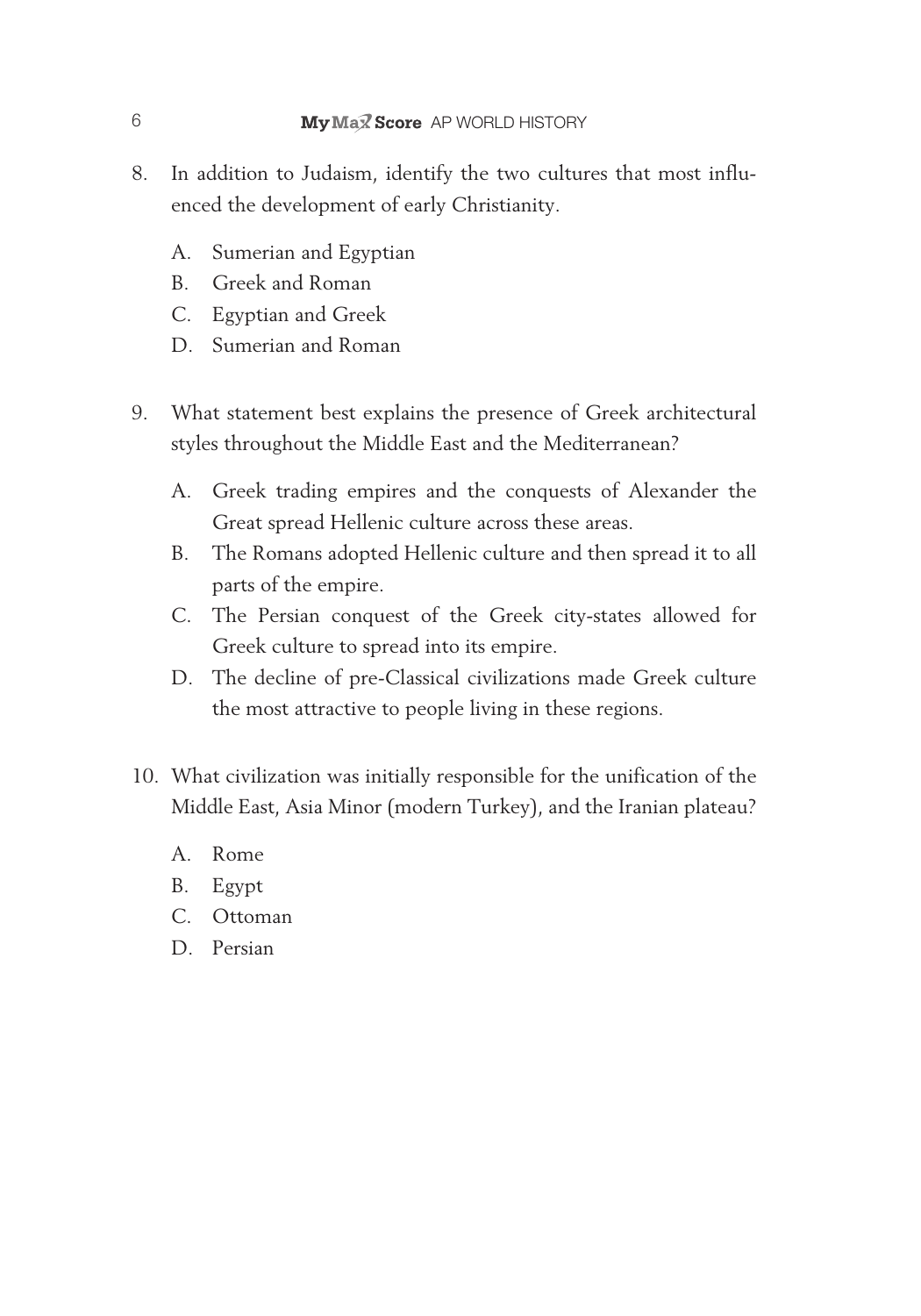- 11. What statement accurately compares the government of the Han dynasty with that of the Roman Republic?
	- A. Power in the Han dynasty was concentrated in a centralized bureaucracy dominated by Confucian scholars while power in the Roman Republic was shared among the major landowning families of Rome.
	- B. Power in the Han dynasty rested solely with the emperor while in Rome all citizens were able to express their opinions and influence government.
	- C. Power in the Han dynasty was concentrated in a centralized bureaucracy dominated by Confucian scholars while in the Roman Republic all citizens shared power in governmental decisions.
	- D. Power in the Han dynasty rested in the hands of the military generals and their successors, who had helped defeat the previous Qin dynasty, while power in the Roman Republic rested in the hands of legion commanders and provincial governors.
- 12. What statement defines the dynastic cycle?
	- A. Chinese governments ruled based on the power of a single family.
	- B. While at first militarily powerful, as a dynasty came to depend more on Confucian scholars than generals, it became weaker militarily and would eventually fall to foreign invasion.
	- C. Chinese government depended upon economic growth to sustain power, and as the economy declined, based on cycles, so too did the dynasties.
	- D. Initially a Chinese government enjoyed prosperity and economic growth, but over time corruption, internal disasters, and external invasions all eroded a dynasty's power.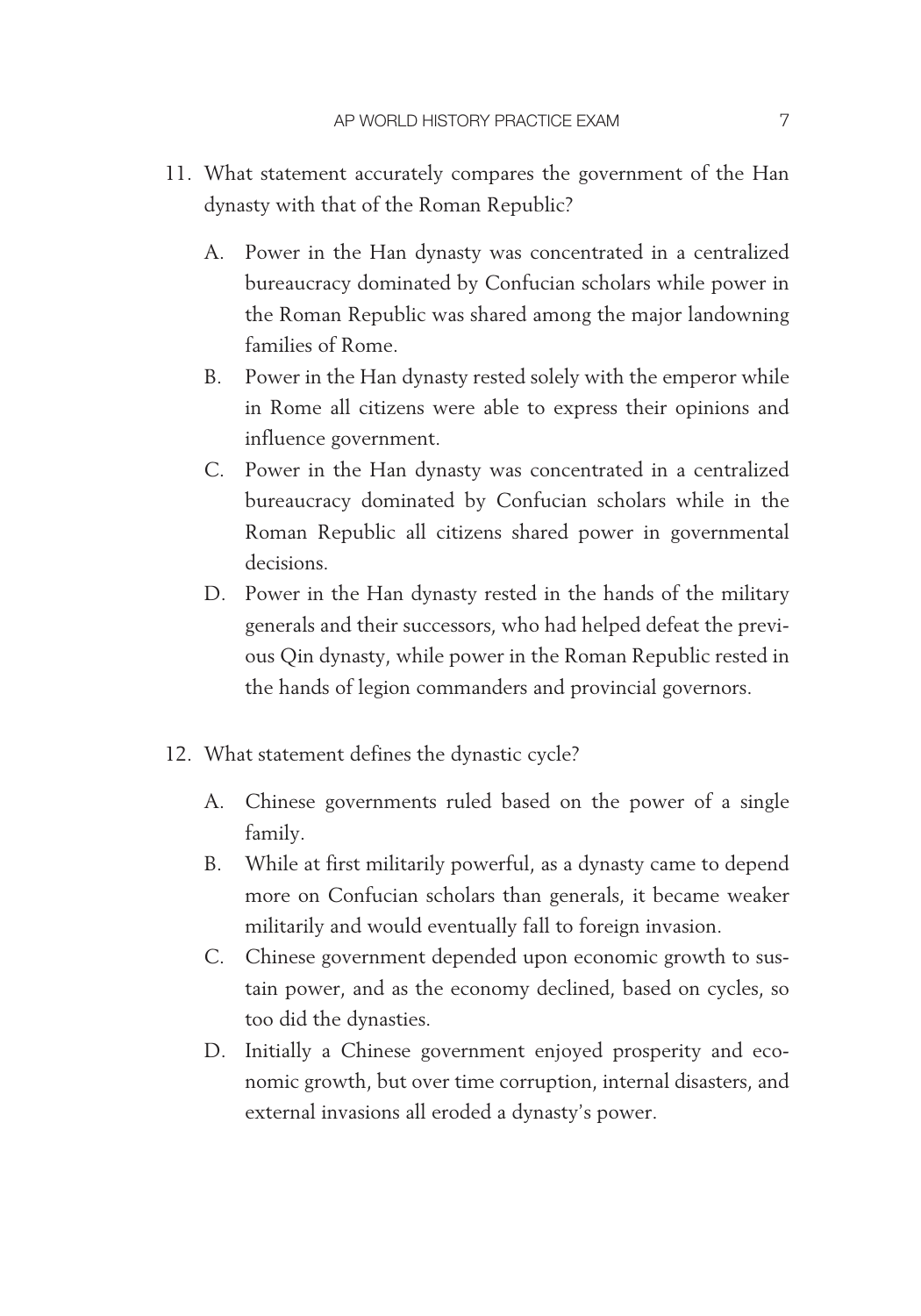- 13. What statement best explains the changes in the Roman legions after about 200 CE?
	- A. The legions stopped using the traditional phalanx formation that was developed by Greek warriors and instead began to fight with more open lines and swords instead of spears.
	- B. The legions no longer protected the Roman frontier as they turned to looting the wealthy provinces of Italy and Greece.
	- C. The legions became more dependent on foreign recruits, especially Germans, as fewer Romans volunteered for military service.
	- D. The legions became more devoted to individual commanders and not to the Senate and people of Rome.
- 14. What statement offers the most complete analysis of the decline of the Han dynasty?
	- A. Migrations of Germanic people from the north; lack of citizen participation in government; unemployment due to excessive numbers of slaves.
	- B. Attacks by militarily superior horse-mounted steppe tribesmen equipped with strong bows; regional political rivalries taking advantage of a weak central government; diseases/plagues devastating the populations of major cities.
	- C. Attacks by militarily superior horse-mounted steppe tribesmen equipped with strong bows; internal revolts due to increased taxes and weakening central authority; weak emperors and corrupt bureaucracy.
	- D. Disruption of trade networks by well-equipped tribesmen from the steppes; exhaustion of local agricultural lands due to overfarming; decline in the available number of slaves due to military defeats and slave revolts.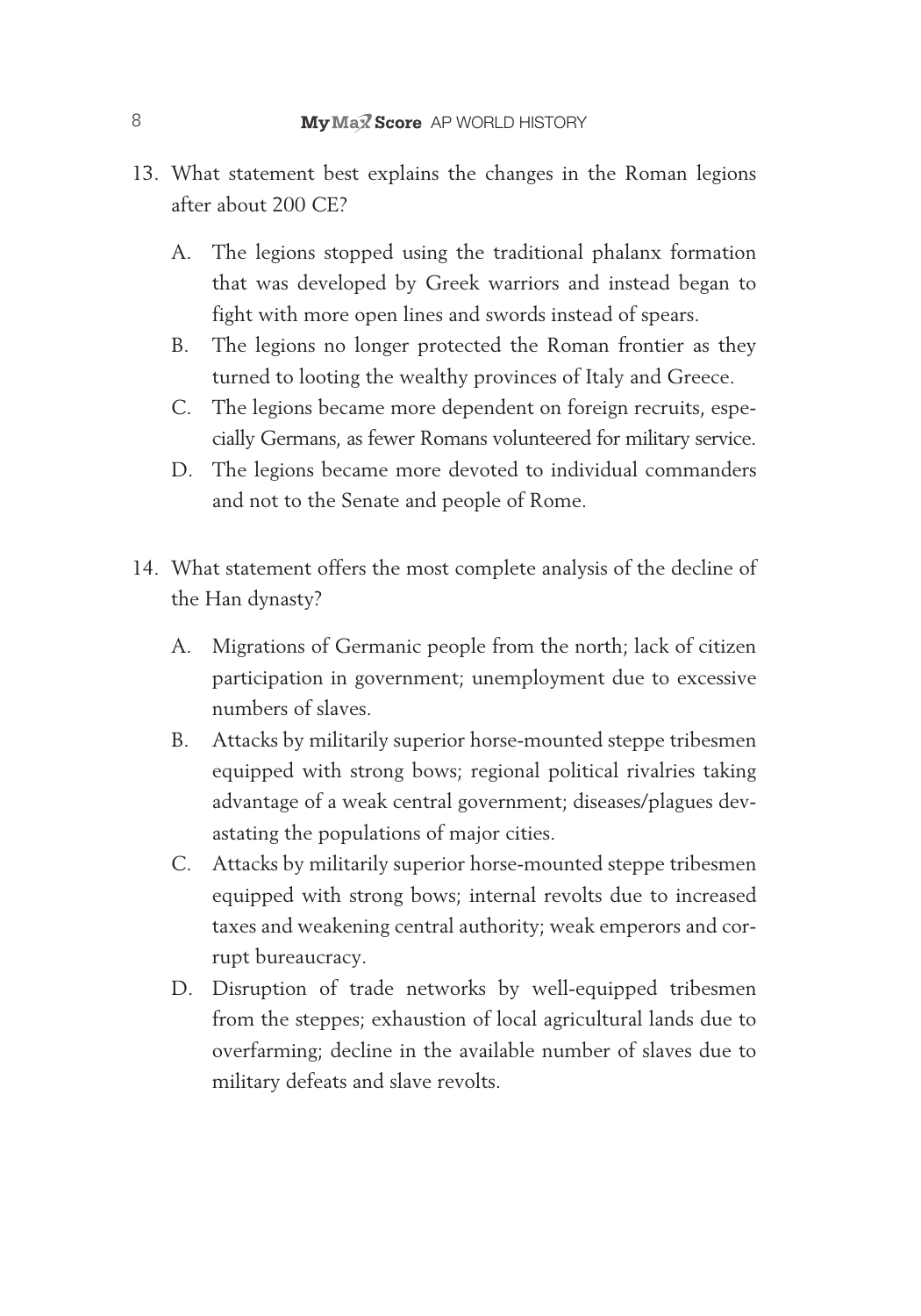- 15. Identify the major trade network between Asia and Europe.
	- A. Trans- Saharan caravans
	- B. The Silk Road
	- C. Indian Ocean sea-lanes
	- D. Mediterranean sea-lanes
- 16. In the eighth century CE, identify the city that became the center of trade along the Silk Road.
	- A. Venice
	- B. Timbuktu
	- C. Calicut
	- D. Baghdad

"Thus says the Lord, the God of Israel, 'Let my people go, that they may hold a feast to me in the wilderness.'"

> — Moses's words to Pharaoh as recounted in the Bible, Exodus 5:1

- 17. Identify which of the following religions that would NOT accept the statement above as part of their religious heritage.
	- A. Roman Catholicism
	- B. Islam
	- C. Eastern Orthodox
	- D. Zoroastrianism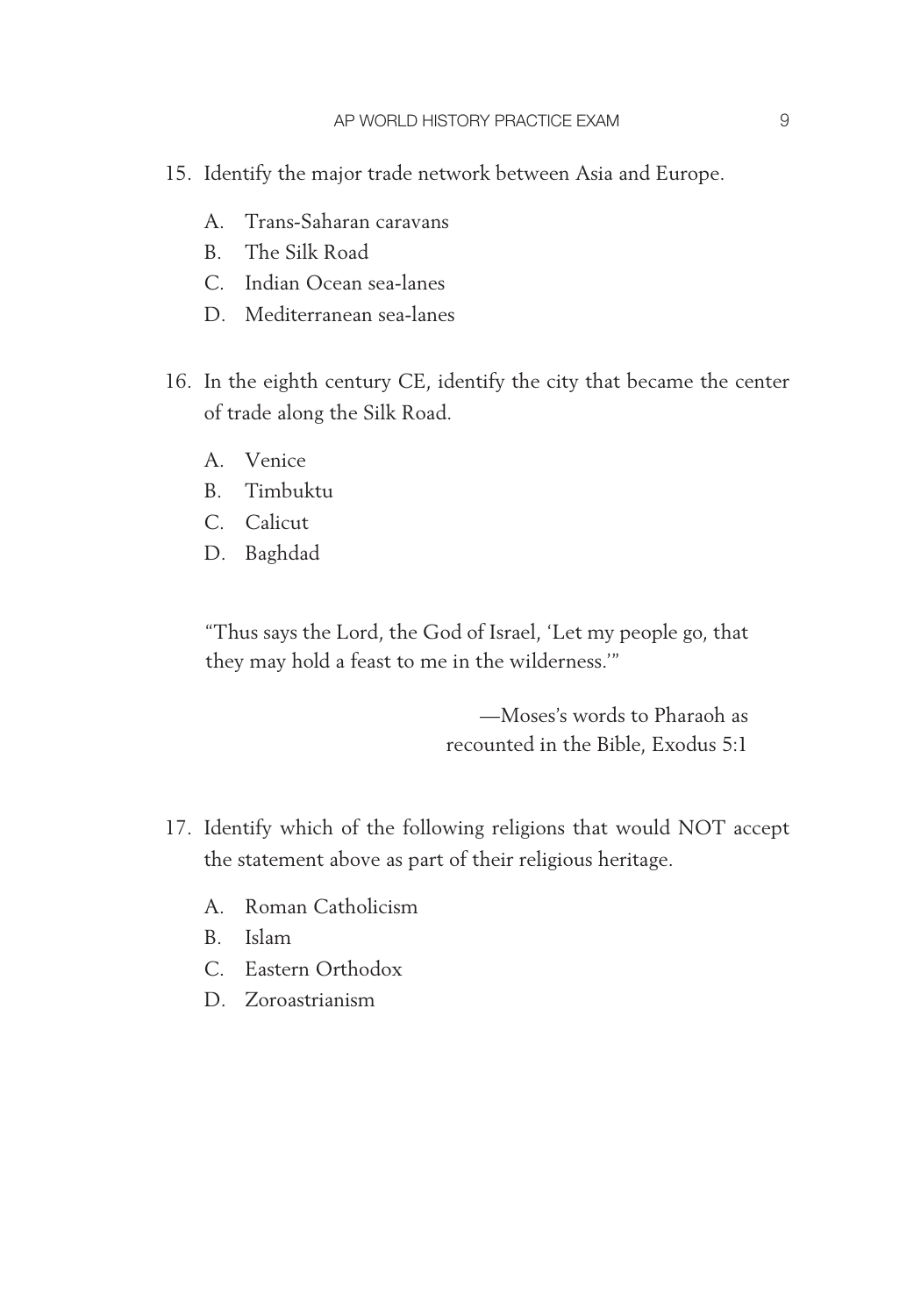- 18. Though often not officially interested in foreign trade, what example below indicates the involvement of the Chinese government in internal trade?
	- A. The Great Wall of China
	- B. The opening of the civil service exam to all backgrounds
	- C. The construction of the Grand Canal
	- D. The use of tax money for flood control
- 19. Which of the following is a correct analysis of the impact of the early Mongol Empire on trade?
	- A. The Mongols looted caravans to the point that the Silk Road no longer facilitated trade across Asia.
	- B. The Mongols patrolled trade routes and protected caravans in their empire, leading to a boom in trade along the Silk Road.
	- C. Merchants sought other routes, especially through Southeast Asia and the Indian Ocean, to avoid the Mongol tribesmen.
	- D. Merchants were forced to turn to other professions as the Mongols refused to allow other peoples to move through their empire.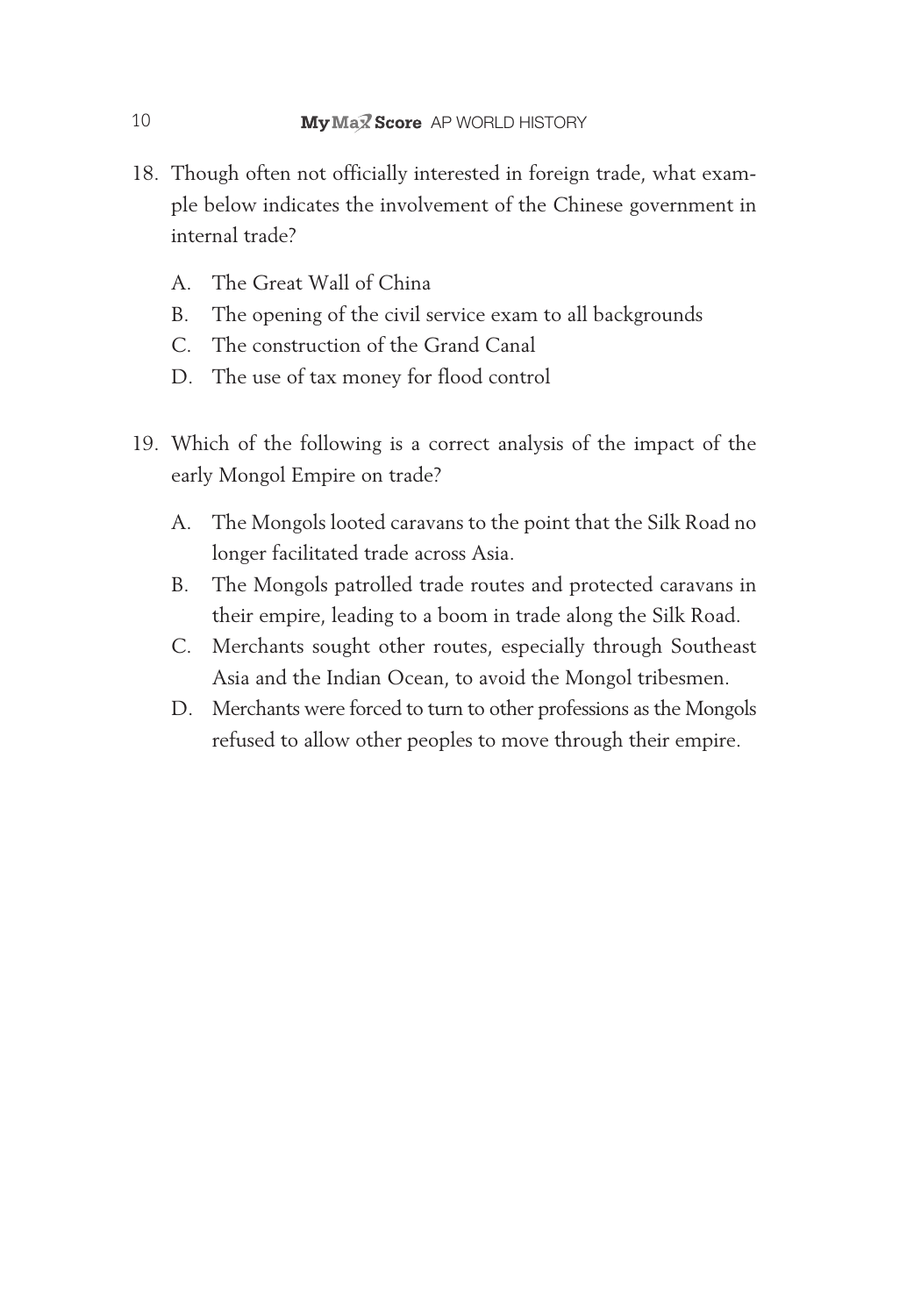

- 20. The image above is an indication of the growing influence of what culture in India?
	- A. Persian
	- B. Buddhist
	- C. Chinese
	- D. Islamic
- 21. What statement best explains the adoption of the Arabic language across North Africa?
	- A. The retreat of the Roman Empire allowed people to return to their native language.
	- B. The Islamic conquest destroyed the native population living in this region.
	- C. The Islamic conquest of the region resulted in many conversions to Islam and the adoption of Islamic customs.
	- D. The defeat of the Byzantine Empire convinced many inhabitants of the superiority of Arabic culture.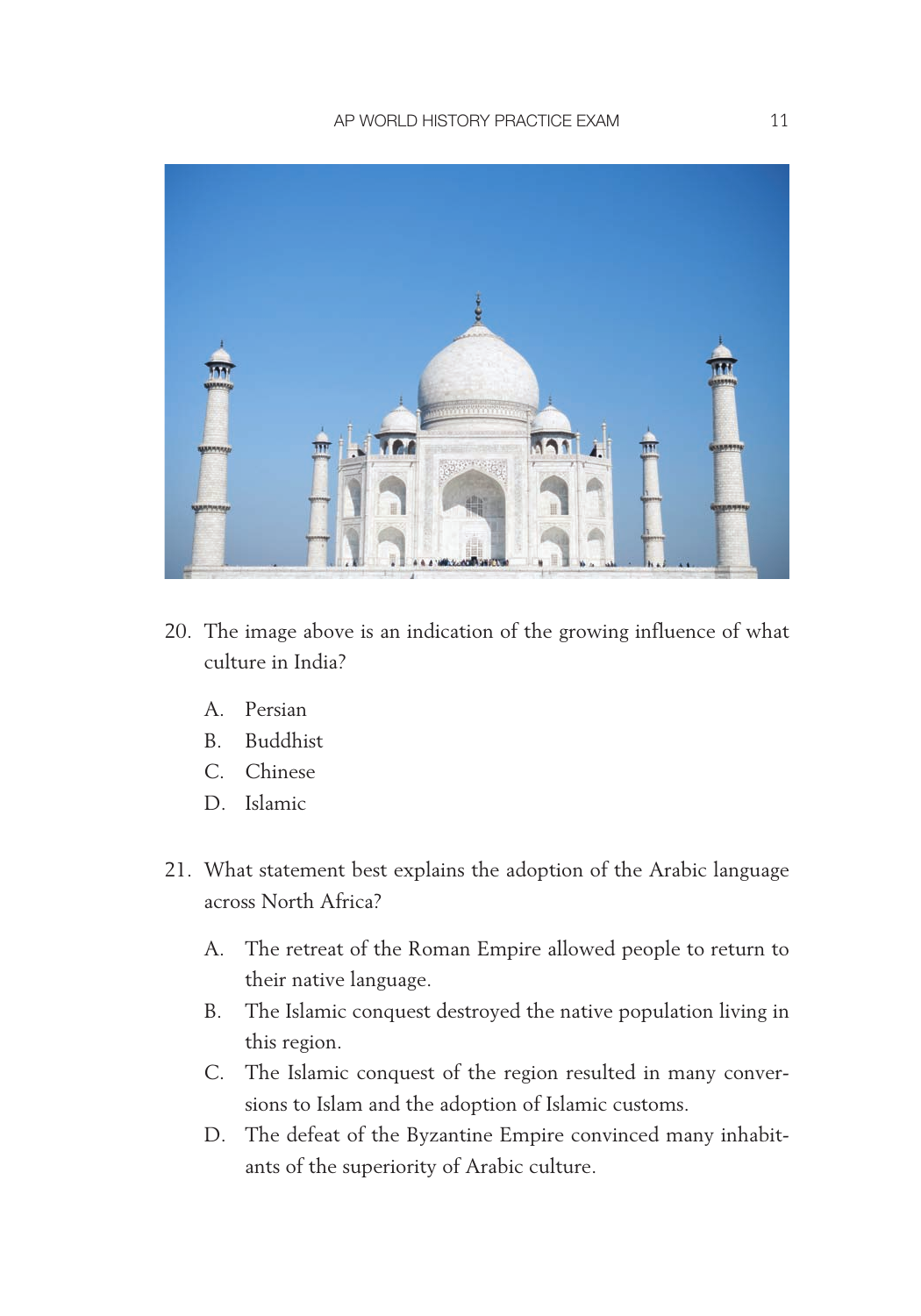- 22. What statement explains the origins of Swahili culture?
	- A. Bantu peoples moving into southern Africa pushed many groups toward the India seacoast, where they were forced to adopt local customs.
	- B. Bantu peoples moving into southern Africa traded with Arabs along the east coast, creating a blended culture.
	- C. Arab merchants dominated trade along the African coast, forcing their culture on the small and weak local city-states.
	- D. Arab merchants inhabited the coastal regions of East Africa but were forced to change their agrarian and trade customs to fit the local climate.
- 23. In many Southeast Asian trade cities, diasporic communities from this culture played a very important role in the local economy and politics.
	- A. Indian
	- B. Greek/Hellenic
	- C. Japanese
	- D. Chinese

He [Kublai Khan] makes them take of the bark of a certain tree. What they take is a certain fine white skin which lies between the wood of the tree and the thick outer bark, and this they make into something resembling sheets of paper, but black. When these sheets have been prepared they are cut up into pieces of different sizes. The smallest of these sizes is worth a half tornesel; the next, a little larger, one tornesel; one, a little larger still, is worth half a silver groat of Venice; another a whole groat; others yet two groats, five groats, and ten groats…and on every piece a variety of officials, whose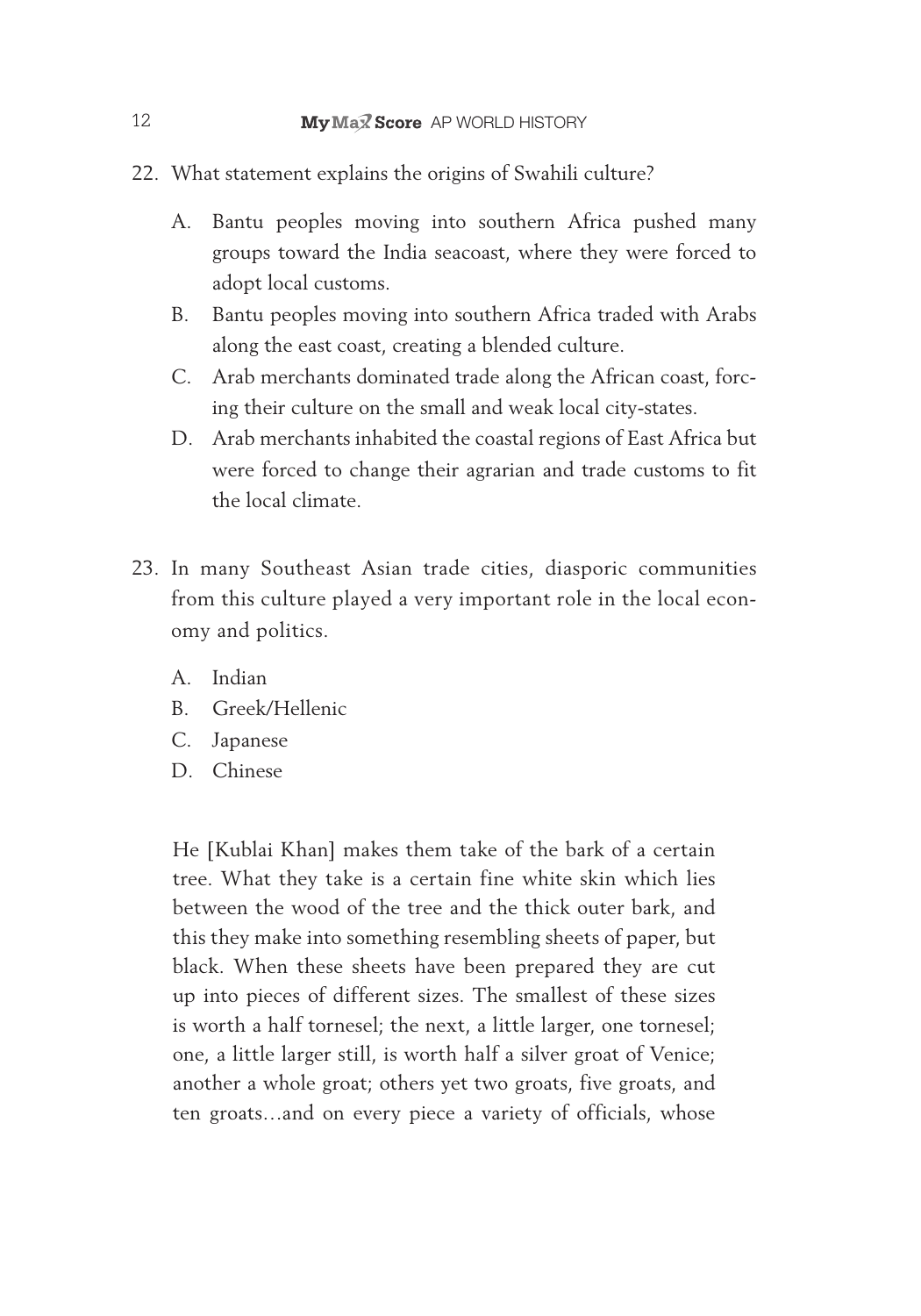duty it is, have to write their names, and to put their seals. And when all is prepared duly, the chief officer deputed by the Khan smears the seal entrusted to him with vermilion, and impresses it on the paper, so that the form of the seal remains printed upon it in red; the money is then authentic. Anyone forging it would be punished with death. And the Khan causes every year to be made such a vast quantity of this money, which costs him nothing, that it must equal in amount all the treasure in the world.

— From *The Travels of Marco Polo*

- 24. What statement best evaluates Marco Polo's discussion of paper money from the perspective of a modern economist?
	- A. Absolute authority allowed for the printing of unlimited amounts of currency without inflation.
	- B. Marco Polo failed to understand how the khan collects wealth in order to print the currency without rampant inflation.
	- C. Due to lack of foreign trade, the printing of currency by the khan does not increase inflation because no foreign wealth enters the Chinese economy.
	- D. As long as a national government—the khan in this case—is trusted by its people, the government can print currency without fear of inflation.
- 25. The influence of Islam in Southeast Asia is an example of
	- A. imperialism.
	- B. migration.
	- C. cultural diffusion.
	- D. ethnocentrism.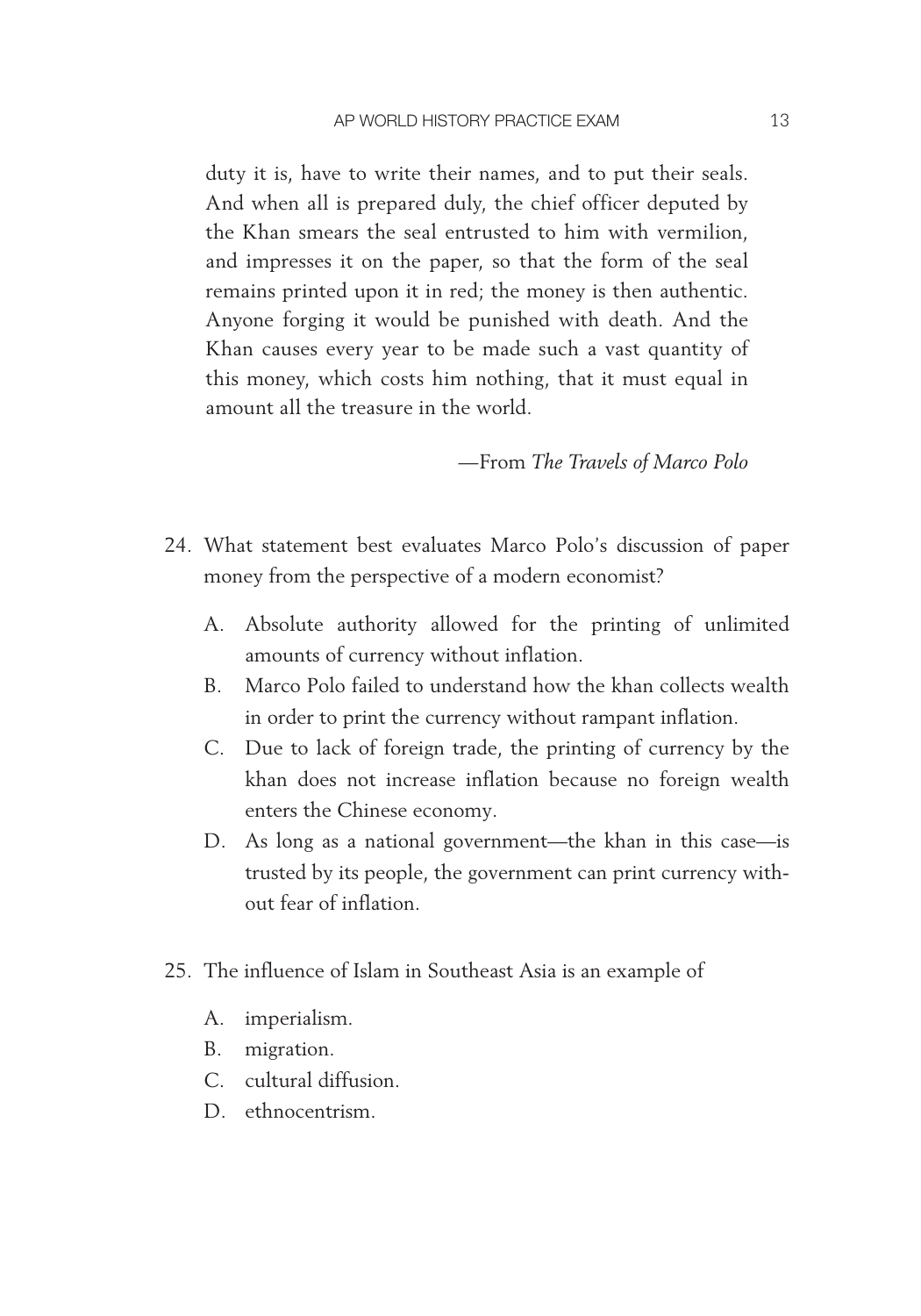- 26. What statement best explains how Greek and Roman learning was preserved during the Middle Ages in Europe?
	- A. Monasteries saw it as their mission to copy all of the older texts of the Greek and Roman philosophers.
	- B. The works of Greek and Roman philosophers were preserved by both the Byzantine and the Islamic civilizations.
	- C. The Roman Catholic Church maintained extensive libraries of Greek and Roman works throughout Europe.
	- D. The collapse in Western Europe was not so great as to cause a shutdown of universities at the major population centers.
- 27. Identify the major source of instability across Asia and Europe during the fourteenth century.
	- A. Steppe tribesmen
	- B. The Black Death
	- C. The Islamic caliph
	- D. Famine
- 28. What statement explains the bureaucratic view of Buddhism during the Tang dynasty?
	- A. Buddhism provided the society with a means of appeasing the poorer peasant classes because, unlike Confucianism, it was egalitarian.
	- B. Buddhism was a threat to the power of the Confucian bureaucracy because it offered an alternative social organization.
	- C. Buddhism was not recognized as an issue for the bureaucracy because it was a religion that did not address political issues.
	- D. Buddhism was seen as a challenge to the Confucian religious beliefs held by many in the bureaucracy.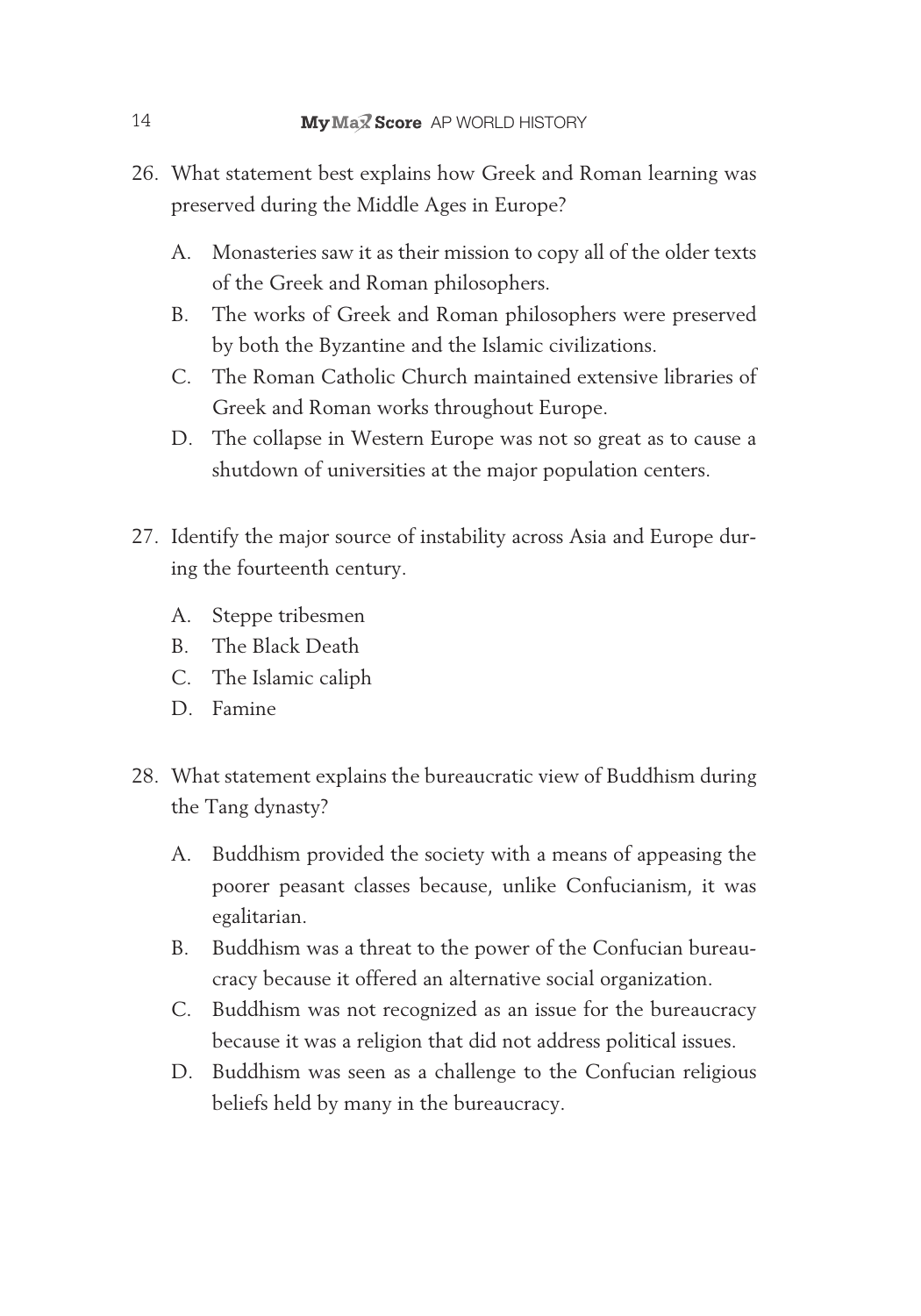- 29. How did the caravel alter European society in the fifteenth century?
	- A. It allowed for more accurate navigation.
	- B. It gave the European powers a strong military advantage over their chief rivals, the Ottoman Empire.
	- C. It allowed for long- distance ocean travel.
	- D. It provided Europeans with a means of challenging Islamic power in the Mediterranean.
- 30. Identify the nation that led European exploration through government efforts to provide their sailors with the most advanced navigation instruments and techniques available.
	- A. Spain
	- B. France
	- C. Portugal
	- D. Great Britain
- 31. What allowed Britain and France to benefit from Spain's silver mining in Latin America?
	- A. Both nations manufactured goods for sale to Spain, which did not develop a strong manufacturing sector.
	- B. Britain used military resources to take Spanish colonies while France's royal family inherited the Spanish throne through marriage.
	- C. Britain used military resources to take Spanish colonies while France provided Spain with manufactured goods.
	- D. Both of these nations used military force to seize colonies in the silver-producingare as.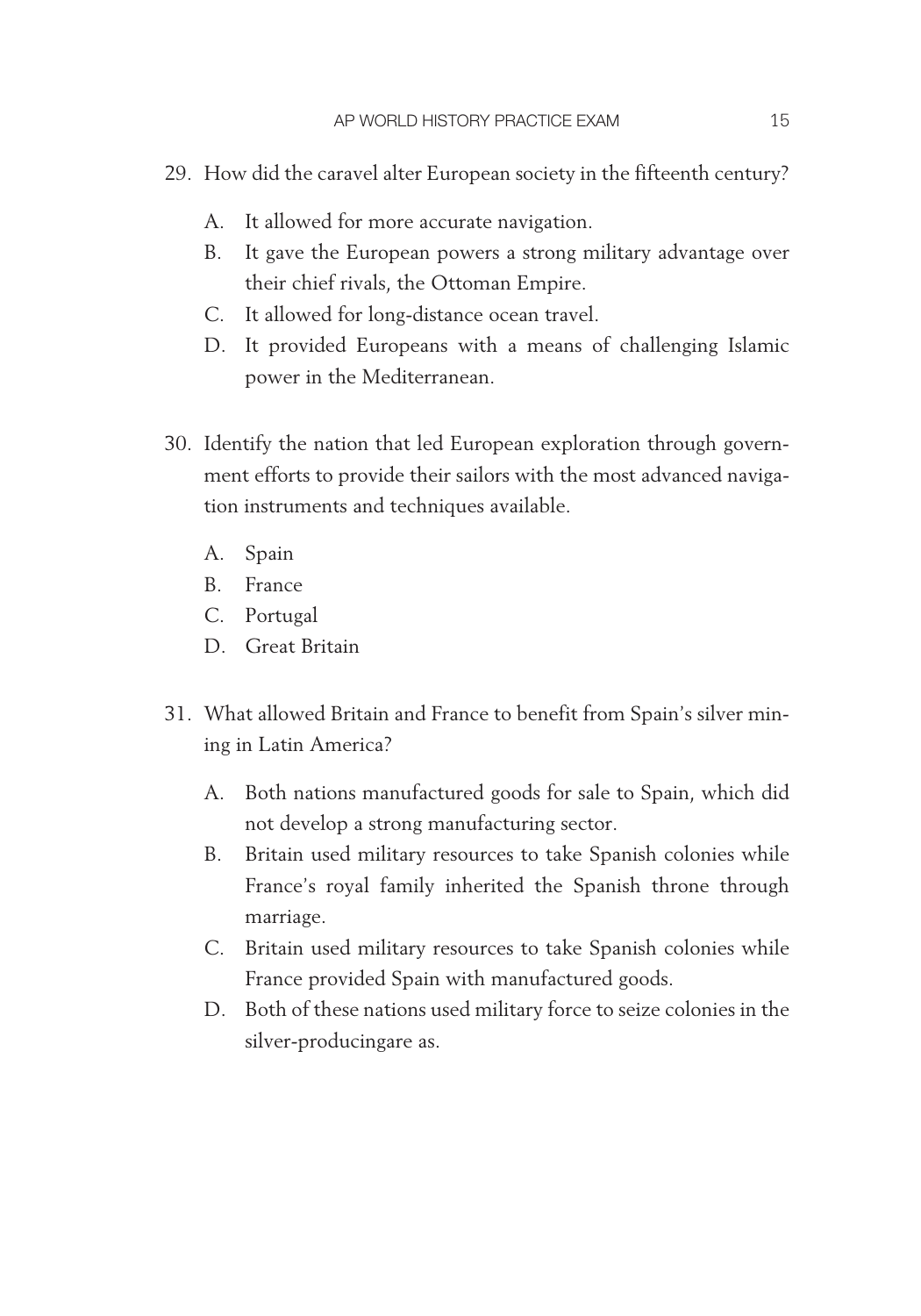- 32. In the sixteenth and seventeenth centuries, what fueled the increase in global trade?
	- A. The export of cheap labor in the form of slaves from Africa
	- B. The active participation of the Chinese government in expanding trade
	- C. The massive amounts of silver made available from New World mines
	- D. The influx of New World cash crops like sugar and tobacco
- 33. What statement best compares the results of the Columbian Exchange in Europe and China?
	- A. Both areas saw population increases and economic growth fueled by New World silver.
	- B. While Europe saw great economic growth, the Chinese economy failed to benefit from new wealth and suffered due to population growth caused by the New World crops.
	- C. Europe benefited economically from New World silver while there was almost no impact in China.
	- D. Europe's economy failed to grow because most New World silver went to China to purchase luxury trade goods like porcelain and silk.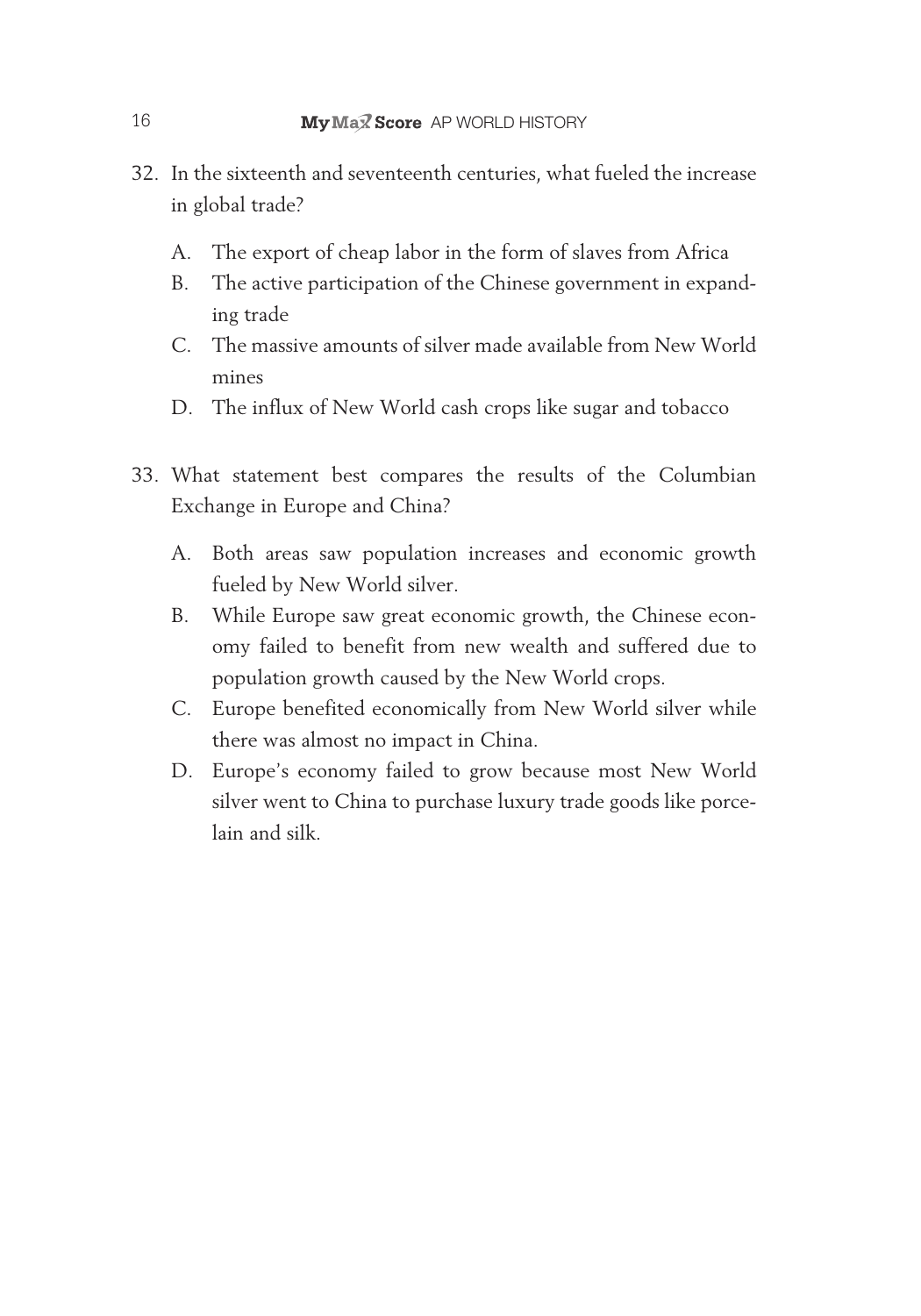- 34. What statement best compares agricultural changes in the New and the Old Worlds due to the Columbian Exchange?
	- A. In the New World, the importation of new grain crops provided a boost to world food production while exotic crops like tomatoes had little impact on Old World agriculture.
	- B. In the New World, cash crops like sugar became the key agricultural product while potatoes and corn contributed to increased food production in the Old World.
	- C. In the New World, little agricultural change occurred because the native population was devastated by disease; however, potatoes and corn contributed to population growth in Europe and China.
	- D. In the New World, both food production and cash crop production grew rapidly while the Old World experienced little agricultural changes.
- 35. What identifies one result of cash crop production in the New World?
	- A. Deforestation
	- B. Urbanization
	- C. Desertification
	- D. Famine
- 36. The spread of Islam into India and Southeast Asia was facilitated by
	- A. the military conquest of the caliphate.
	- B. the introduction of Sufi mysticism.
	- C. the lack of native belief systems.
	- D. the Mongol conquest.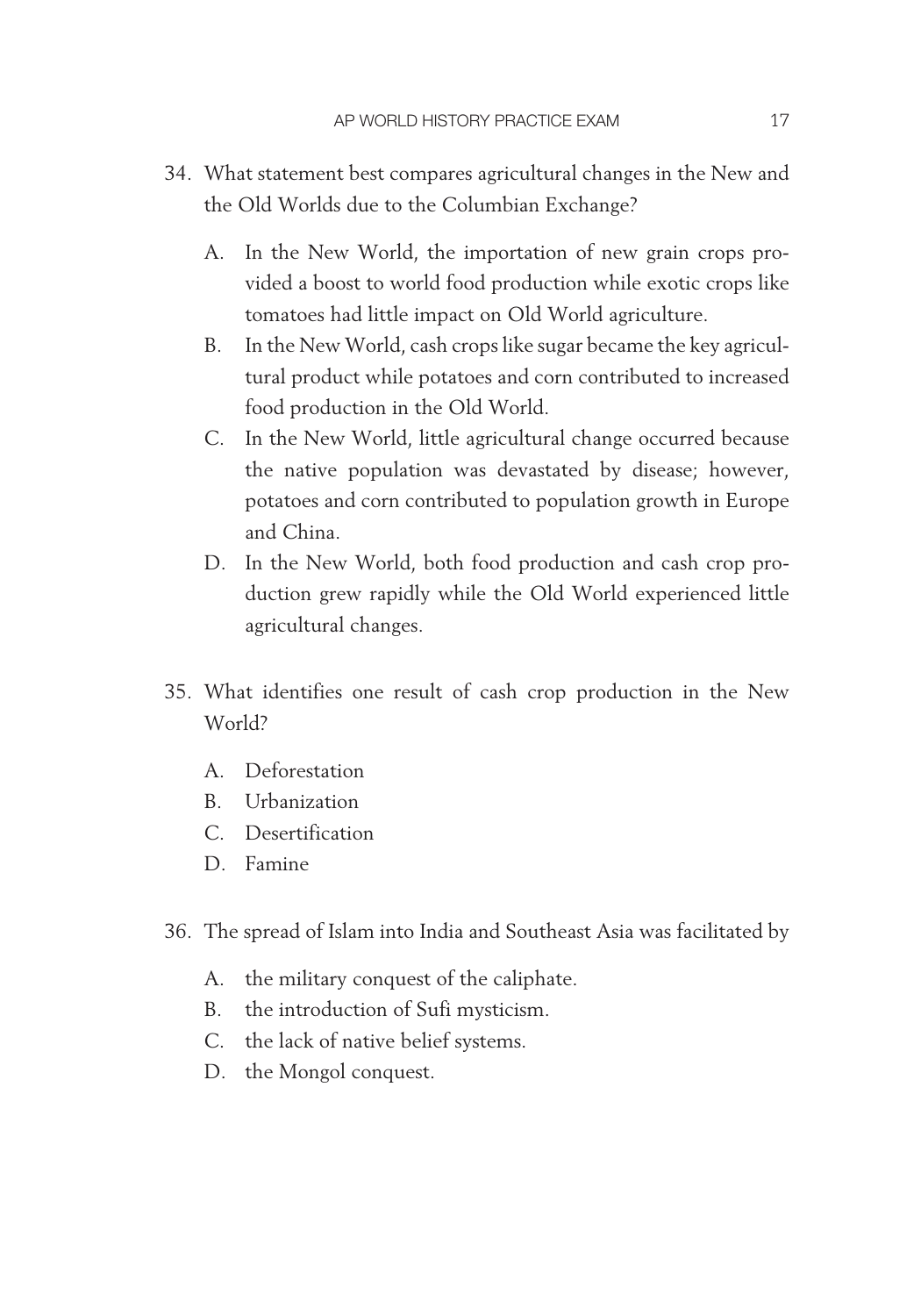- 37. The creation of the Atlantic trade network greatly facilitated the spread of what religion?
	- A. Islam
	- B. Sikhism
	- C. Animism
	- D. Christianity
- 38. The Renaissance resulted from economic growth in Europe, but it was most recognized for
	- A. the creation of political systems dominated by the middle class.
	- B. innovations in visual and performing arts.
	- C. the establishment of global empires by the European powers.
	- D. the elimination of the aristocracy as the elite class of the European social system.
- 39. What was the purpose of the encomienda system in the Spanish colonies of the New World?
	- A. Provide an incentive for Spanish settlers to immigrate to the New World
	- B. Allow for the creation of independent states allied with the Spanish Crown
	- C. Provide labor for the creation of Spanish plantations, ranches, and mining
	- D. Facilitate the conversion of the native population to Roman Catholicism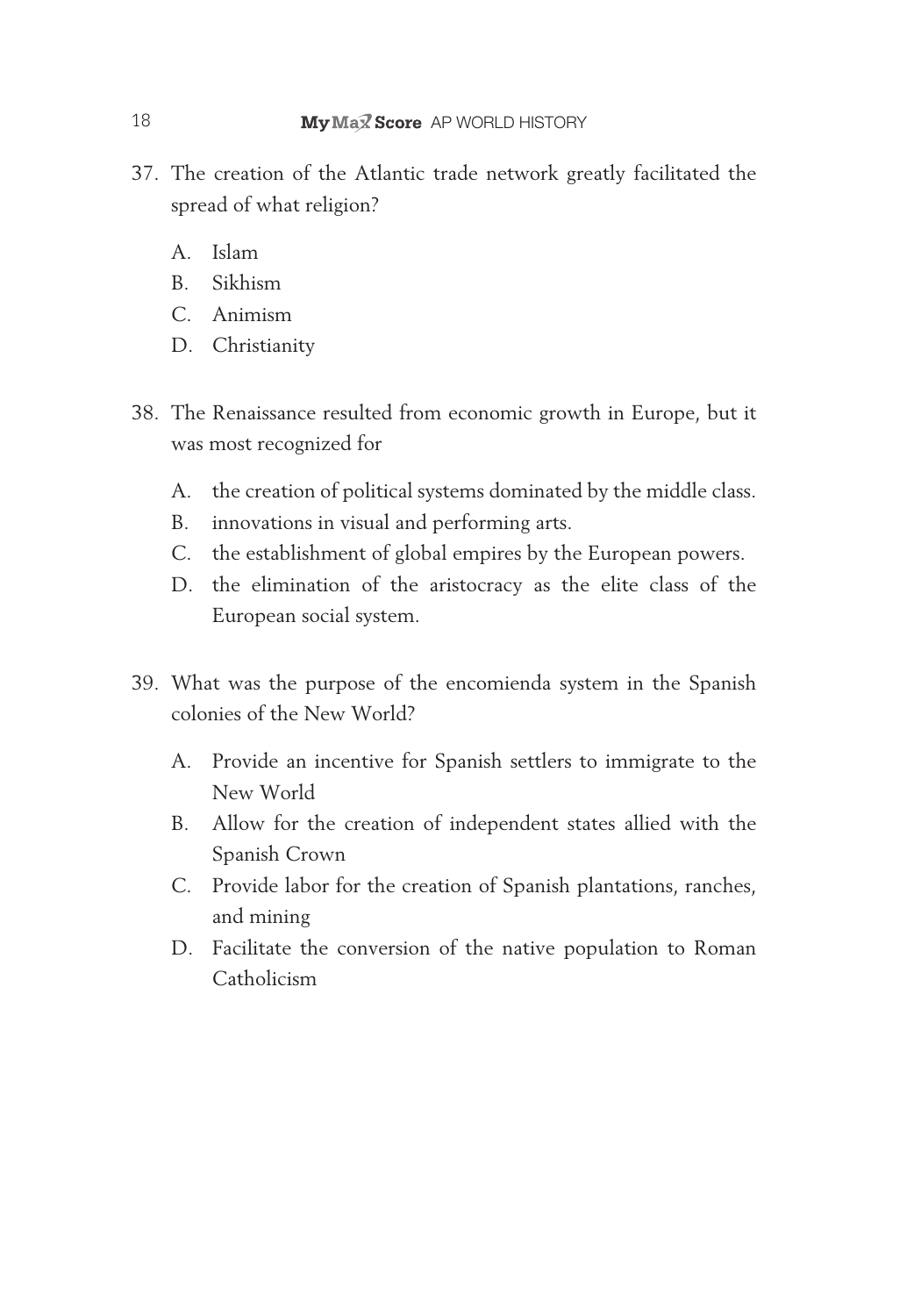- 40. What social class developed in the Spanish colonies of the New World that had the ability to amass economic wealth but could not achieve political power?
	- A. Mestizos
	- B. Creoles
	- C. Mulattos
	- D. Peninsulares
- 41. What was the purpose of the European monarchs in claiming rule through the divine right of kings?
	- A. To reinforce the power of the church over secular rulers
	- B. To establish a stronger connection between church and state
	- C. To strengthen a king's claim to absolute power over his subjects
	- D. To allow the nobility to use the king as a symbol of central political authority without actually giving the king this great power
- 42. What European nation established the largest land-based empire by the mid-eighteenth century?
	- A. Great Britain
	- B. France
	- C. Austria-Hungary
	- D. Russia
- 43. All of the following factors contributed to the Industrial Revolution in Europe EXCEPT
	- A. the accumulation of capital.
	- B. improved agricultural productivity.
	- C. improvements in navigational tools.
	- D. legal protection of private property.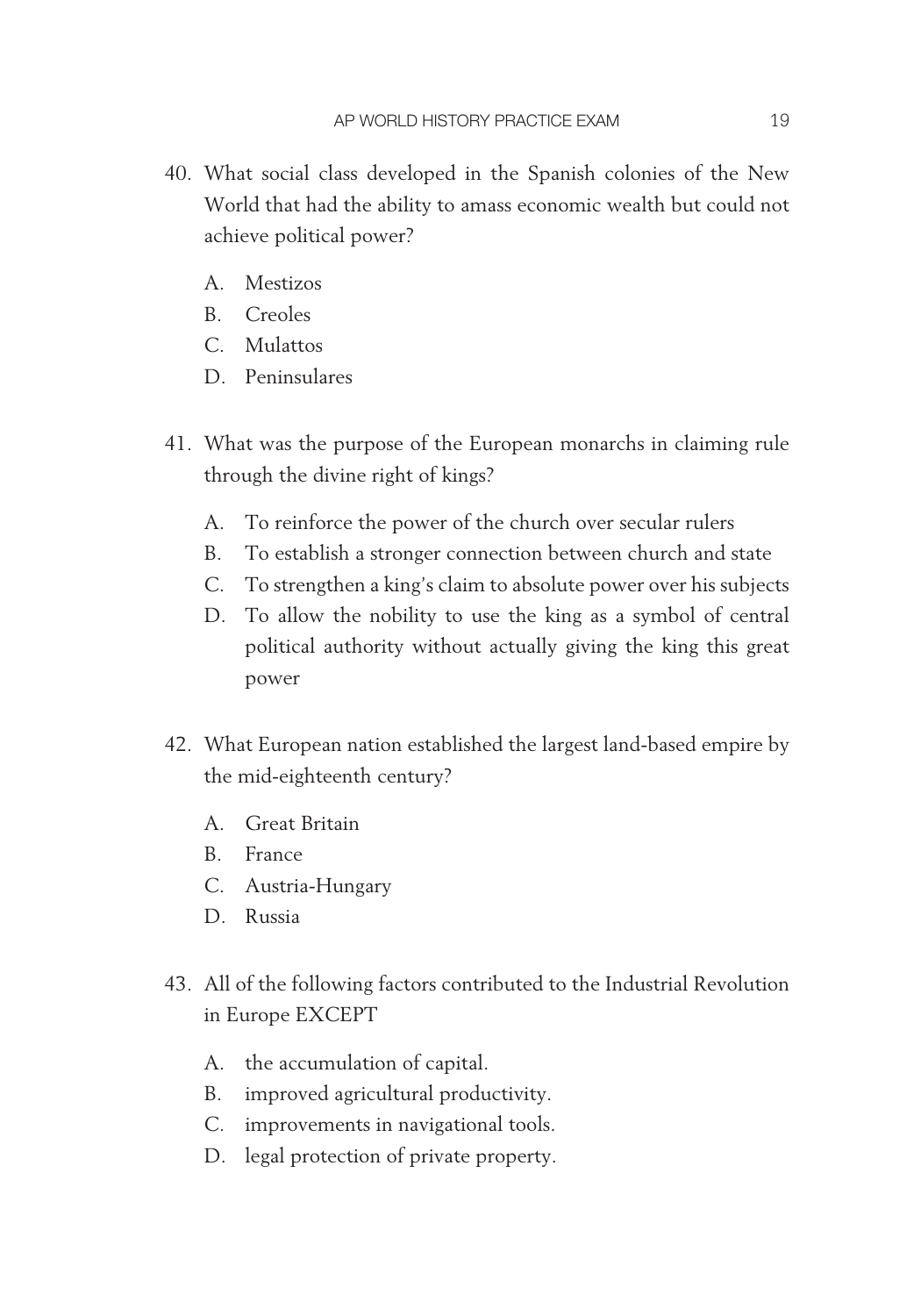- 44. The steam engine and the internal combustion engine both made possible the exploitation of
	- A. fossil fuels for energy.
	- B. the forests of Europe for energy.
	- C. the newly discovered riches of the Americas.
	- D. agriculture workers due to improved transportation.
- 45. In the nineteenth century, all of the following areas industrialized EXCEPT
	- A. the United States.
	- B. Russia.
	- C. Japan.
	- D. China.
- 46. What statement best describes the economies of the newly independent nations of South America during the nineteenth century?
	- A. These nations began industrializing through the process of import substitution.
	- B. These nations developed subsistence farming economies to replace the imports of European grains.
	- C. Latin America became dependent on the production of a small number of natural resources or cash crops for export to global markets.
	- D. Latin America attracted large numbers of immigrants, which provided cheap labor for its growing industrial economy.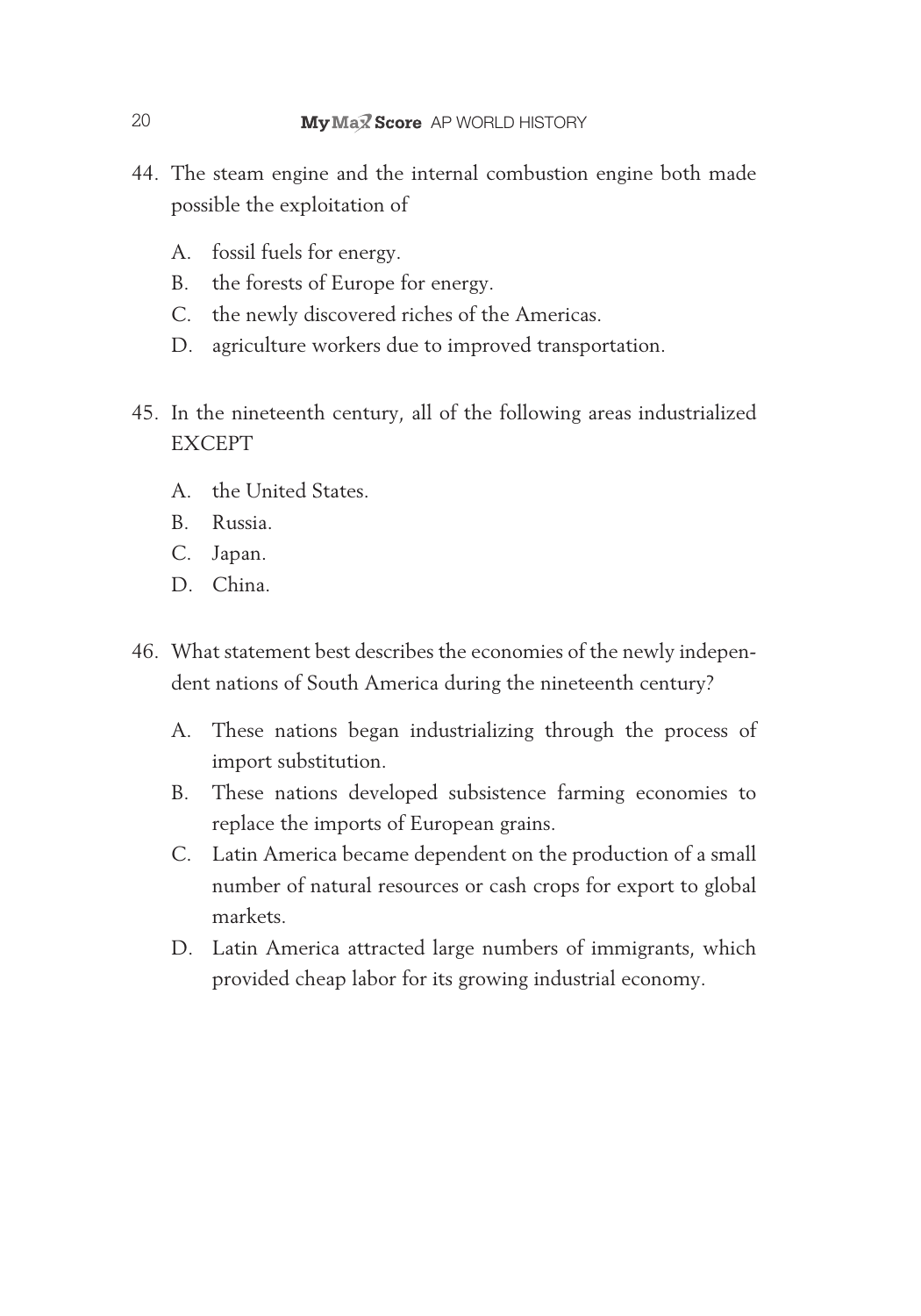- 47. In the nineteenth century, India's economy was forced to
	- A. industrialize to meet the growing demands of a wealthy British middle class.
	- B. abandon much of its food production in favor of expanding the production of textiles and cash crops.
	- C. provide cheap labor for the factories of Britain.
	- D. abandon its participation in the larger global economy in order to improve British trade.
- 48. What market held the greatest attraction for the European powers during the nineteenth century?
	- A. The United States
	- B. Africa
	- C. China
	- D. Latin America
- 49. As the world's economy expanded in the nineteenth century, the need for greater supplies of money led to a rush to develop new gold and diamond mines in
	- A. South Africa.
	- B. Brazil.
	- C. Alaska.
	- D. Arabia.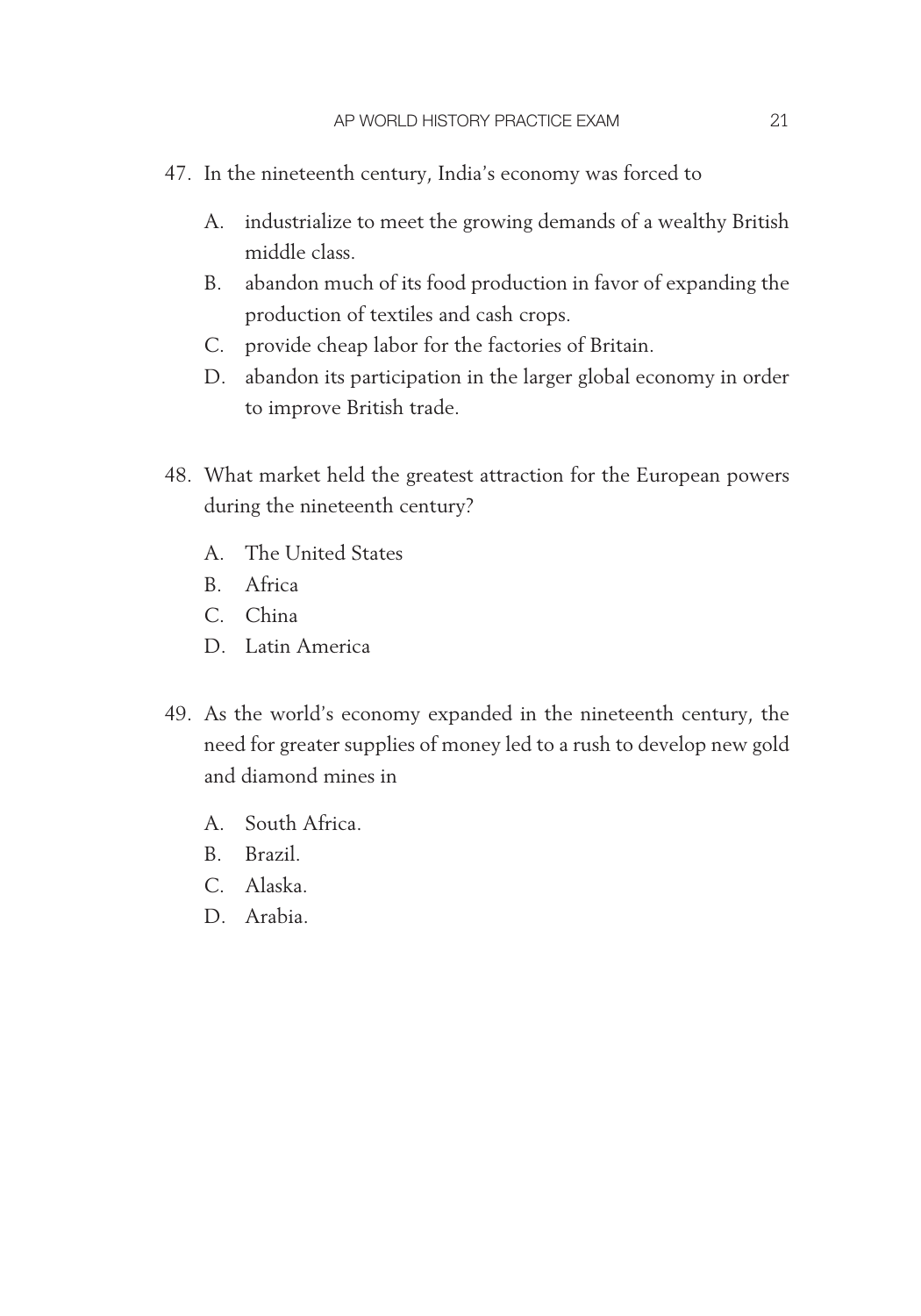- 50. By the late nineteenth century, leading industrial powers like Great Britain and the United States depended upon an economic system originally described by
	- A. John Locke.
	- B. Adam Smith.
	- C. Karl Marx.
	- D. Alexander Hamilton.
- 51. Prior to the railroad, what allowed for the rapid and regular transportation of goods in Great Britain?
	- A. An extensive paved road system
	- B. A fleet of coastal barges
	- C. A small number of highly urbanized population centers
	- D. A system of rivers and water canals
- 52. Why was Communism viewed as a threat in industrial nations like Great Britain and Germany?
	- A. Communism required greater participation of the working poor in government.
	- B. Communism called for the violent overthrow of those in power and did not protect private property.
	- C. Communism demanded an end to the colonial system so that workers in the home nations could demand better pay and benefits.
	- D. Communism would create a political system that did not protect the special privileges of the nobility or middle class.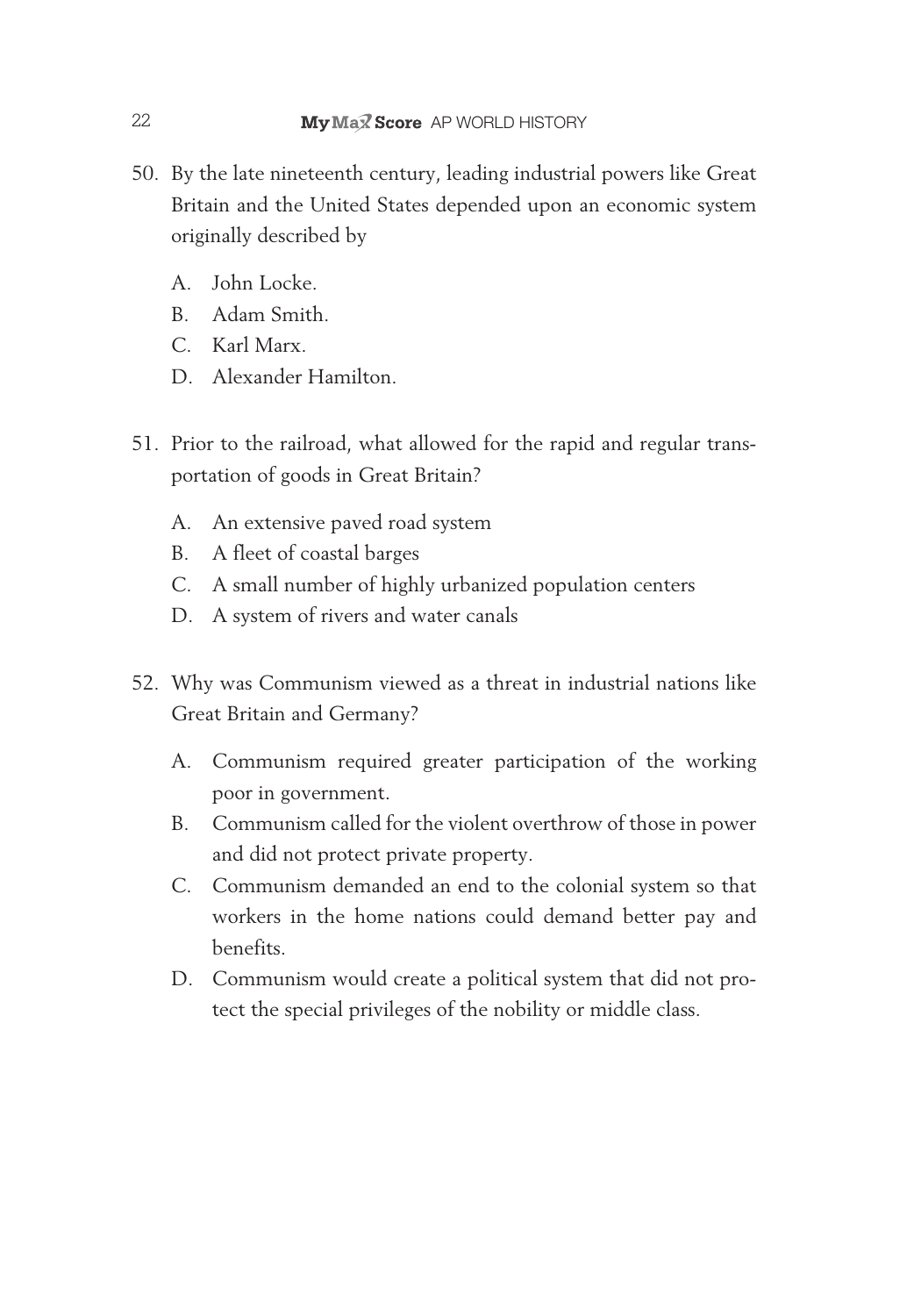- 53. What was the goal of the Chinese Self-Strengthening Movement started by Prince Gong in the late nineteenth century?
	- A. To fight corruption in the bureaucracy by enforcing a strict version of Neoconfucian ethics
	- B. The expulsion of foreigners from China by military force, which was rebuilt with increased taxes on the landowning class
	- C. The adoption of Western technology and governmental systems to prevent further outside domination of China
	- D. To unite the nations of East Asia, Japan especially, with China in order to better oppose European and American exploitation of Asia
- 54. During the nineteenth century, why did conservative governments in Europe expand voting rights, establish public health-care systems, pay for social security pensions, and institute free public education systems?
	- A. To avoid social and political unrest by appeasing the middle and urban poor classes
	- B. To provide a better educated and happier industrial work force
	- C. To prevent further emigration from Europe to the Americas
	- D. To strengthen the loyalty of the people to the monarchies without real government reform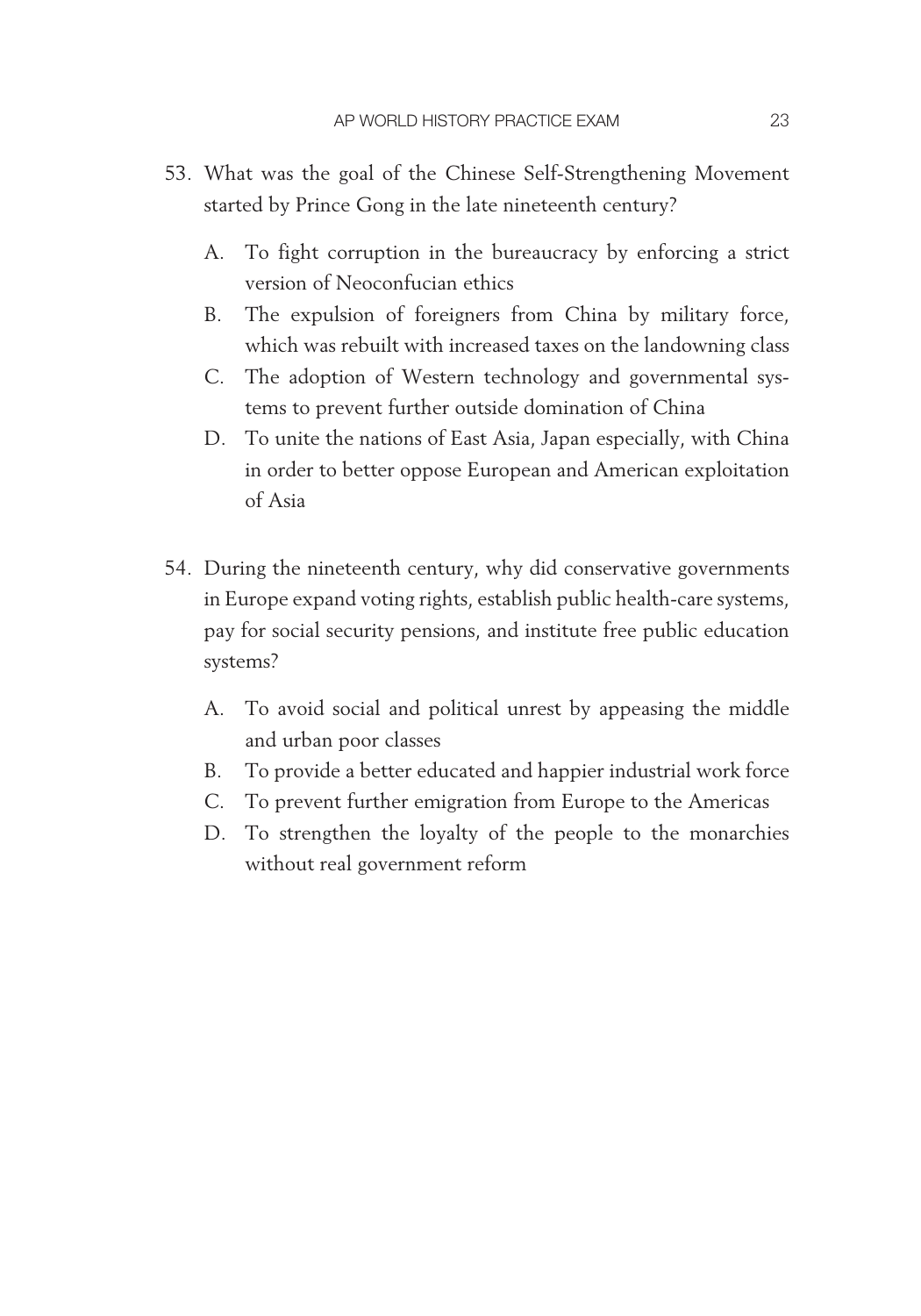All the Powers exercising sovereign rights or influence in the aforesaid territories [Congo Basin] bind themselves to watch over the preservation of the native tribes, and to care for the improvement of the conditions of their moral and material well-being, and to help in suppressing slavery, and especially the Slave Trade.

— Berlin Conference General Act (1885)

We set off marching very quickly. My sister Katinga had her baby in her arms, and was not compelled to carry a basket; but my husband was made to carry a goat.… We had nothing to eat, for the [Belgian] soldiers would give us nothing.… [On] the fifth day…the soldiers took my sister's baby and threw it in the grass, leaving it to die, and made her carry some cooking pots.… On the sixth day we became very weak from lack of food and from constant marching and sleeping in the damp grass, and my husband, who marched behind us with the goat, could not stand up longer, and so he sat down and refused to walk more. The soldiers beat him, but still he refused to move. Then one of them struck him on the head with the end of his gun, and he fell upon the ground. One of the soldiers caught the goat, while two or three others stuck the long knives they put on the ends of their guns into my husband.

> — "To the white men's town at Nyangwe, Belgian Congo," as told to American Edgar Canisius, 1903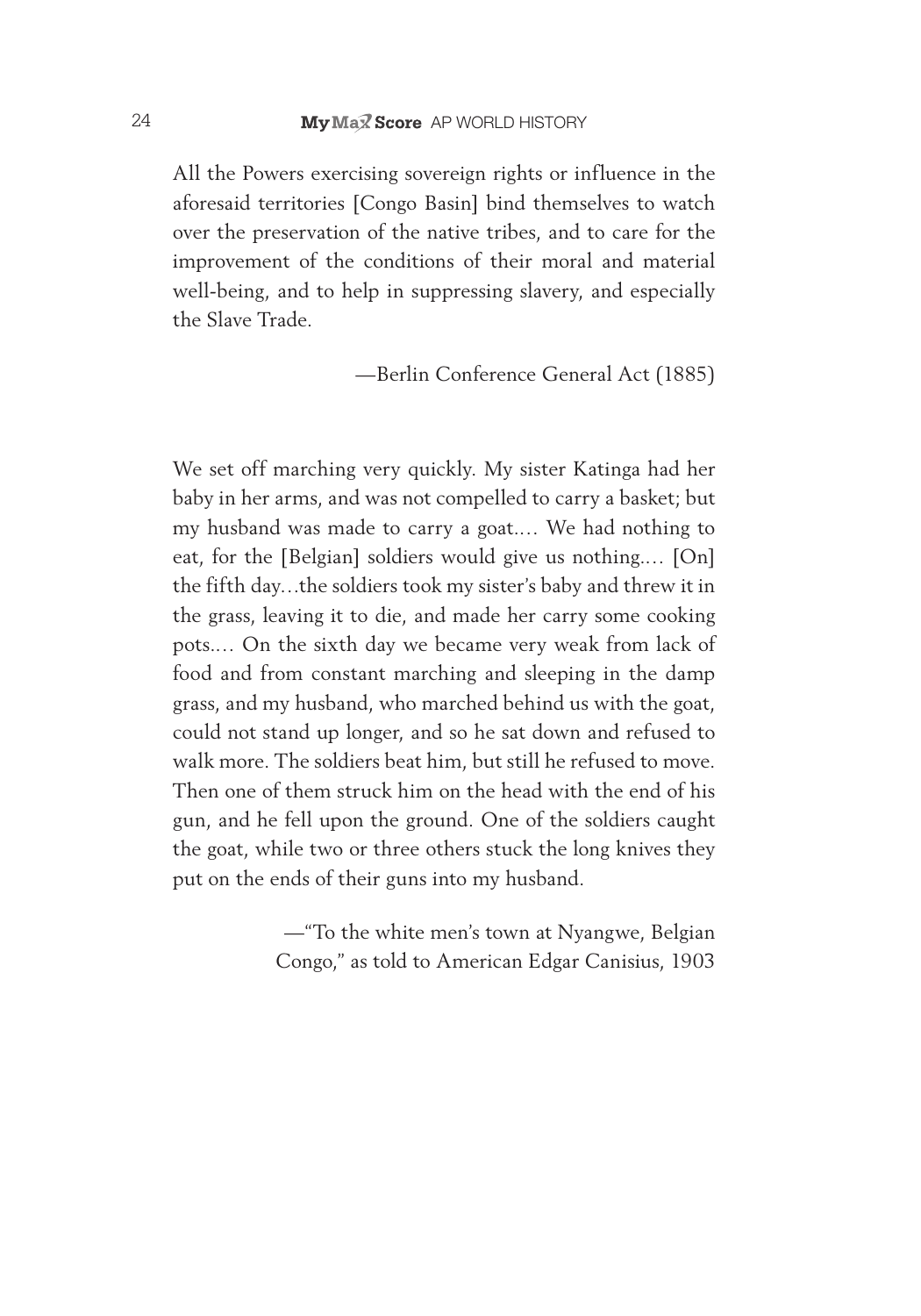- 55. The events of the second passage were allowed to happen because the agreement reached in Berlin
	- A. did not apply to Belgium.
	- B. failed to include the use of coerced labor in its protections.
	- C. did not include any formal requirement that nations enforce the obligations it established.
	- D. failed to include any means of monitoring the actions of nations in the Congo to make sure they fulfilled their obligations.
- 56. In what colony did slavery result in a successful slave rebellion that established an independent state?
	- A. Brazil
	- B. Haiti
	- C. Colombia
	- D. Jamaica
- 57. In 1900, European, American, and Japanese troops landed in China to put down a rebellion initiated by the Society of the Righteous Harmonious Fist, called Boxers by Westerners, because
	- A. even though the Westerners did not favor the Qing dynasty, they did not want it replaced by a stronger Chinese government.
	- B. of treaty obligations the Western governments and Japan had negotiated with the weak Qing dynasty.
	- C. the Boxers' goal was the expulsion of foreigners and their influence from China.
	- D. the rebellion provided an excuse to permanently station Western troops in China based on a series of previous treaty agreements.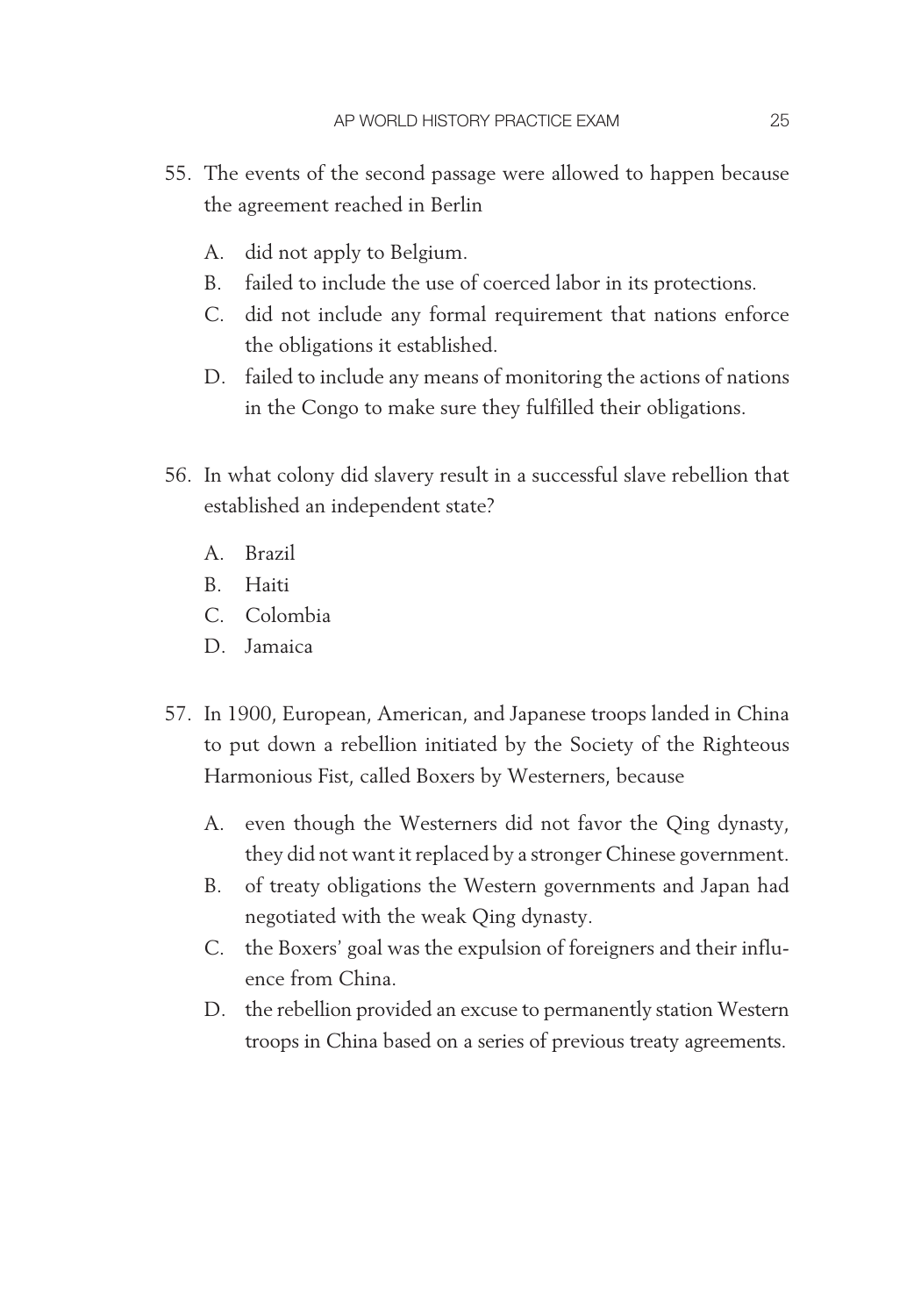- 58. The population boom in many areas of Eastern and Southern Europe during the latter part of the nineteenth century did not create excessive economic hardships because
	- A. many in these areas were able to emigrate to the United States or South America.
	- B. these areas were also in the midst of rapid industrialization and needed a supply of factory workers.
	- C. the decline of the Ottoman Empire allowed nations in Eastern Europe to expand into new territory.
	- D. Russia encouraged many in the region to migrate to Siberia to establish new agrarian and mining communities.
- 59. In the early twentieth century, what scientist developed a set of new theories that challenged Sir Isaac Newton's position as the leading theoretical physicist?
	- A. Sigmund Freud
	- B. Marie Curie
	- C. Max Planck
	- D. Niels Bohr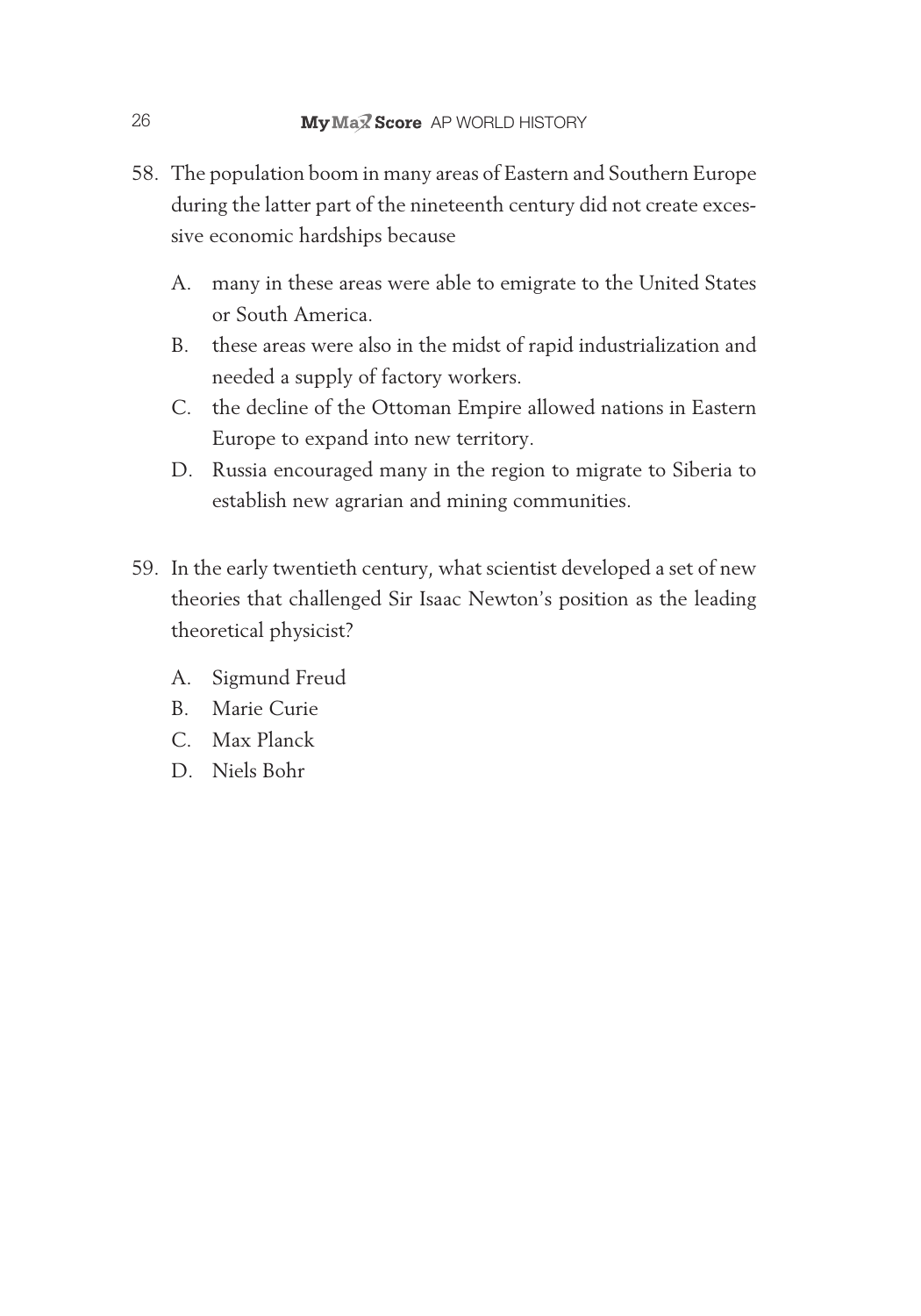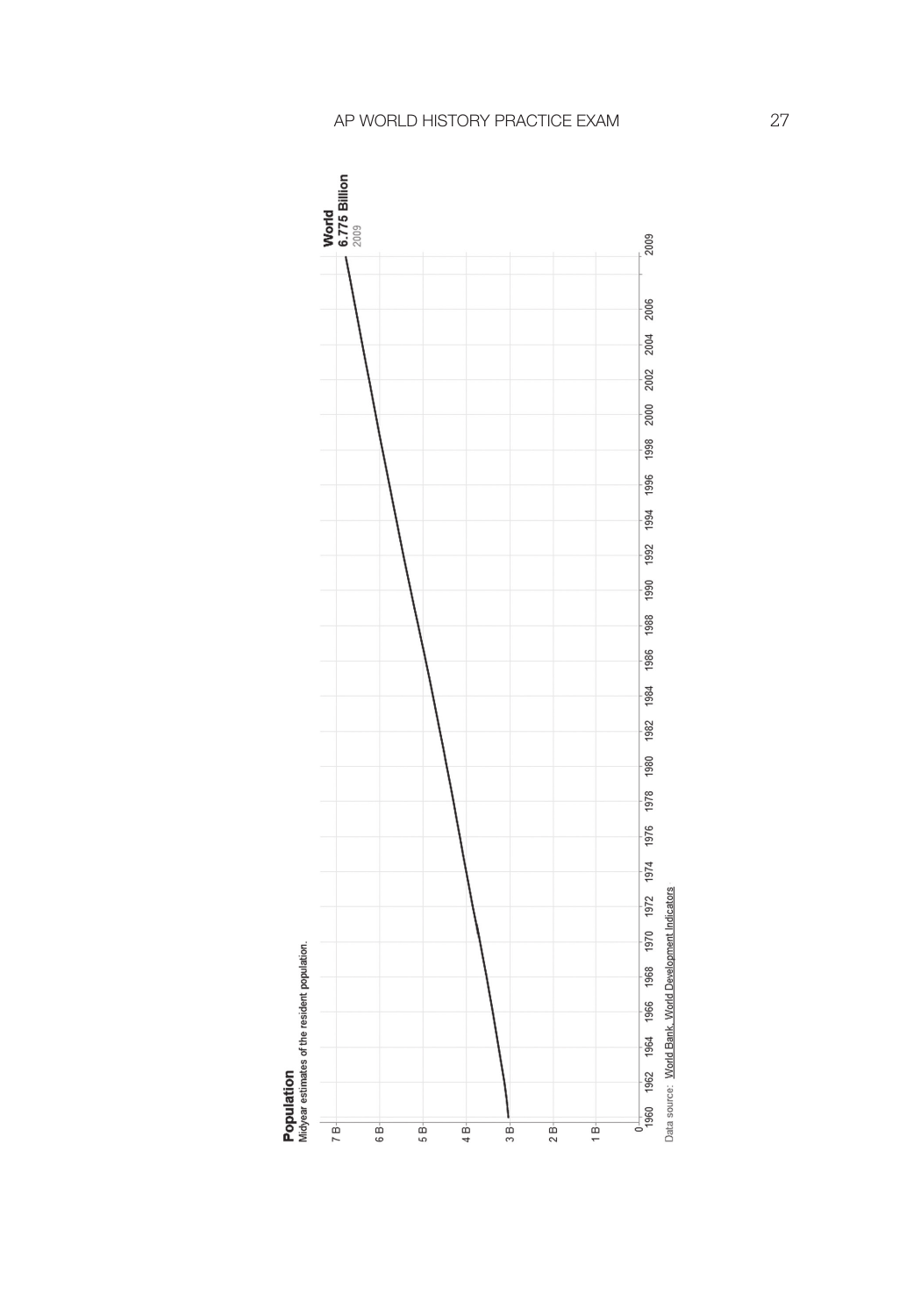- 60. Which of the following sources of economic and social upheavals is NOT directly related to the historical trend indicated on the graph on the previous page?
	- A. Rising food prices
	- B. Dwindling access to adequate freshwater supplies
	- C. Increasing price of natural resources used in industry
	- D. Increasing amounts of national budgets dedicated to military purchases
- 61. During World War I, what new military technique led to unprecedented numbers of combat deaths?
	- A. Submarine warfare
	- B. Atomic weapons
	- C. Trench warfare
	- D. Aerial combat
- 62. Which of the following statements is an accurate comparison of the Ottoman, Russian, and Qing Empires in the late nineteenth and early twentieth centuries?
	- A. Prior to their collapse, each of the empires attempted a series of Western-style reforms, but the ruling elites eventually failed to support the needed changes.
	- B. Overexpansion of empires caused each to face economic turmoil as taxes were increased to pay for military expenditures.
	- C. The Ottoman and Russian Empires survived because of the adoption of some Western-style reforms while the Qing failed because it refused to alter centuries of Chinese tradition.
	- D. The Ottoman Empire and Qing dynasty both lost territory to aggressive European powers while Russia, acting as an aggressor, expanded its empire during this time.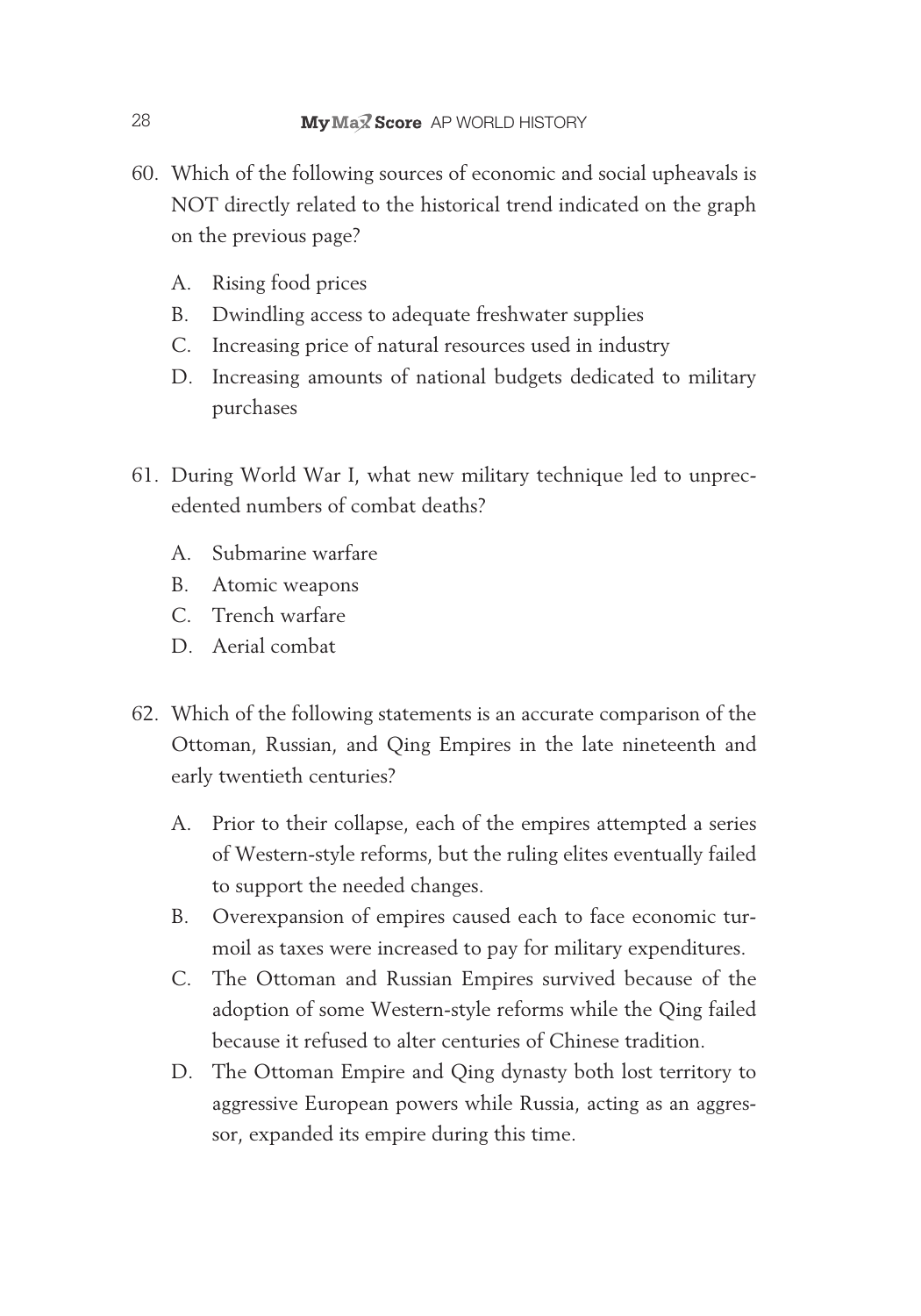- 63. Which of the following best describes the Indian National Congress?
	- A. A group of Indian nationalists who, disappointed in the failure of the 1857 rebellion/mutiny, banded together to organize opposition to British rule
	- B. A group of educated Indians who joined together to press for greater autonomy within British India
	- C. A radicalized group of Indians who banded together to promote attacks upon British authorities in India
	- D. A pacifist movement organized by Indian Hindus to oppose outside influences in India
- 64. Which of the following was NOT an aspect of the colonial struggle for independence between Algeria and France?
	- A. The presence of large numbers of French citizens in the Algerian colony
	- B. Divided public opinion in France over military action in Algeria
	- C. Direct intervention by the Soviet Union in assistance to the Algerian rebels
	- D. The use of terror attacks against French citizens in Algeria
- 65. Which of the following was a common result after independence was achieved in an African nation?
	- A. Movement toward a representative government to integrate the various ethnic groups into a common society
	- B. The deliberate isolation of the nation from international politics so as to avoid a new form of imperialism based on economic domination
	- C. The establishment of strong regional alliances to promote economic growth without dependence on developed nations
	- D. The breakdown of society into ethnic rivalries, leading to internal conflict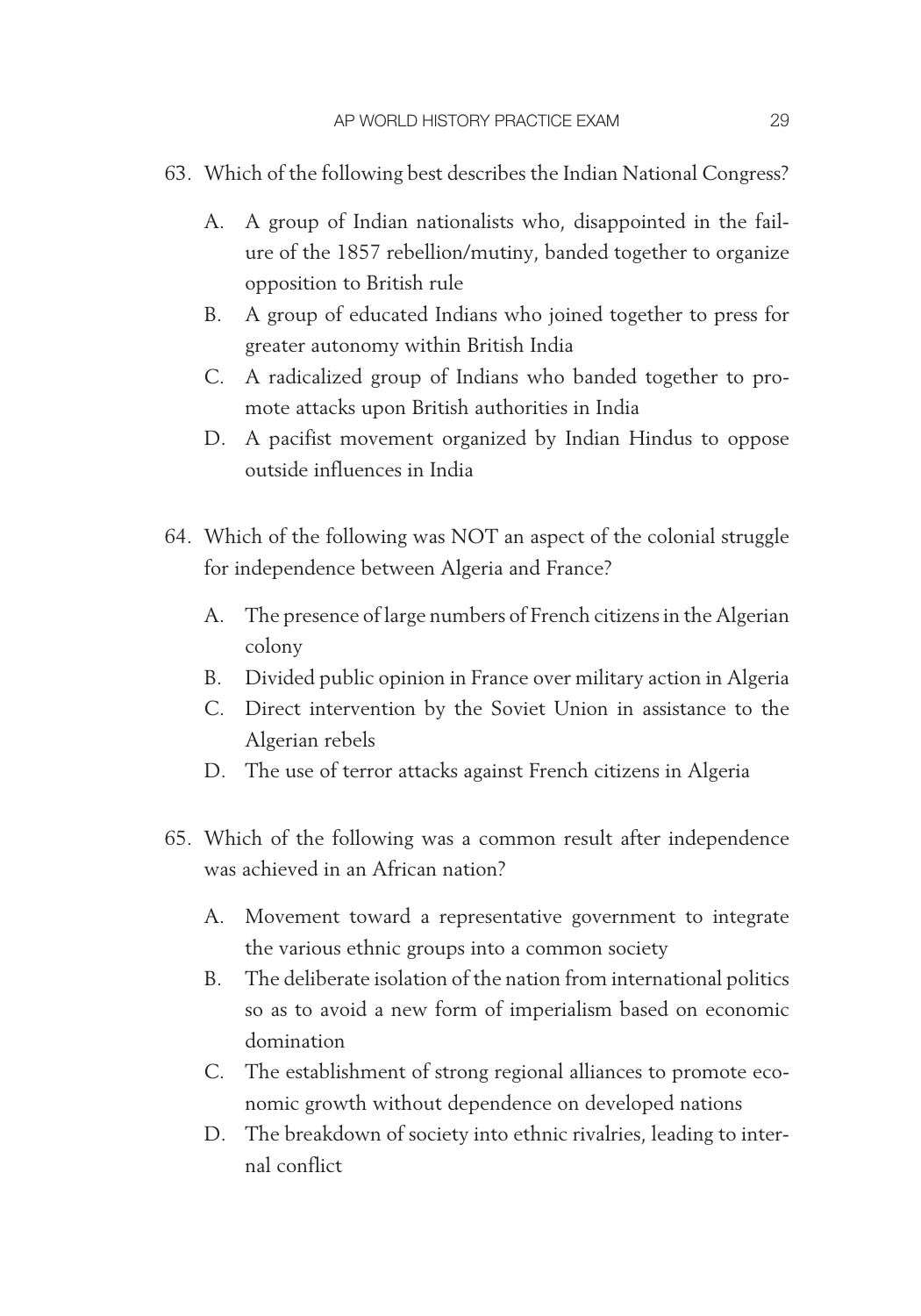- 66. After seizing control of Egypt, what larger policy was promoted by Gamal Nasser in order to strengthen his position internationally?
	- A. Pan- Africanism
	- B. Communism
	- C. Nonalignment
	- D. Pan-Arabism

#### Article 2

…any of the following acts committed with intent to destroy, in whole or in part, a national, ethnical, racial or religious group, as such:

- Killing members of the group;
- • Causing serious bodily or mental harm to members of the group;
- • Deliberately inflicting on the group conditions of life calculated to bring about its physical destruction in whole or in part;
- Imposing measures intended to prevent births within the group;
- • Forcibly transferring children of the group to another group.
- 67. The above article, adopted by the United Nations General Assembly in 1948, defines what as a crime under international law?
	- A. Torture
	- B. War
	- C. Genocide
	- D. Terrorism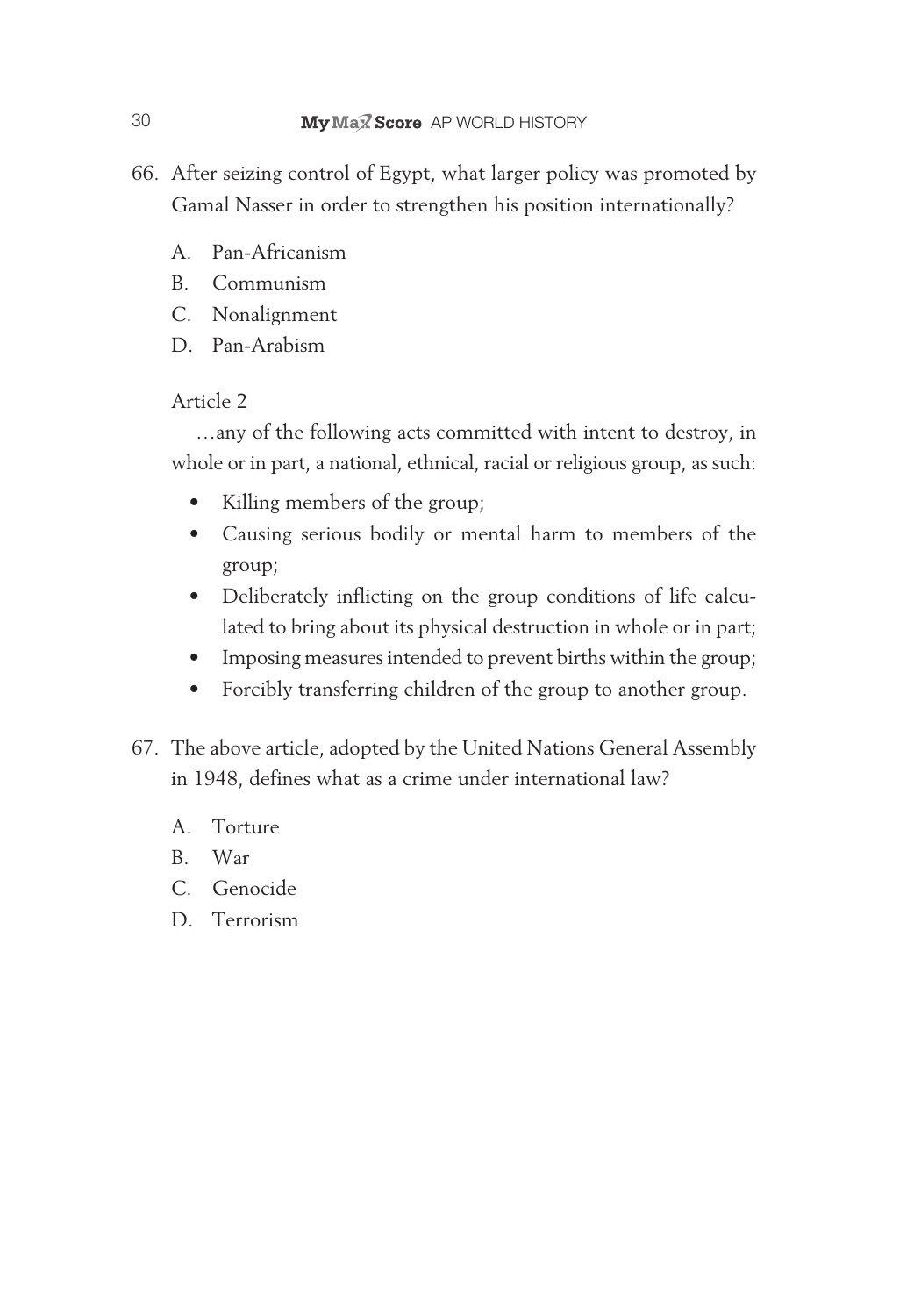- 68. What statement best assesses how the Great Depression contributed to the beginning of World War II.
	- A. New democratic governments failed to deal with the economic crisis caused by the Depression, allowing more radical political ideologies like fascism to take hold in their countries.
	- B. The economic turmoil created the need to expand colonial possessions in order to secure scarce resources.
	- C. The economic decline actually encouraged all nations to reduce military spending and attempt to maintain the peace much longer than in previous decades.
	- D. Governments attempted to use military action to promote nationalism and to distract people from the failure of economic policies to alleviate the crisis.
- 69. During the 1960s and 1970s, which of the following contributed to the establishment and continuation of authoritarian governments in the developing world?
	- A. The nonaligned movement
	- B. Cold War tensions between the Soviet Union and the United States
	- C. An abundance of cheap commodities and manufactured goods in the global market
	- D. A decision by the United Nations to respect the sovereignty of each nation regardless of its political organization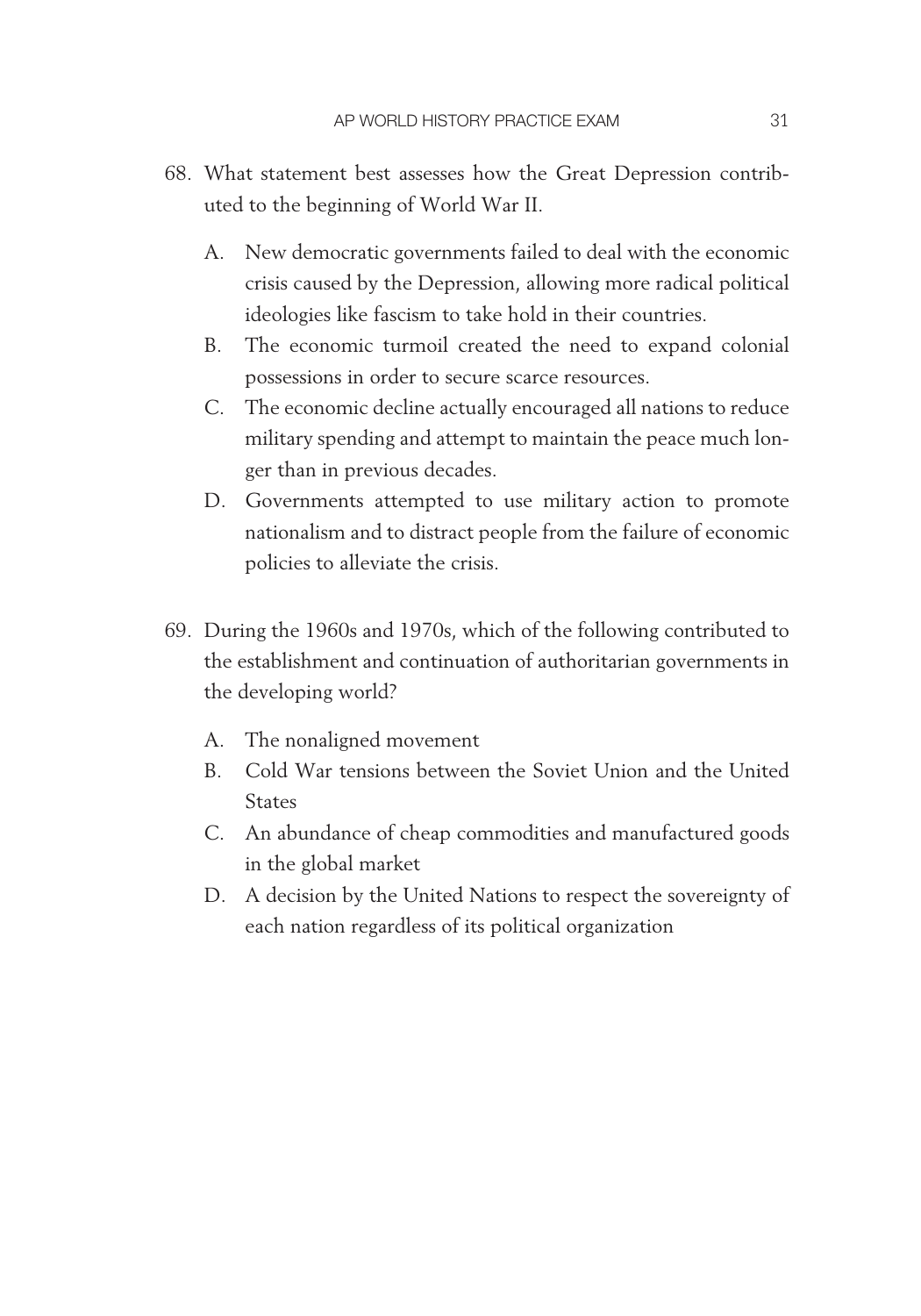- 70. The Soviet Union and the People's Republic of China each used Five-Year plans to
	- A. map out a strategy for the expansion of Communist parties in other nations.
	- B. develop stronger military cooperation between the two countries.
	- C. manage economic policies for agricultural and manufacturing production.
	- D. act as term limits to allow for changeover in political leadership.

#### **END OF SECTION I**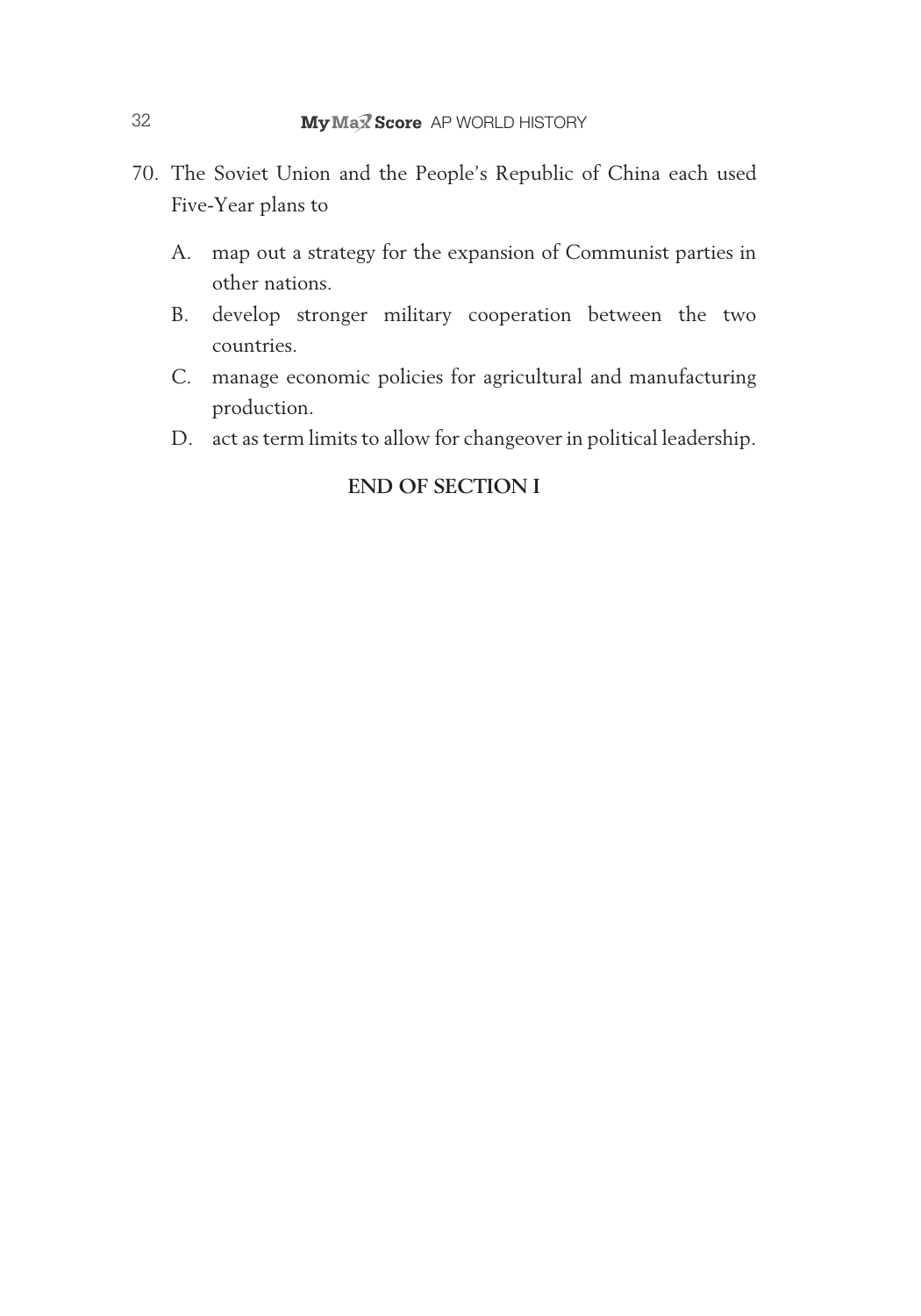## WORLD HISTORY SECTION II

**Note**: This exam uses the chronological designations BCE (before the common era) and CE (common era). These labels correspond to BC (before Christ) and AD (anno Domini), which are used in some world history textbooks.

#### **Part A**

(Suggested writing time— 40 minutes) Percent of Section II score— 33 1/3

**Directions**: The following question is based on the accompanying Documents 1–10. The documents have been edited for the purposes of this exercise.

This question is designed to test your ability to work with and understand historical documents.

Write an essay that:

- Has a relevant thesis and supports that thesis with evidence from the documents.
- • Uses all or all but one of the documents.
- Analyzes the documents by grouping them in as many appropriate ways as possible.
- Does not simply summarize the documents individually.
- Takes into account both the sources of the documents and the authors' points of view.

You may refer to relevant historical information not mentioned in the documents.

1. Using the following documents, analyze the arguments for decolonization and expectations of independence following the Second World War. Explain what other documents would be necessary to complete the discussion of Western intentions.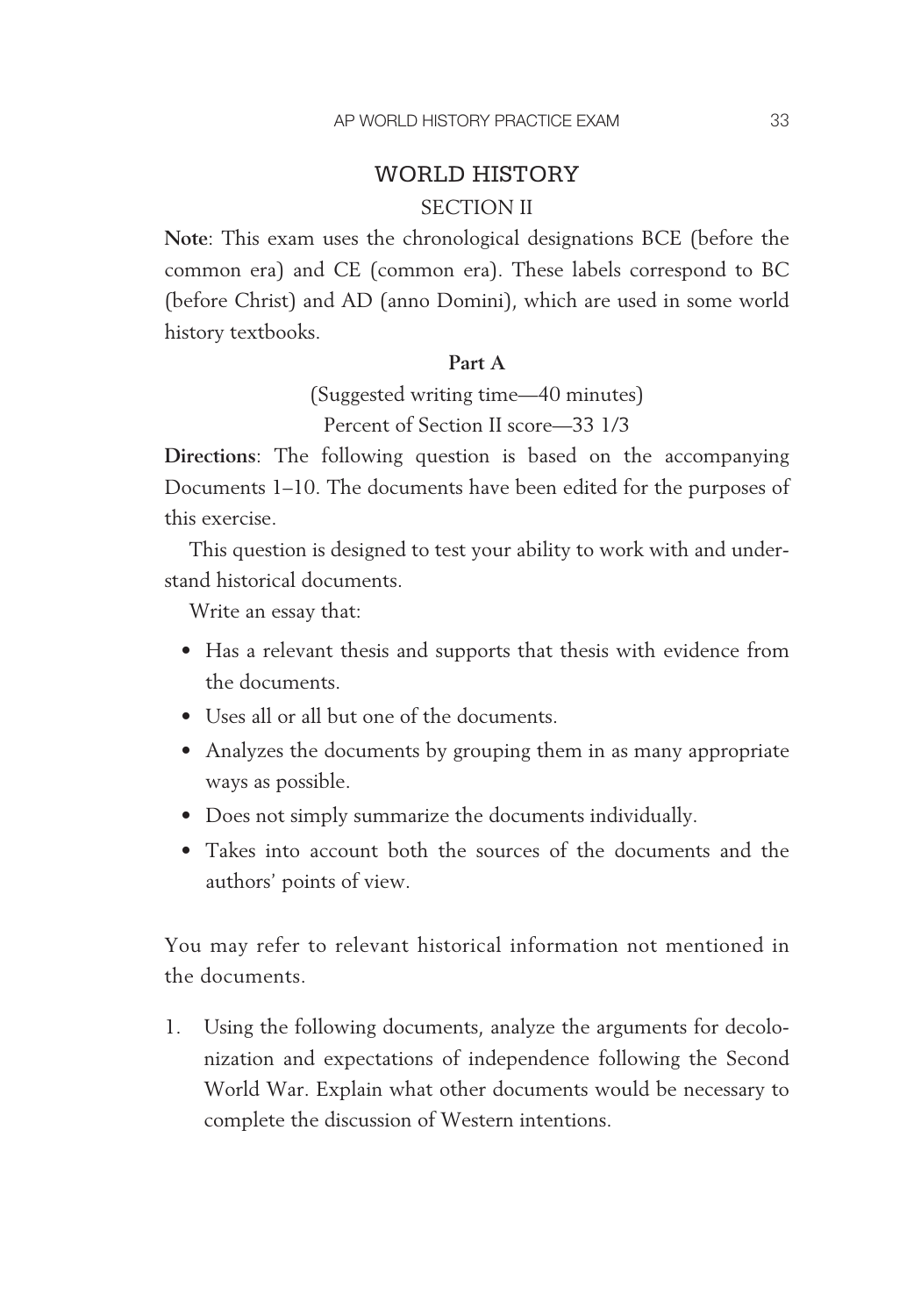**Historical Background:** Prior to America's entry into the Second World War, the Atlantic Charter, signed by the United States and the United Kingdom, promised the two nations would "respect the right of all peoples to choose the form of government under which they will live." Many took this as a promise of an end to imperialism. After the war, the United Nations established a trusteeship council to end colonial rule, and many individual independence movements sprang up across the globe, especially in Africa, South Asia, and Southeast Asia. However, the former imperial powers and the colonial movements did not always agree on what course independence should take.

#### **Document 1**

*Source: President Ho Chi Minh delivering his address in Hanoi on September 2, 1945.*

For these reasons, we, members of the Provisional Government, representing the whole Vietnamese people, declare that from now on we break off all relations of a colonial character with France;

The whole Vietnamese people, animated by a common purpose, are determined to fight to the bitter end against any attempt by the French colonialists to reconquer their country.

We are convinced that the Allied nations which at Tehran and San Francisco have acknowledged the principles of selfdetermination and equality of nations, will not refuse to acknowledge the independence of Vietnam.

#### **Document 2**

*Source: All-African People's Conference: Resolution on Imperialism and Colonialism (1958)*

(3) Whereas world opinion unequivocally condemns oppression and subjugation of one race by another in whatever shape or form.

(4) Whereas all African peoples everywhere strongly deplore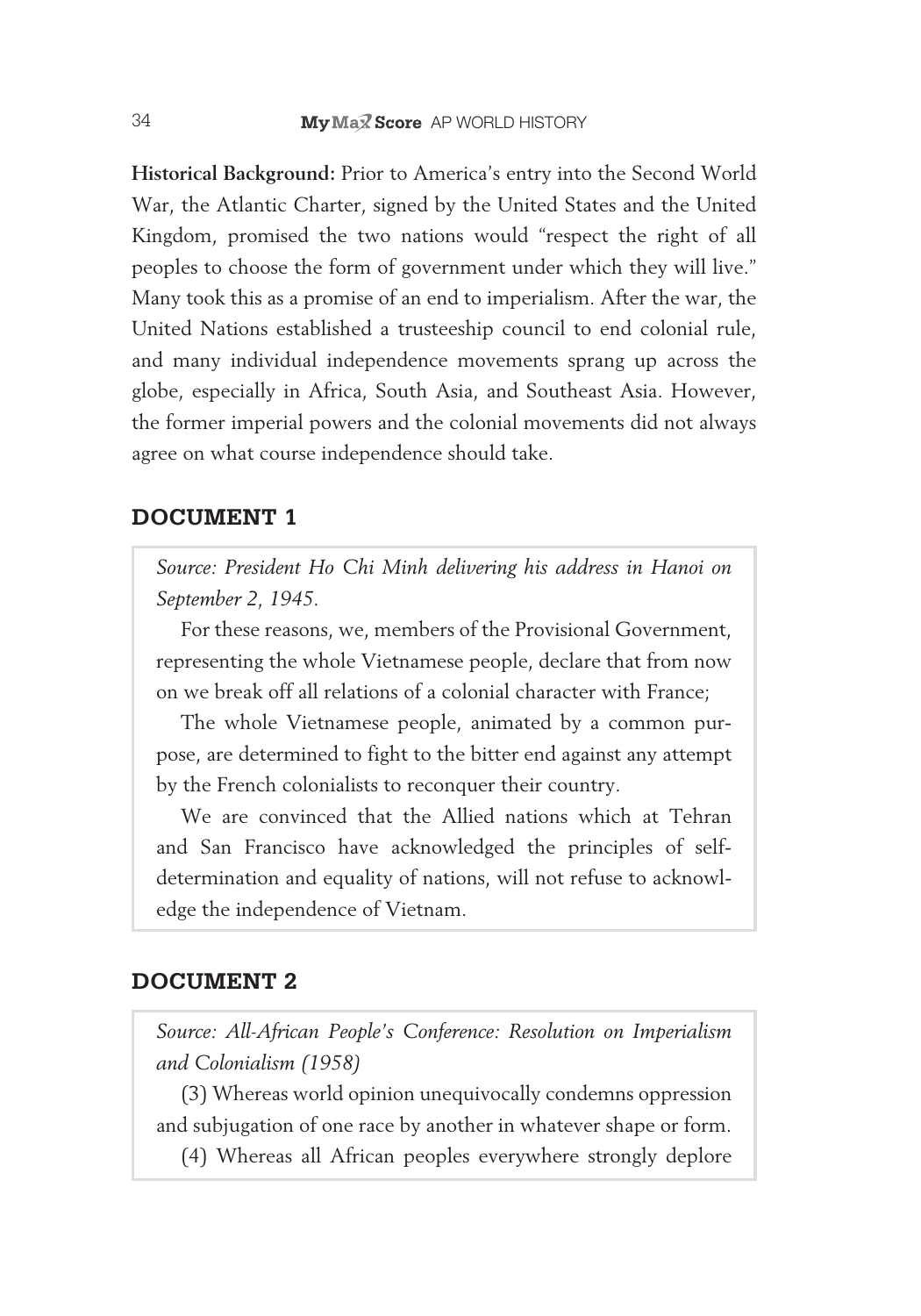the economic exploitation of African peoples by imperialist countries thus reducing Africans to poverty in the midst of plenty….

(6) Whereas fundamental human rights, freedom of speech, freedom of association, freedom of movement, freedom of worship, freedom to live a full and abundant life, are denied to Africans through the activities of imperialists….

(8) Whereas imperialists are now coordinating their activities by forming military and economic pacts such as NATO, European Common Market, Free Trade Area, Organization for European EconomicC o-operation....

Be it resolved and it is hereby resolved by; the All-African People's Conference

- 1. That the All-African People's Conference vehemently condemns colonialism and imperialism in whatever shape or form these evils are perpetuated.
- 2. That the political and economic exploitation of Africans by imperialist Europeans should cease forthwith.
- 4. That independent African States should pursue in their international policy principles which will expedite and accelerate the independence and sovereignty of all dependent and colonial African territories.

#### **Document 3**

*Source: United Nations: Declaration on Granting Independence to Colonial Countries and Peoples (1960)*

Conscious of the need for the creation of conditions of stability and well-being and peaceful and friendly relations based on respect for the principles of equal rights and self-determination of all peoples, and of universal respect for, and observance of, human rights and fundamental freedoms for all without distinction as to race, sex, language or religion,

Recognizing the passionate yearning for freedom in all dependent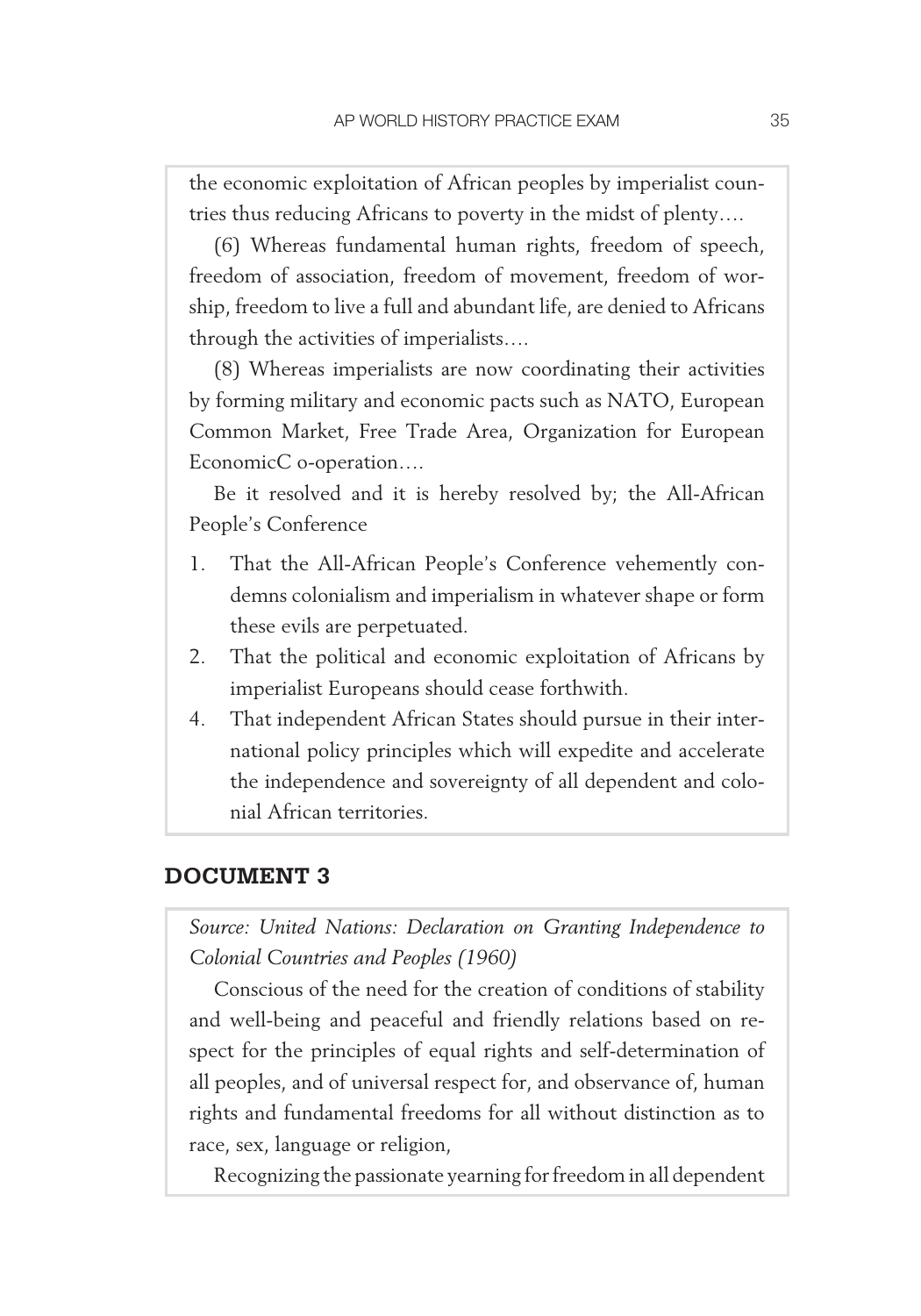peoples and the decisive role of such peoples in the attainment of their independence,

Aware of the increasing conflicts resulting from the denial of or impediments in the way of freedom of such peoples, which constitute a serious threat to world peace,

Solemnly proclaims the necessity of bringing to a speedy and unconditional end colonialism in all its forms and manifestations;

And to this end Declares that:

- 1. The subjection of peoples to alien subjugation, domination and exploitation constitutes a denial of fundamental human rights, is contrary to the Charter of the United Nations and is an impediment to the promotion of world peace and co- operation.
- 2. All peoples have the right to self-determination; by virtue of that right they freely determine their political status and freely pursue their economic, social and cultural development.
- 3. Inadequacy of political, economic, social or educational preparedness should never serve as a pretext for delaying independence.

#### **Document 4**

*Source: Soviet Premier Nikita Khrushchev: Speech on Decolonization (1960)*

Our century is the century of the struggle for freedom, the century in which nations are liberating themselves from foreign domination. The people desire a worthwhile life and are fighting to secure it.

It would be difficult to exaggerate the vast significance which the abolition of the colonial system would have for the entire world. Everyone knows that the economics of the colonies and the Trust Territories are at present subordinated to the mercenary interests of foreign monopolies, and the industrialization of these countries is being deliberately impeded. Imagine that the situation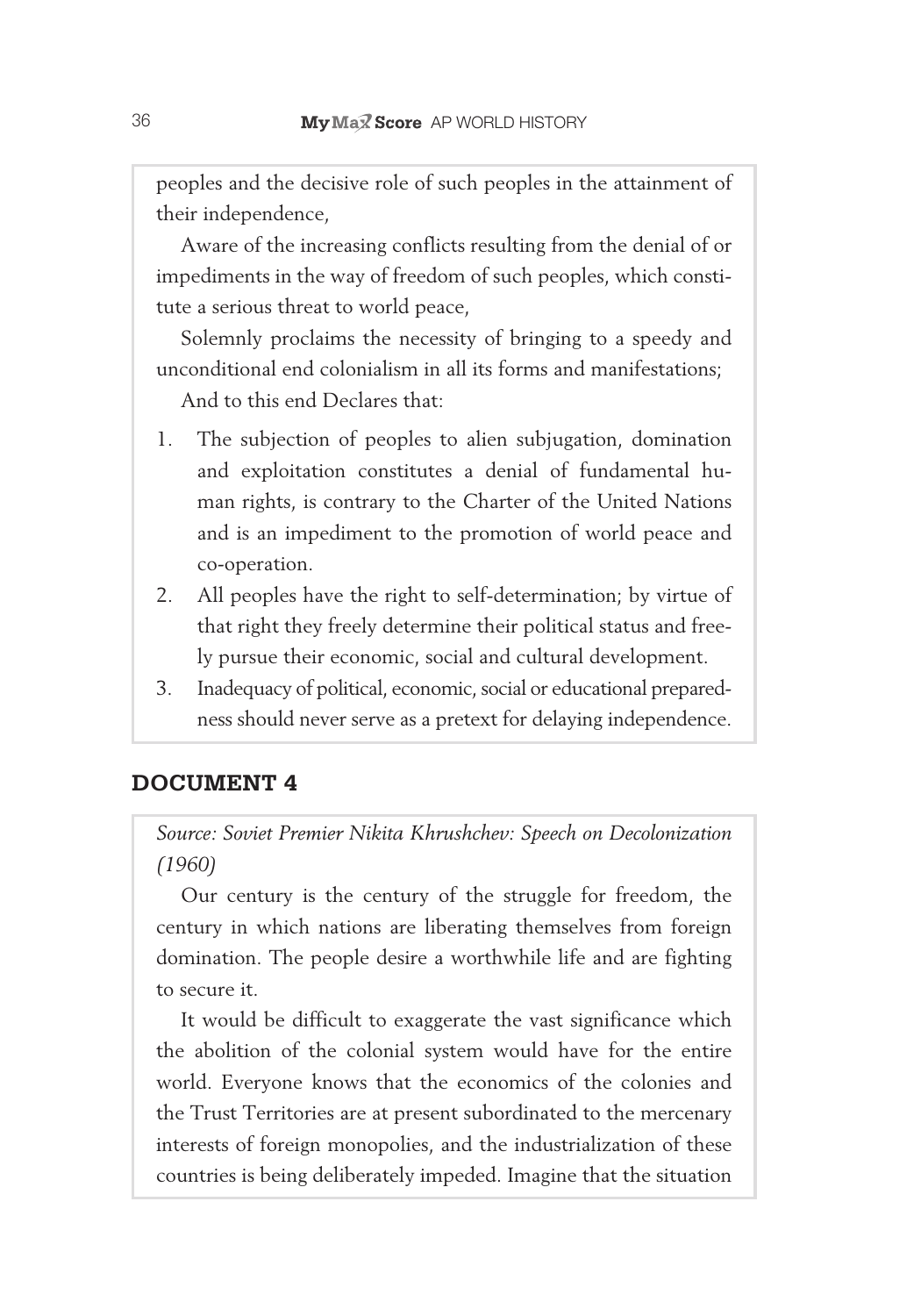has changed and that these countries and territories, having become independent, are in a position to make ample use of their rich natural resources and to proceed with their industrialization, and that a better life has begun for their peoples. This would lead to a tremendous growth in the capacity of the world market, which would no doubt have a beneficial effect, not only on the economic development of the countries of the East but also on the economies of the industrially developed countries of the West…

#### **Document 5**

*Source: Algerian National Liberation Front: Proclamation, November 1, 1954*

To the Algerian People! To the militants of the National Cause! After decades of struggle, the National Movement has reached its final phase of fulfillment. At home, the people are united behind the watchwords of independence and action. Abroad, the atmosphere is favorable, especially with the diplomatic support of our Arab and Moslem brothers.

GOAL. National independence through:

- 1. The restoration of the Algerian state, sovereign, democratic, and social, within the framework of the principles of Islam;
- 2. The preservation of fundamental freedoms, without distinction of race or religion.

MEANS OF STRUGGLE:

- 1. The opening of negotiations with the authorized spokesmen the Algerian people, on the basis of a recognition of Algerian sovereignty, one and indivisible.
- 2. The inception of an atmosphere of confidence brought about freeing all those who are detained, by annulling all measures of exception, and by ending all legal action against the combatant forces.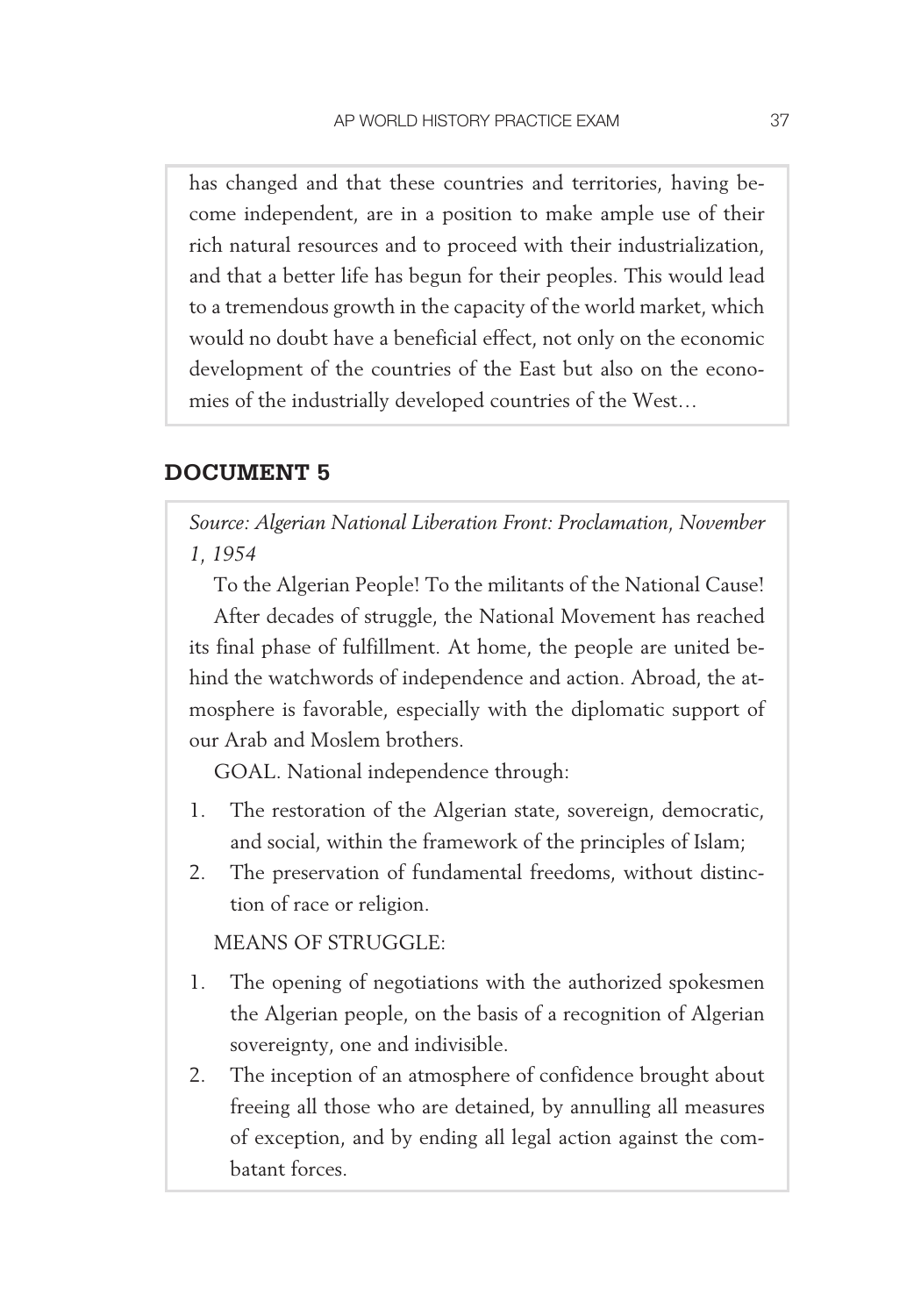In return for which:

- 1. French cultural and economic interests will be respected, as well as persons and families.
- 2. All French citizens desiring to remain in Algeria will be allowed to opt for their original nationality, in which case they will be considered as foreigners, or for Algerian nationality, in which case they will be considered as Algerians, equal both as to rights and as to duties.

Algerians: The FLN is your front; its victory is your victory. For our part, strong in your support, we shall give the best of ourselves to the Fatherland.

#### **Document 6**

*Source: French Loi-Cadre, issued by the French government, June 23, 1956*

Without prejudice to the expected reform of Title VIII of the Constitution, in order to give the overseas peoples a more direct share in the management of their own interests, measures of administrative decentralization and devolution shall be introduced within the territories, groups of territories and central services under the jurisdiction of the Ministry of France Overseas.

To this end, decrees taken…on the basis of the report given by the Minister of France Overseas and, on occasion, by the Ministers concerned, may:

- 1. Modify the role and powers of administration and management of the general governments with a view to transforming them into coordinating bodies, and modify the composition and attributes of the grand councils and of the representative assembly of Madagascar;
- 2. Institute government councils in all the territories and in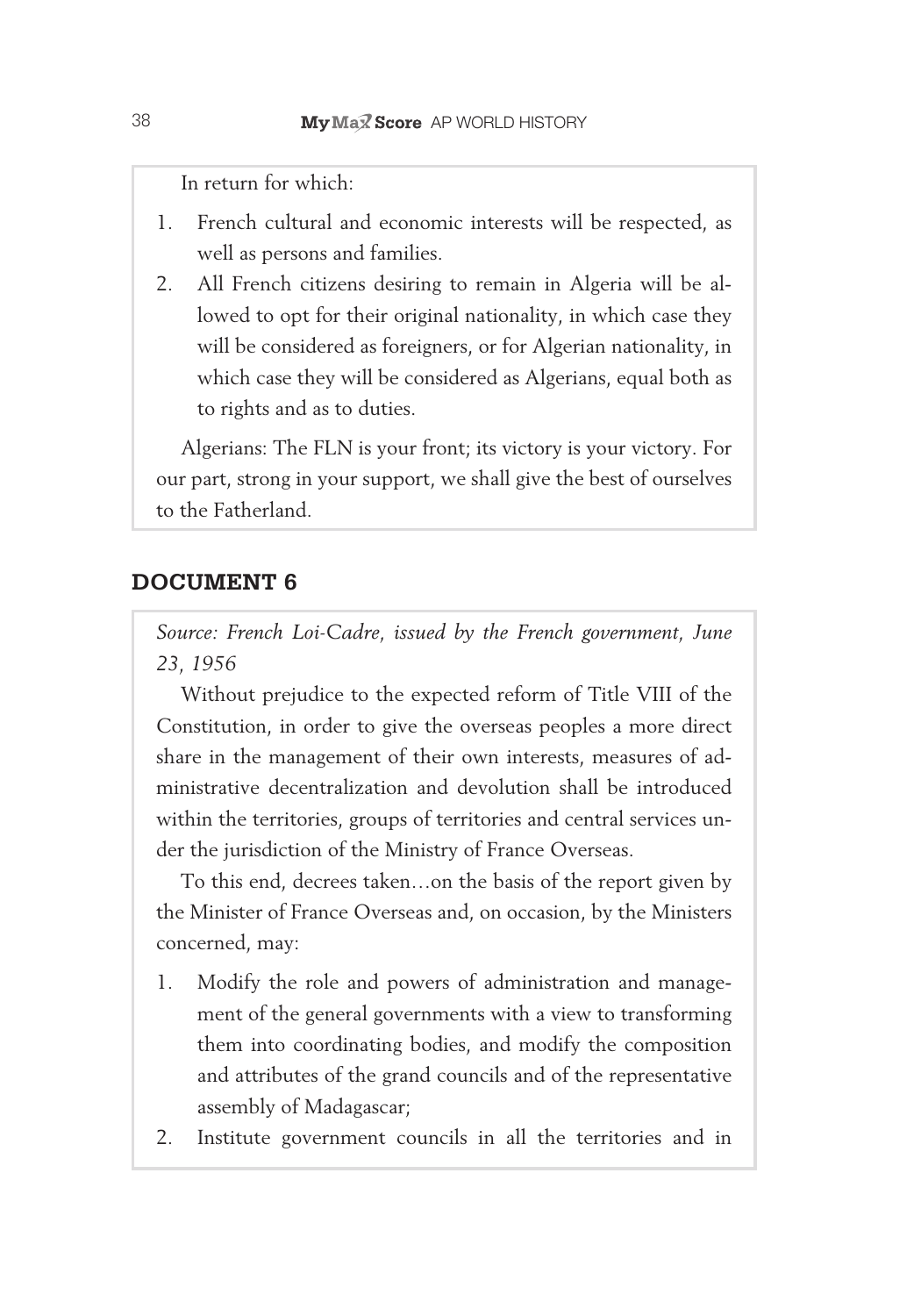addition, in Madagascar, provincial councils charged, in particular, with administering the territorial services;

3. Grant broadened deliberative powers, notably for the organization and management of the territorial services, to the assemblies of the territories as well as to the representative assembly and provincial assemblies of Madagascar.

#### **Document 7**

*Source: Kwame Nkrumah, the first president of Ghana:* I Speak of Freedom *(1961)* 

For centuries, Europeans dominated the African continent. The white man arrogated to himself the right to rule and to be obeyed by the non-white; his mission, he claimed, was to "civilize" Africa. Under this cloak, the Europeans robbed the continent of vast riches and inflicted unimaginable suffering on the African people.

It is clear that we must find an African solution to our problems, and that this can only be found in African unity. Divided we are weak; united, Africa could become one of the greatest forces for good in the world.

Although most Africans are poor, our continent is potentially extremely rich.…

The political situation in Africa today is heartening and at the same time disturbing. It is heartening to see so many new flags hoisted in place of the old; it is disturbing to see so many countries of varying sizes and at different levels of development, weak and, in some cases, almost helpless. If this terrible state of fragmentation is allowed to continue it may well be disastrous for us all.

I believe strongly and sincerely that with the deep-rooted wisdom and dignity, the innate respect for human lives, the intense humanity that is our heritage, the African race, united under one federal government, will emerge not as just another world bloc to flaunt its wealth and strength, but as a Great Power.…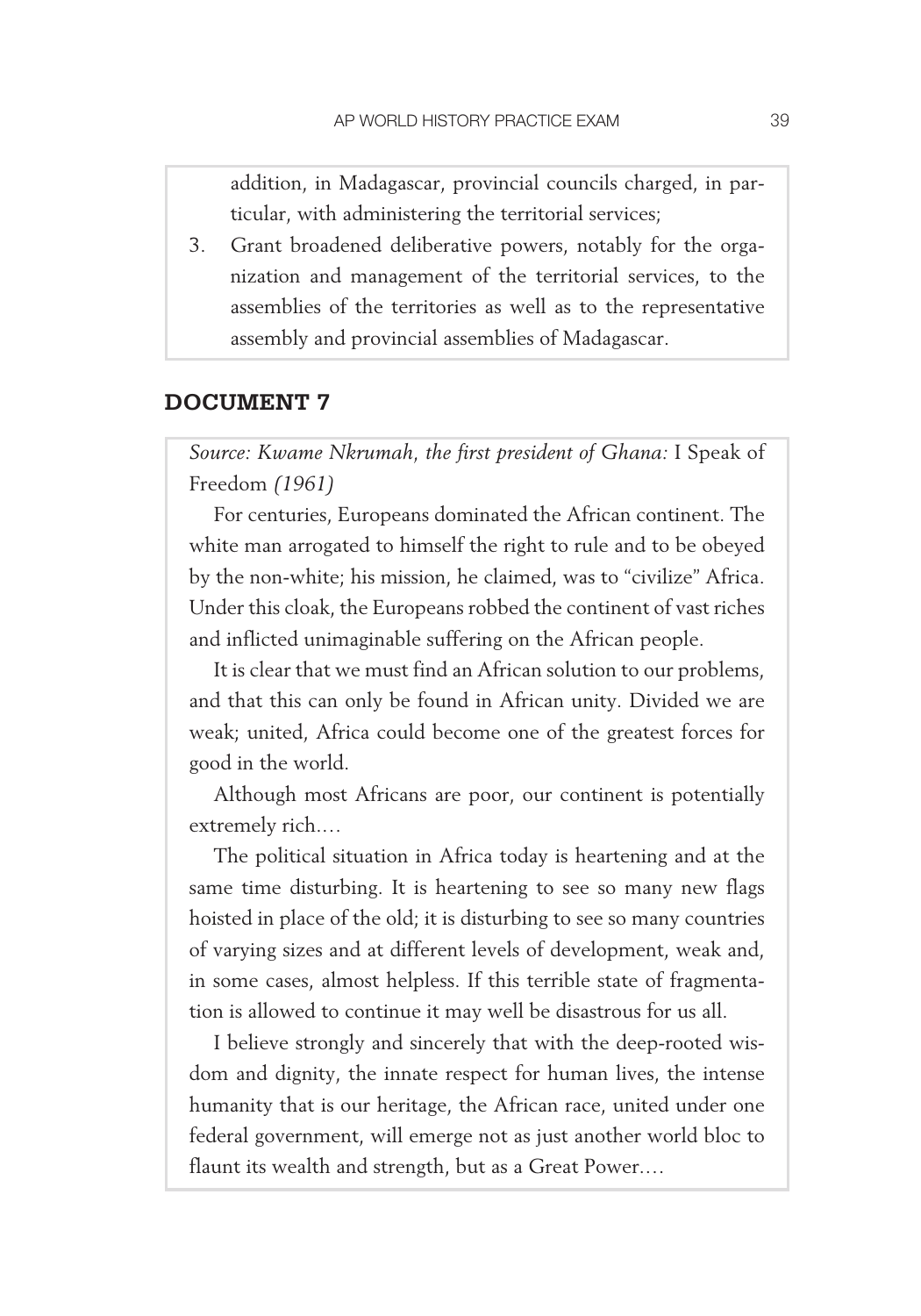#### **Document 8**

*Source: Clement Attlee, British prime minister: Address on British policy in India (1946)*

My colleagues are going to India with the intention of using their utmost endeavors to help her to attain her freedom as speedily and fully as possible. What form of Government is to replace the present regime is for India to decide; but our desire is to help her to set up forthwith the machinery for making that decision.…

I hope that the Indian people may elect to remain within the British Commonwealth. I am certain that she will find great advantages in doing so.…

But if she does so elect, it must be by her own free will. The British Commonwealth and Empire is not bound together by chains of external compulsion. It is a free association of free peoples. If, on the other hand, she elects for independence, in our view she has a right to do so. It will be for us to help to make the transition as smooth and easy as possible.

#### **Document 9**

*Source: Joint statement following discussions between President John F. Kennedy of the United States and President Habib Bourguiba of Tunisia, May 5, 1961*

President Bourguiba defined his policy of non-alignment and friendship with all countries desiring good relations with Tunisia. President Kennedy expressed the support of the United States for the inviolate right of peoples and countries to exercise freedom of choice in the organization of their societies and in the definition of their political attitudes. They agreed that the retention by all countries of this freedom of choice is essential to the existence of a peaceful and harmonious world of freedom and justice.

The two Presidents found themselves in agreement as to the political, economic and social problems that confront many new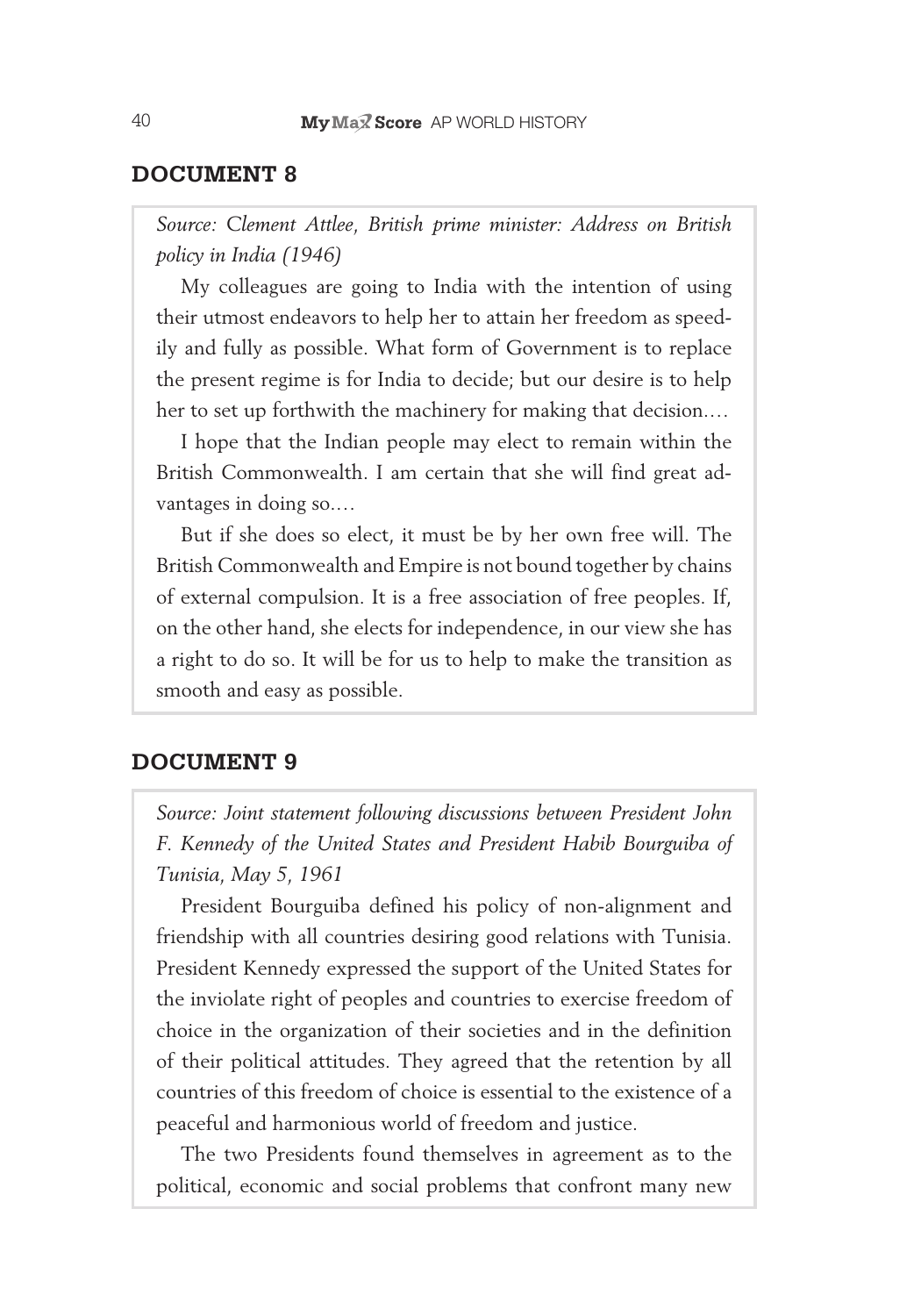countries, particularly in Africa. They share the conviction that the orderly process of decolonization is essential to the promotion of human welfare, the consolidation of peace and the encouragement of the striving African peoples. They are in basic accord that political progress and economic development will be hindered if the continent of Africa becomes an arena for the so-called cold war. They believe that the independent states of Africa should be free to follow their own policies without outside interference and that they should at the same time strive for a closer harmonization of African viewpoints.

#### **Document 10**

*Source: Prime Minister Jomo Kenyatta: Speech on the Occasion of Kenya's Independence from Britain (1963)*

The aim of my government which starts today is not to be pro-left or pro-right. We shall pursue the task of national building in friendship with the rest of the world. Nobody will ever be allowed to tell us, to tell me: you must be friendly to so-and-so. We shall remain free and whoever wants friendship with us must be a real friend.

**END OF PART A**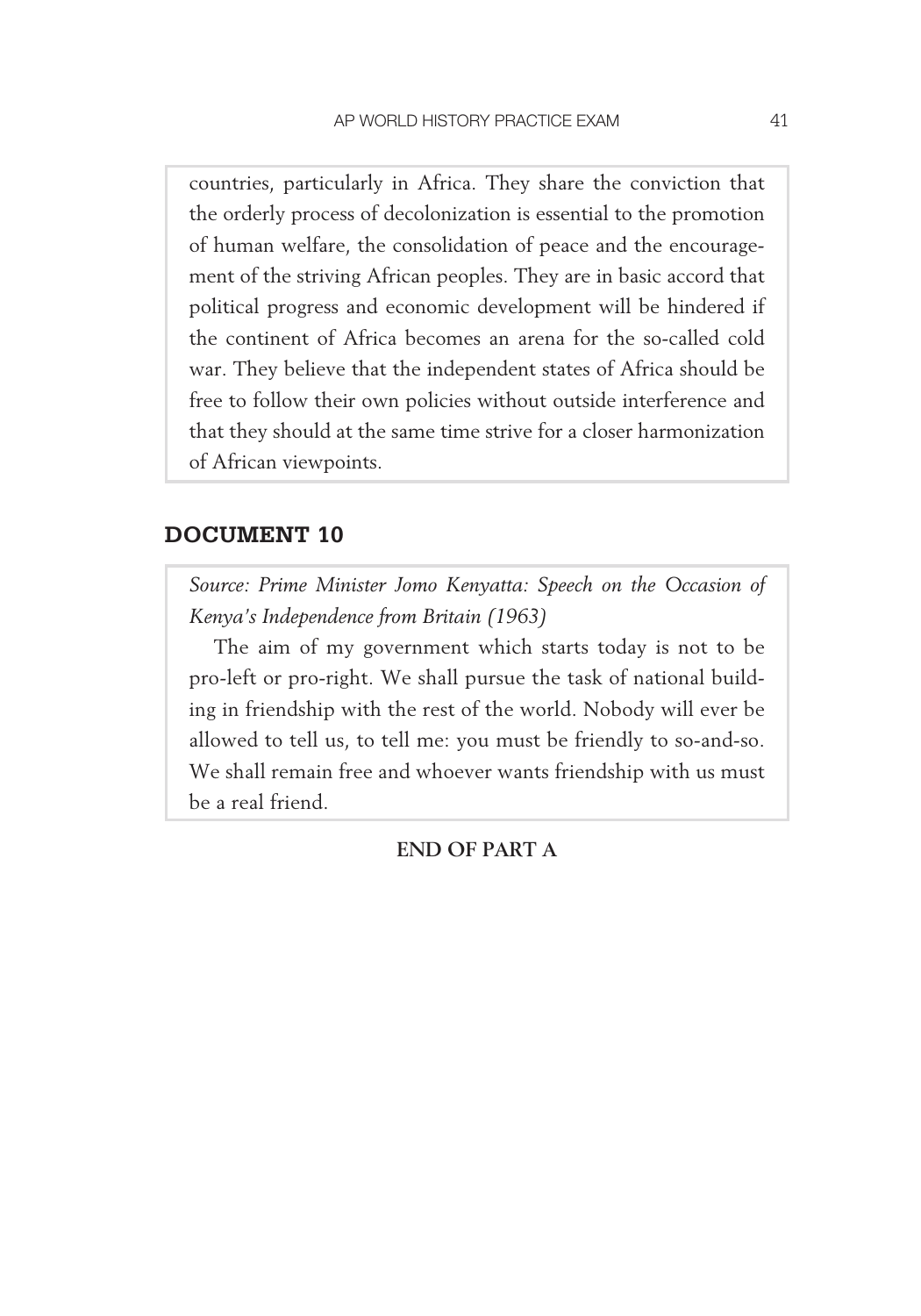## WORLD HISTORY SECTION II **Part B**

(Suggested planning and writing time— 40 minutes) Percent of Section II score-33 1/3

**Directions**: You are to answer the following question. You should spend 5 minutes organizing or outlining your essay.

Write an essay that:

- Has a relevant thesis and supports that thesis with appropriate historical evidence.
- • Addresses all parts of the question.
- Uses world historical context to show continuities and changes over time.
- Analyzes the process of continuity and change over time.
- 2. Explain the changes and continuities in the roles of nations and multinational corporations due to the increased globalization of the late twentieth century.

#### **END OF PART B**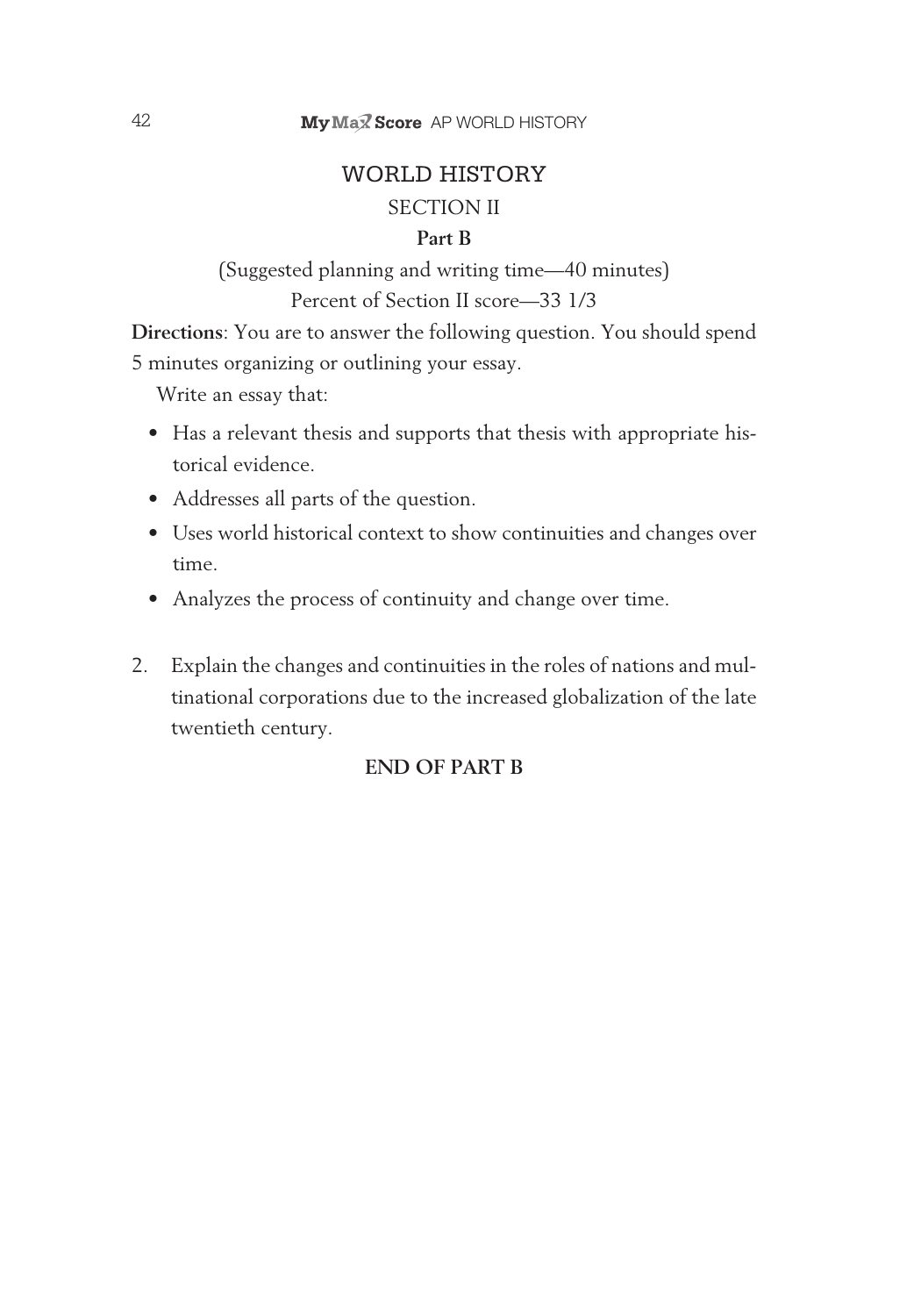## WORLD HISTORY SECTION II

#### **Part C**

(Suggested planning and writing time— 40 minutes) Percent of Section II score-33 1/3

**Directions**: You are to answer the following question. You should spend 5 minutes organizing or outlining your essay.

Write an essay that:

- Has a relevant thesis and supports that thesis with appropriate historical evidence.
- • Addresses all parts of the question.
- Makes direct, relevant comparisons.
- • Analyzes relevant reasons for similarities and differences.
- 3. Compare the foreign policies of the Soviet Union and the United States during the Cold War period.

#### **END OF SECTION II**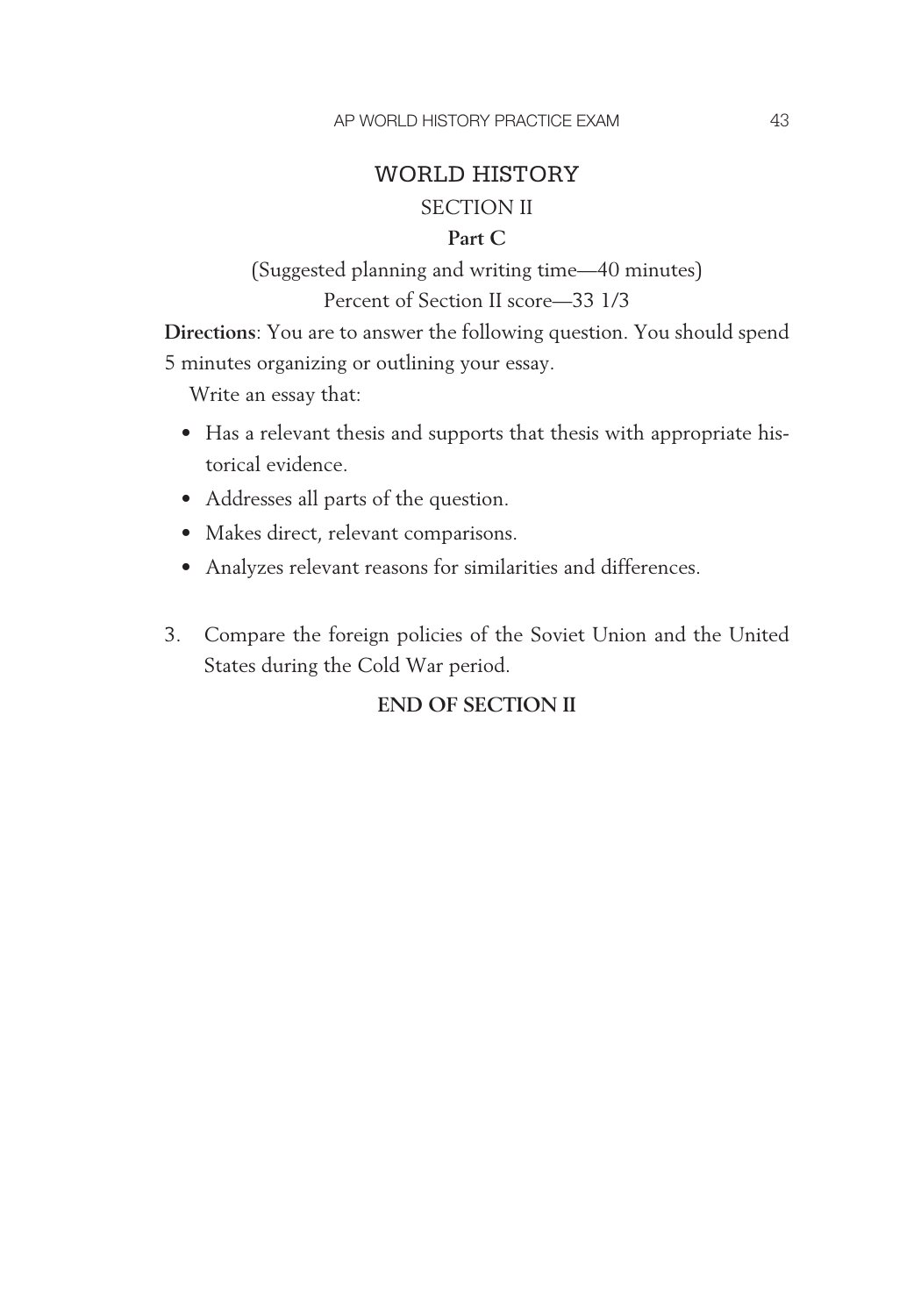## Practice Exam Answers and Explanations

Section I, Multiple Choice AnSWer Key

| 1.<br>$\mathbf D$      | 24. B |
|------------------------|-------|
| 2.<br>$\mathcal{C}$    | 25. C |
| 3.<br>B                | 26. B |
| 4.<br>$\mathcal{C}$    | 27. B |
| 5.<br>$\boldsymbol{A}$ | 28. B |
| 6.<br>$\mathcal{C}$    | 29. C |
| 7.<br>$\mathbf D$      | 30. C |
| 8.<br>$\boldsymbol{B}$ | 31.A  |
| 9. A                   | 32. C |
| 10. D                  | 33. A |
| 11. A                  | 34. B |
| 12. D                  | 35. A |
| 13. C                  | 36. B |
| 14. C                  | 37. D |
| 15. B                  | 38. B |
| 16. D                  | 39. C |
| 17. D                  | 40. B |
| 18. C                  | 41. C |
| 19. B                  | 42. D |
| 20. D                  | 43. C |
| 21. C                  | 44. A |
| 22. B                  | 45. D |
| 23. D                  | 46. C |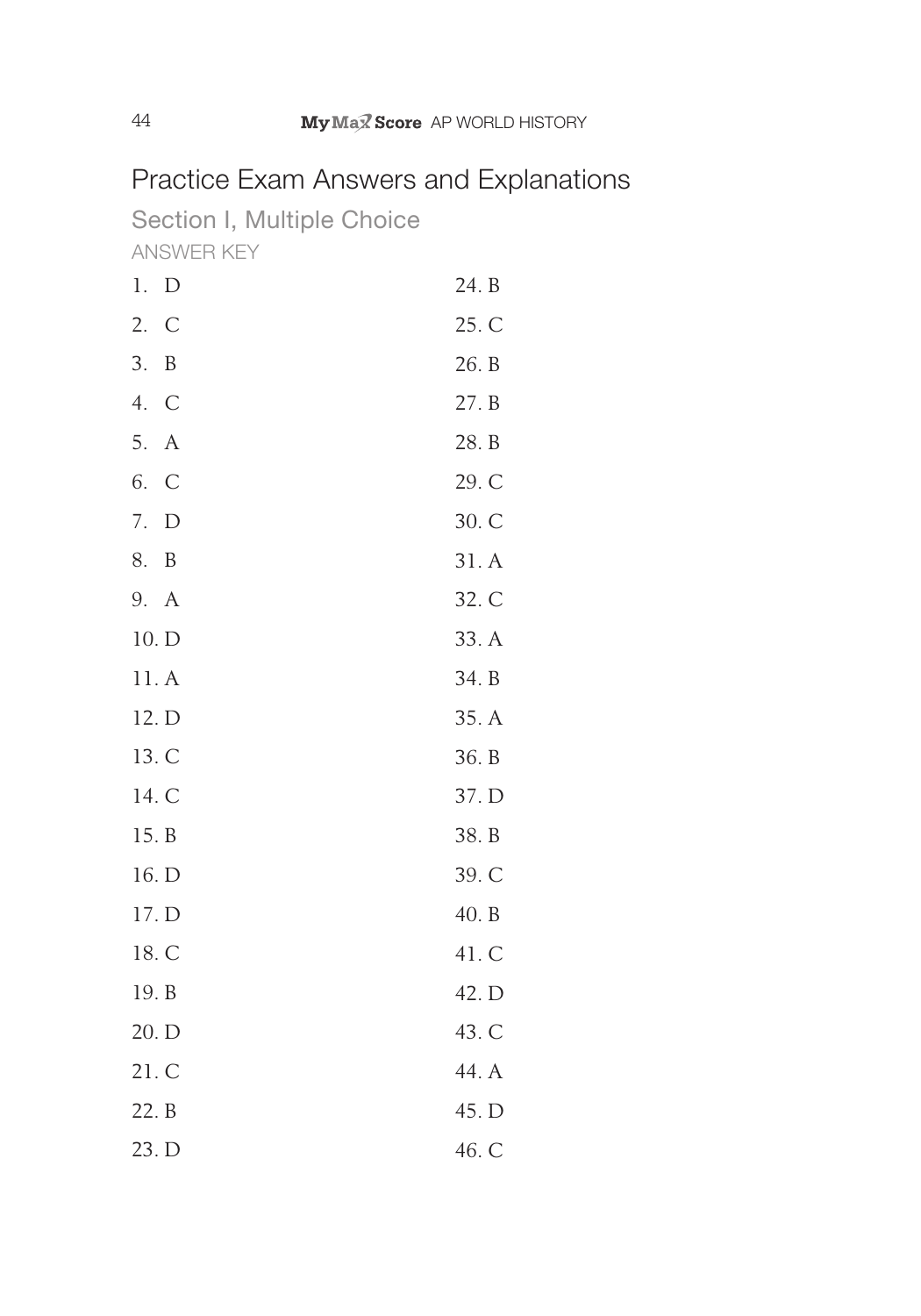| 47. B | 59. C |
|-------|-------|
| 48. C | 60. D |
| 49. A | 61. C |
| 50. B | 62. A |
| 51. D | 63. B |
| 52. B | 64. C |
| 53. C | 65. D |
| 54. A | 66. D |
| 55. C | 67. C |
| 56. B | 68. A |
| 57. C | 69. B |
| 58. A | 70. C |

#### AnSWer eXPlAnAtIonS

1. **D**. The Neolithic saw the introduction of agriculture, the key requirement for permanent settlements.

2. **C**. The key component of the Neolithic Revolution was the development of agricultural-based communities. From agriculture, a food surplus developed that allowed for job specialization, complex governments, and eventually the growth of cities. This first occurred in Mesopotamia in the Middle East.

3. **B**. Agriculture was the ultimate cause of each of these. All of these in turn led to the development of civilizations.

4. **C**. The Olmec and Harappan share important traits. First, each is the original civilization in their areas. Second, both developed key cultural components that were passed to successor civilizations in their regions.

5. **A**. While the overall population and political influence of the Hebrew state(s) was small, the development of the Hebrew monotheistic religion would give rise to both Christianity and Islam.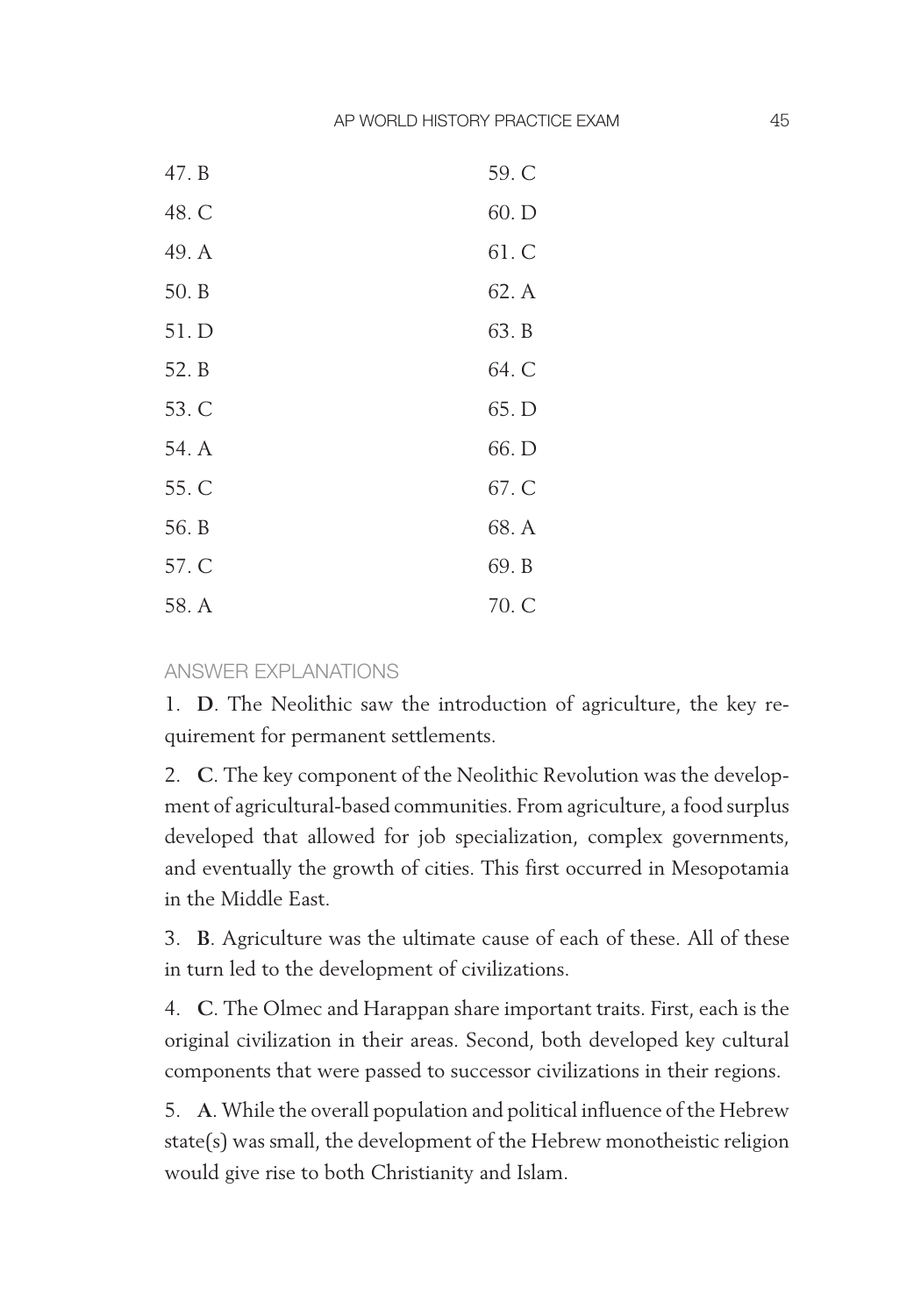6. **C**. The Aryans mixed their religious beliefs with those of the Harappan, giving rise to Hinduism. The Vedas contain the core beliefs of the Aryan religion.

7. **D**. Daoism concerned itself chiefly with harmony in nature and the use of herbal knowledge to cure man's ailments.

8. **B**. Christianity, an evangelical religion, depended upon converts. To better bring in new members, early Christian missionaries adopted many Greek and Roman traditions into the church.

9. **A**. The Greeks depended heavily on trade to provide grain and some luxury goods to the city-states. In addition, Alexander the Great, although a Macedonian, respected Greek culture, and his army included thousands of Greek soldiers and advisors.

10. **D**. The Persians developed a political culture that encouraged conquest, building the first great empire throughout the Middle East.

11. **A**. The basic element of all Chinese dynasties was the strong Confucian bureaucracy while wealthy families dominated the Roman Republic. Initially, family wealth was based on land ownership. Later, merchant families gained political power.

12. **D**. This statement gives a rough description of all of Chinese history until the rise of the People's Republic of China in 1949.

13. **C**. A decline in general civic responsibility along with the great expanse of the empire eventually forced the Romans to allow foreigners into legionary service.

14. **C**. This description fits the decline of typical Chinese dynasties (see the section on the dynastic cycle for more information).

15. **B**. The route takes its name from the iconic good transported from China to the rest of Asia, Europe, and Africa.

16. **D**. Baghdad became the center of Islamic power as trade routes shifted to the new capital during the Abbasid caliphate.

17. **D**. Roman Catholicism, Islam, and Eastern Orthodoxy all accept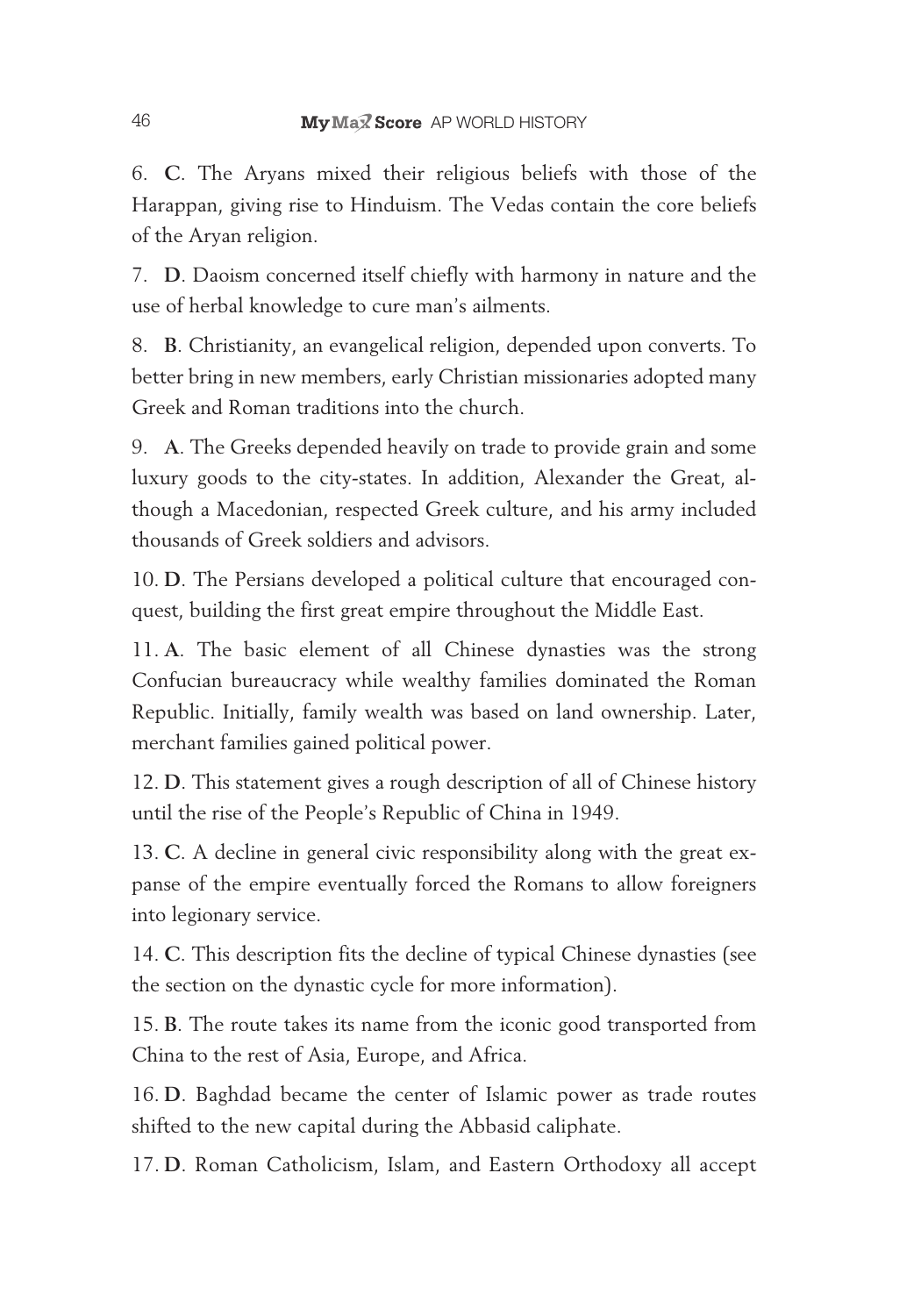books of the Torah (the Bible's Old Testament) as part of their religious tradition.

18. **C**. The Grand Canal was part of an internal transportation system (roads, rivers, and canals) that was more extensive than any other in the premodern world.

19. **B**. The Mongols quickly learned the benefits that taxation of trade (demands for tribute from settled societies) had over raiding.

20. **D**. The wave of Islamic conquest eventually reached out from Persia into Northern India, but it would not dominate Indian society as completely as it did Arab and Persian civilizations. India was notoriously decentralized, and thus could not be turned to Islam by conquest. Sufi mystics, rather than political force, made much more progress in converting Indians to Islam.

21. **C**. Arabic was not only the language of the conquerors, it was and remains the language of Islam.

22. **B**. By definition, Swahili is a blend of the Arabic and Bantu languages. The culture reflects this pairing.

23. **D**. While Confucian bureaucrats may have looked down on trade, many Chinese families made their fortunes and many Chinese moved to communities along the trading routes in order to take advantage of the demand for luxury goods produced in China.

24. **B**. The use of paper money is a convenience allowing for the easy transfer of great wealth, but it must actually represent real value, either in hard currency like gold or as a measure of labor/productivity. Marco Polo failed to see this connection.

25. **C**. Islam became a key component of Southeast Asian culture, not just the religion of a small minority community in some of the trade cities.

26. **B**. While generally ignored in favor of religious texts in Western Europe, the Byzantines and the Islamic civilizations continued to study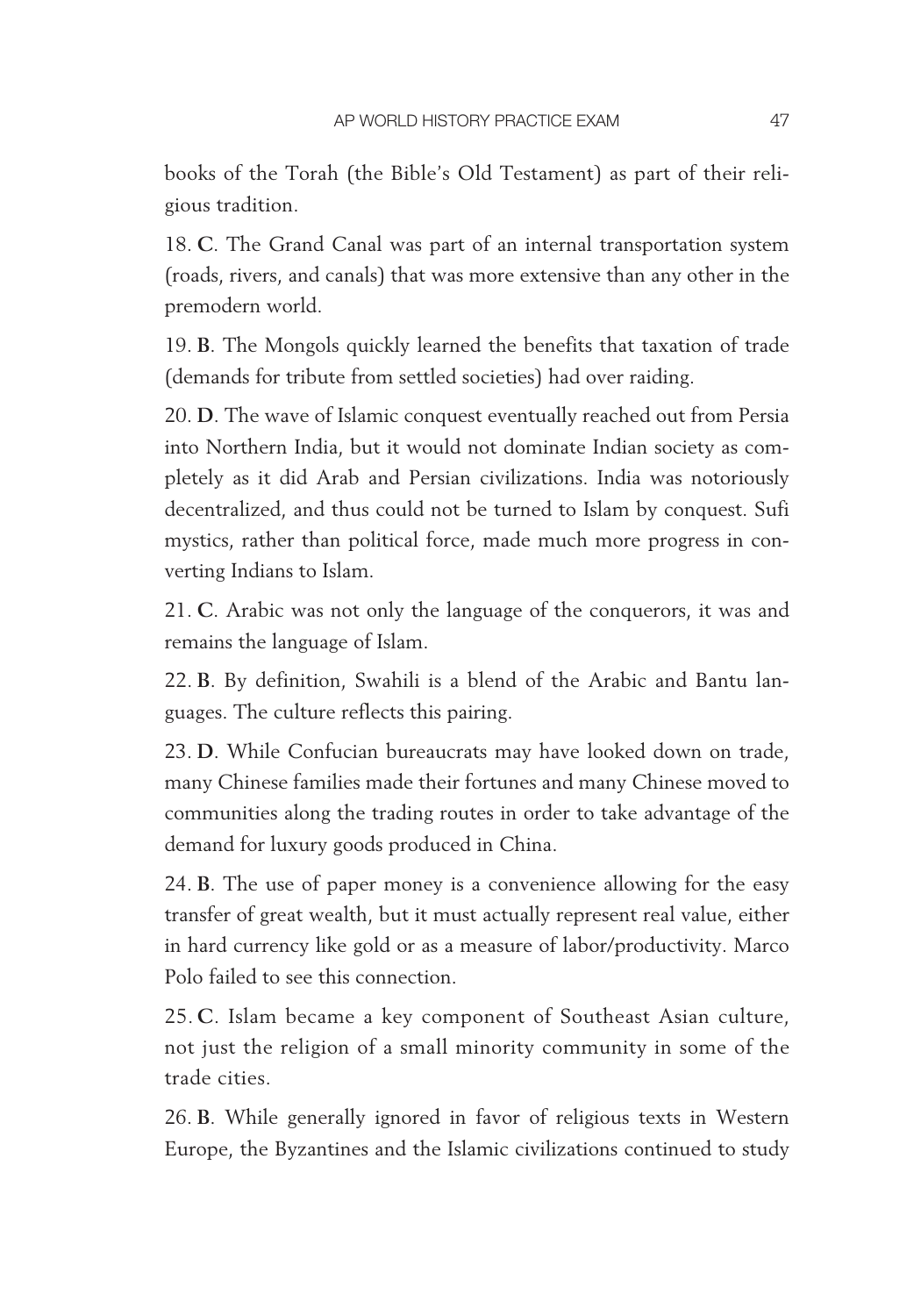and expand upon Greek and Roman thought during the European Middle Ages. As Western Europe began to reengage in international trade, this knowledge found its way back into European centers of learning.

27. **B**. The massive loss of life caused by the plague devastated the economies of all societies, both those dependent heavily on agriculture (by destroying the supply of labor) and those based more on trade (because it so damaged cities as to destroy entire regional markets and to cut key sections out of trade routes as cities disappeared and nations no longer maintained political control over vast regions).

28. **B**. Confucian scholars feared that, as a religion, Buddhism's appeal could replace the social organization they championed. Also, many left large sums of money to Buddhist monasteries, allowing for Buddhist leaders to gain access to powerful families, including the imperial family.

29. **C**. More than anything else, the technological advances that allowed Europeans to establish trade connections that bypassed the Middle Eastern powers (Ottoman, Persian) and to discover the wealth of the New World led to global European domination by the nineteenth century.

30. **C**. Portugal's Prince Henry earned the title "the Navigator" for his efforts at developing Portugal's maritime empire.

31. **A**. Spanish control over the great wealth of the Americas kept the nobility firmly in control and actually hindered the development of an entrepreneurial middle class, because the nobility did not allow for others to rise to positions of power or encourage the development of a manufacturing economy based in cities, which could be dominated by the king and give power to those of other classes.

32. **C**. The initial boost in trade came from the discovery of silver mines in the New World. This allowed European merchants to purchase more goods from other areas and encouraged the development of greater manufacturing in Europe, which attracted even more silver.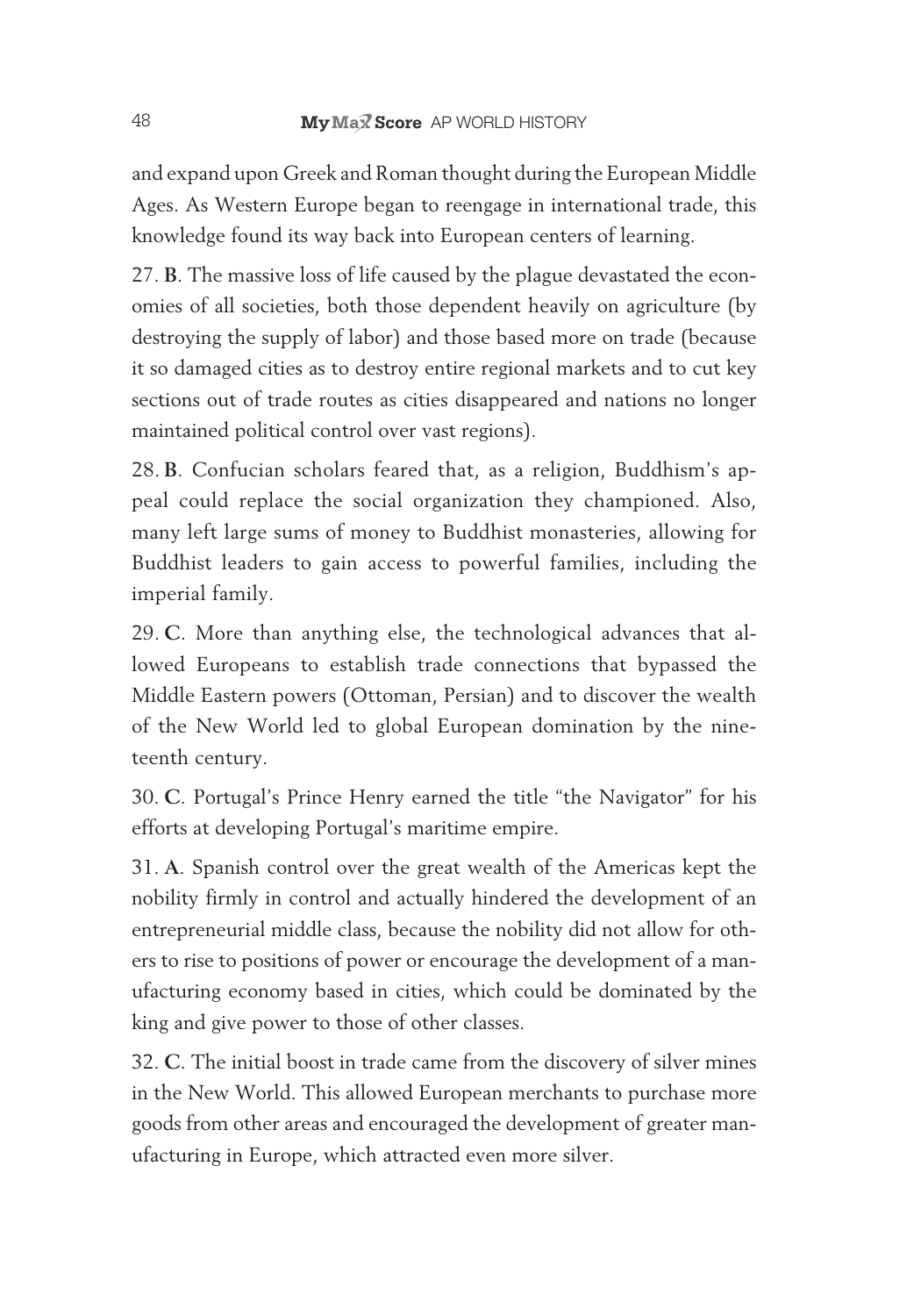33. **A**. Potato cultivation led to massive food increases, producing a population boom in Europe and China in addition to the economic increase caused by the increasing supply of wealth and growing manufacturing.

34. **B**. The suitability of land for the cultivation of cash crops like sugar came to dominate the agrarian sector of many colonial economies in the Americas while the arrival of potatoes and corn allowed for increased cultivation and reduced food cost.

35. **A**. The most immediate result of the agricultural changes in the Americas was a cutting of forests in order to increase the amount of cultivated lands. The low population density of many areas of the Americas had meant no large-scale farming was taking place. To provide the demands for sugar and other products in Europe as well as to feed growing cattle and human populations, forests needed to be cleared for cultivation.

36. **B**. Sufi mysticism was able to gain more acceptance in these regions because of the similarities between some of its practices and Hindu mysticism.

37. **D**. Europeans dominated the Atlantic and spread Christianity to the conquered peoples in the Americas and into many parts of Africa. Some animist beliefs from Africa moved into the Americas due to the slave trade, but D is the better answer.

38. **B**. The most obvious sign of the Renaissance was a renewal of high culture in Europe, but it was only possible due to the rapid economic growth that originated in Italy's contacts with the Eastern Mediterranean and spread slowly into Western Europe as new trade routes were developed.

39. **C**. The Spanish treated the New World as an extension of the feudal system when it came to the agrarian economy. Natives and then slaves were required for agricultural production.

40. **B**. The Creoles were European, and many came from powerful noble families. However, they were denied greater political power in the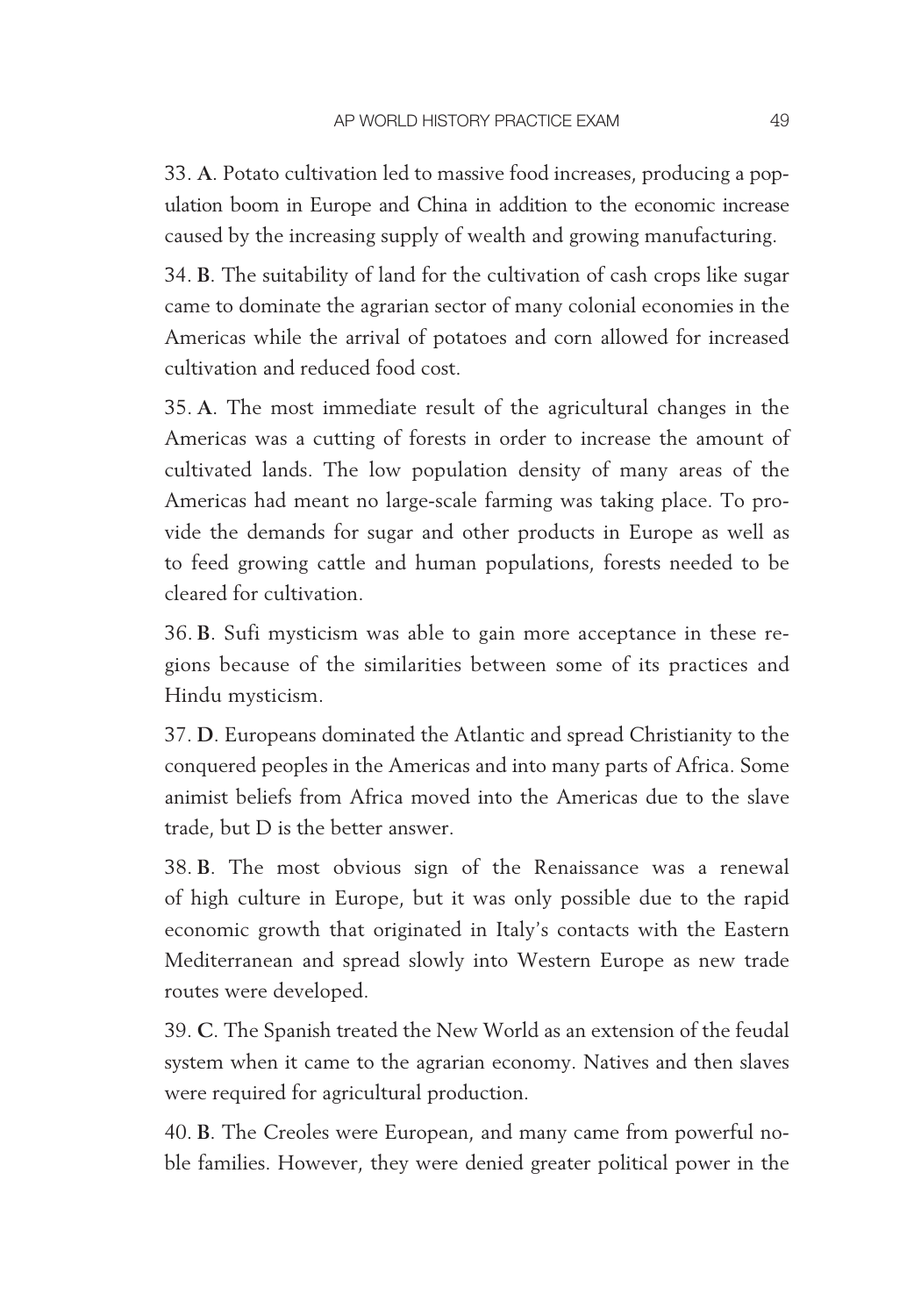Americas so that the court in Spain could maintain greater control by directly appointing nobles tied to Spain itself.

41. **C**. Throughout history, the elites have used religious beliefs and traditions to maintain greater control over their society.

42. **D**. Russia initially pushed eastward to prevent renewed attacks from the tribesmen of the steppe. It then focused on Central Asia and Siberia for natural resources and a variety of luxury goods like furs. Russia also pursued its long- term goal of establishing a warm- water port.

43. **C**. Navigational tools contributed to the age of exploration during the fifteenth and sixteenth centuries, but by the time of the Industrial Revolution, economic growth required capital (money), cheap labor (recently freed up by better agricultural production), and legal protections for businesses and the entrepreneurial middle class.

44. **A**. The use of fossil fuels allowed for much greater control over where manufacturing could take place, allowing for better use of resources for manufacturing and concentration of labor in key regions.

45. **D**. China's Qing dynasty failed to adopt modern economic practices due to traditional Confucian ideas and high levels of government corruption.

46. **C**. Even with independence, economies in the Americas depended on investments from Europe and the United States, which continued to make money for their elites but did not allow for the development of local industries.

47. **B**. During the industrial age, colonies were used to produce the raw materials needed for the factories of Europe. In many cases, this created economies that were dependent on global markets and generally unable to sustain themselves.

48. **C**. China produced both high-demand products like tea and also held the potential for large markets for manufactured goods.

49. **A**. While Brazil and Africa both experienced gold rushes, South Africa developed into a major gold and diamond producer along with many other rare metals and gems.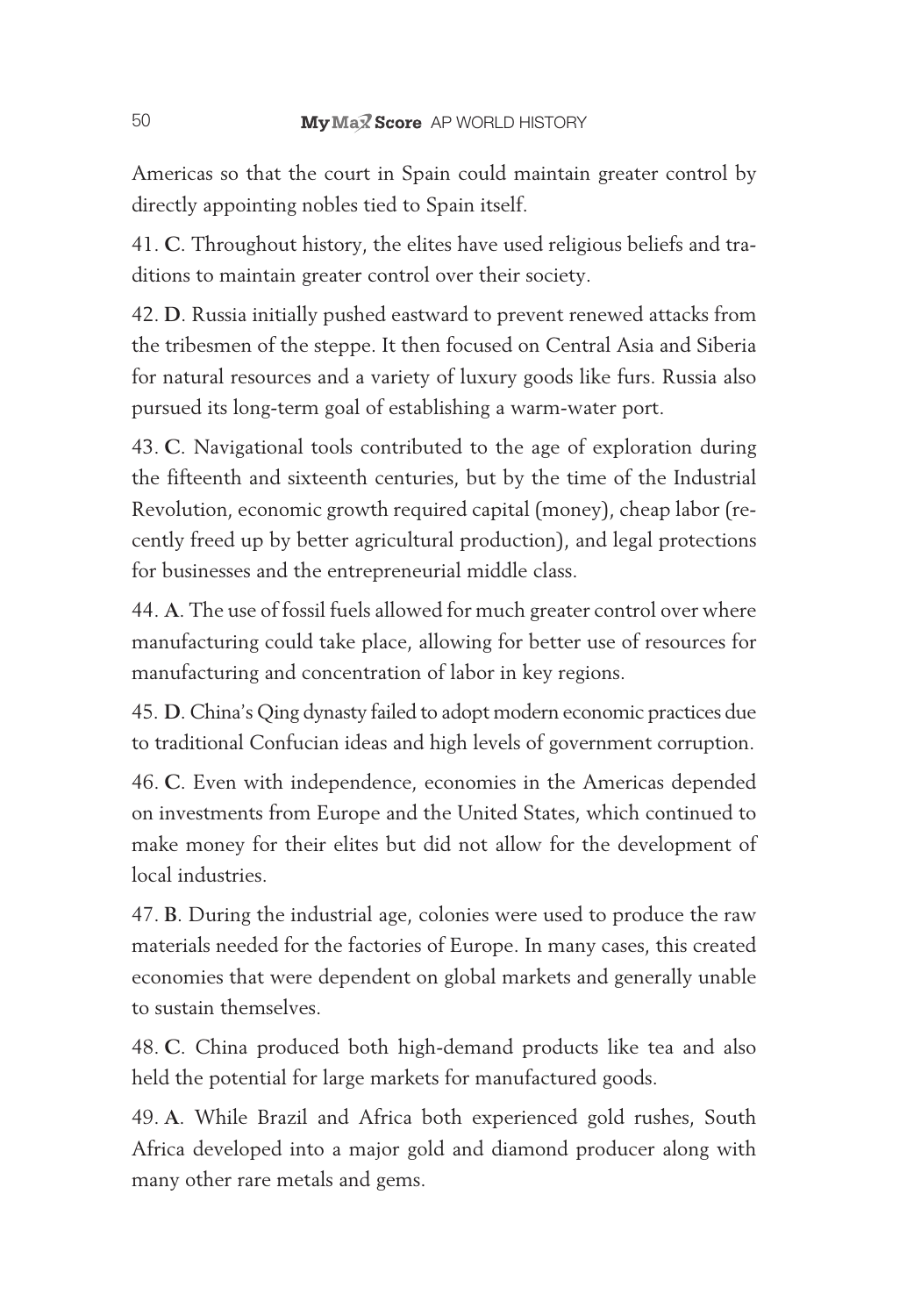50. **B**. Both nations adopted the basic ideas of free-market capitalism originally described by Adam Smith in *The Wealth of Nations*.

51. **D**. The relatively small size of Great Britain and an abundant supply of natural bodies of water made canal construction relatively cheap and rapid.

52. **B**. While capitalism does not address social class like Communism, it does depend upon the protection of accumulated capital (wealth and money). Communism called for the rising of the masses against those in power, especially the owners of the means of production (the wealthy).

53. **C**. As corruption and defeats by foreign nations weakened the central government of the Qing dynasty, some sought to adopt Western economic models to prevent the further humiliation of China. These efforts were eventually halted by the existing government structure as a danger to their power.

54. **A**. Conservative governments that generally oppose great change often adopt policies to enfranchise more in order to win their long-term support. They saw greater voting rights and legal protections as inevitable.

55. **C**. Public opinion in many imperial powers started to demand better treatment of the colonials, but it was very difficult to monitor this in remote areas, and the desire for profits often outweighed humanitarian concerns.

56. **B**. The unrest of the French Revolution and the rise of Napoleon Bonaparte allowed Haitian slaves to rebel against the French and win their independence. British opposition to Napoleon prevented an effective French response to the rebellion, thus allowing it to succeed.

57. **C**. The Boxers directly attacked European interests, specifically missionaries and diplomats. European and American governments could not allow their economic connections to the Chinese markets to suffer from unrest, and they did not believe that China's officials, already weak after losing several wars and seriously corrupt, would respond effectively to the Boxer threat. In fact, the empress dowager even assisted the Boxers in the area around Peking, the capital.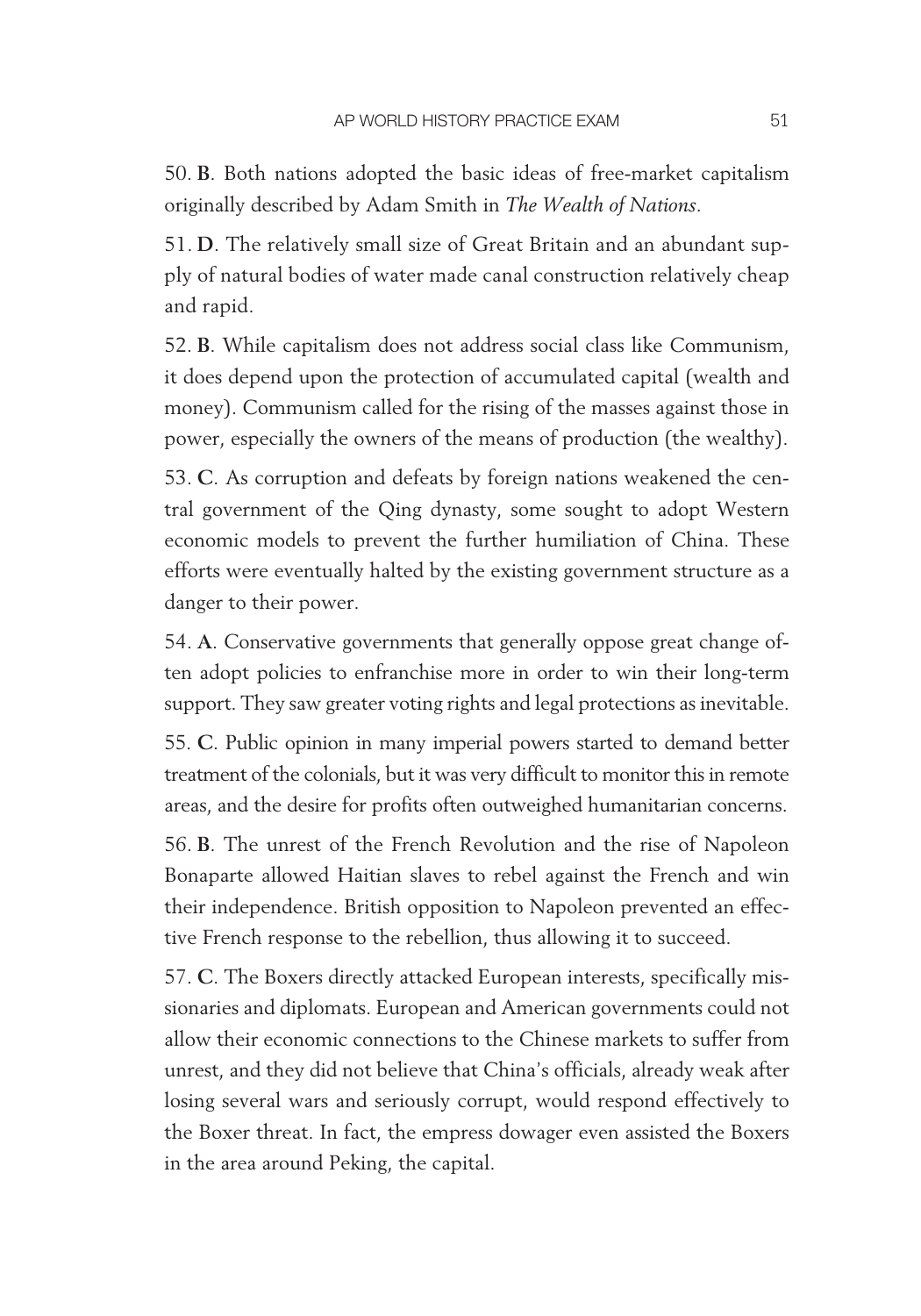58. **A**. For decades the Americas provided a population safety valve for much of the rest of the world.

59. **C**. Planck ushered in a new wave of scientific progress aided by both human theories and better scientific instruments, which allowed for testing and adjusting these theories. Another important name in physics at the time was Albert Einstein.

60. **D**. One issue with choice D is that in the late twentieth century, military expenditures declined as a part of overall national budgets. Also, in general, military conflicts during this period diminished significantly.

61. **C**. The failure of the German invasion plans against France resulted in a stalemate along the western front. As both sides dug in, they found that the new weapons of the twentieth century allowed for killing on a scale never before imagined.

62. **A**. Each empire failed to achieve reform because the basic economic, political, and social structures needed for successful change were not in place (no significant middle class, lack of legal protections for property, government accountability to a large segment of the population).

63. **B**. Many Indians who received a Western-style education wanted greater economic freedoms in their society and sought to adopt Western methods and ideologies to achieve them. The Indian National Congress established itself along the lines of a traditional political party like those in England.

64. **C**. During the Cold War, the superpowers of the United States and the Soviet Union often found themselves on different sides in local conflicts. However, very rarely did either directly get involved, preferring to support local groups instead of sending in their own armed forces. In Algeria, the Soviets lent political support at the United Nations for the rebels but did not become directly involved in the conflict.

65. **D**. The Berlin Conference that established the colonial boundaries of Africa failed to consider the ethnic diversity of the African peoples. Independence movements generally united various tribal groups, but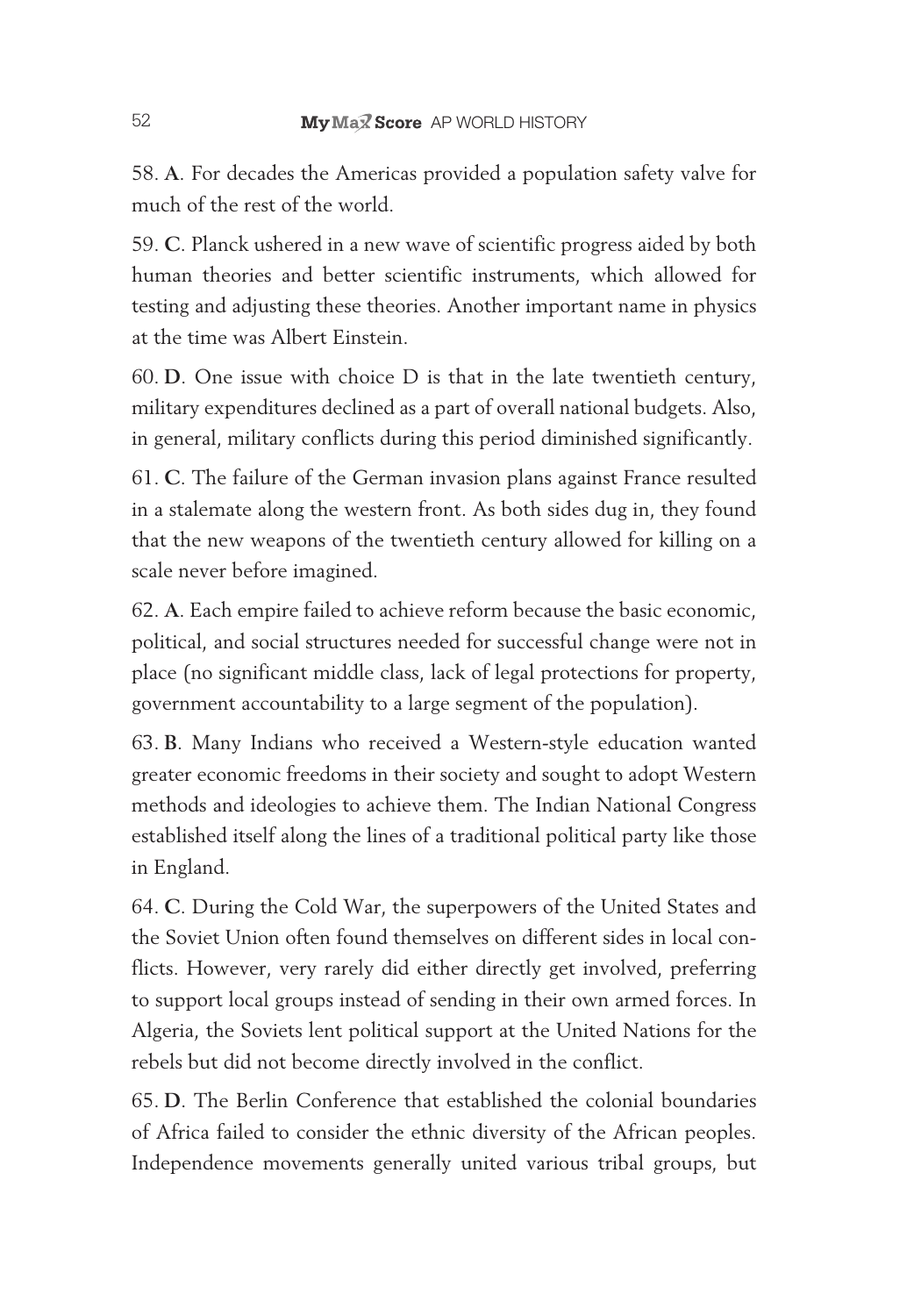once independence was achieved, that unity almost always evaporated as each ethnicity looked to support its own position and turned against the other groups, often their traditional enemies. This produced devastating civil wars in Nigeria and many other nations beginning in the 1960s and continuing to the Rwandan genocide of the 1990s.

66. **D**. Nasser had ambitions to control a large secular Arab state, but while many Arabs agreed in principal in the idea of strength in numbers, the political elites of the various nations did not agree to turn power over to Nasser. The movement eventually collapsed.

67. **C**. The Holocaust perpetrated by Nazi Germany prompted the new United Nations to address the crime of genocide and establish it as a crime against humanity.

68. **A**. People in Germany and Italy did not have faith in their new democratic governments and blamed them for many of their economic problems. This allowed more radical parties to take shape and become dominant forces within the nations. In both Italy and Germany, fascism rose to power initially through democratic elections, but in each case the fascist winners immediately moved to end true democratic institutions.

69. **B**. The Soviets sought to establish Communist dictatorships wherever possible during this period, and the United States and its NATO allies were more often concerned with halting the expansion of Communism than with the establishment of democratic governments. The end of the Soviet Union saw a new emphasis on the West in spreading good governance and democratic institutions.

70. **C**. Communism, a form of socialism, established government control over the economy. It was a command economic system. The five- year plans allowed for government planning of production by establishing quotas over agricultural and manufacturing production and distributing the resources of the state. The Soviet Union began the system under Vladimir Lenin, and China adopted it under Mao Zedong's leadership once his Communists had achieved victory over the Nationalists in 1949. The Chinese still adopt five-year economic policies, but their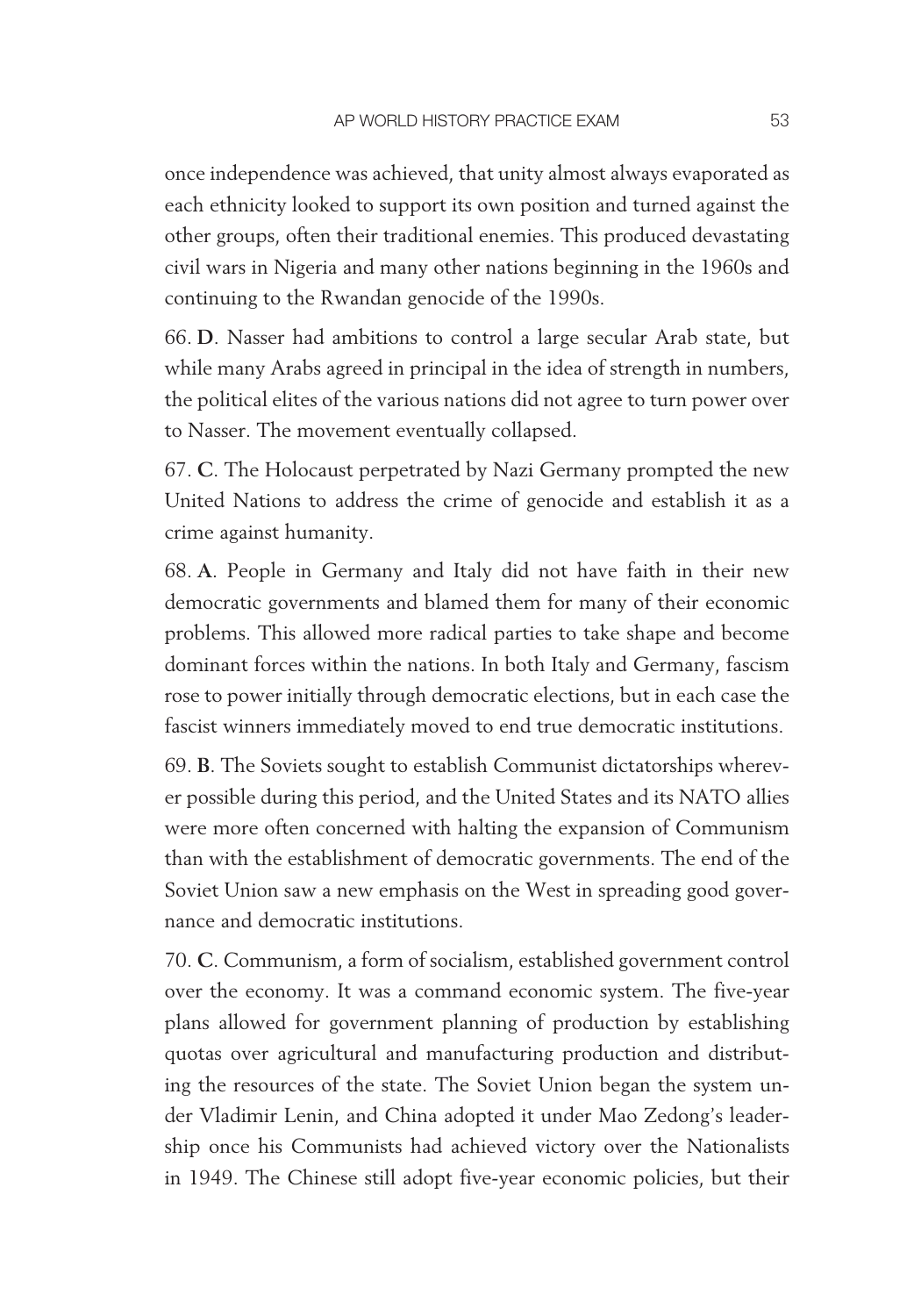#### 54 **My Max Score** AP WORLD HISTORY

economy now operates more under the influence of market forces rather than government dictates.

Section II, Part A: The Document-Based Question

| Document 1 | Unity of Vietnam                                                                                                  |
|------------|-------------------------------------------------------------------------------------------------------------------|
|            | Rejection of French rule                                                                                          |
|            | Western ideas; self-determination and equality                                                                    |
| Document 2 | Crimes against Africa; exploitation and racism                                                                    |
|            | Anti-imperialism                                                                                                  |
|            | Establishment and protection of fundamental human rights<br>(Enlightenment ideas; association, movement, worship) |
|            | Rejection of NATO, European Common Market as further<br>tools of imperialism                                      |
|            | Independent African nations should help remaining colonies<br>toward independence                                 |
| Document 3 | UN effort to promote independence                                                                                 |
|            | Based on standard ideas of human rights and self-<br>determination                                                |
|            | Colonialism denies fundamental human rights and violates<br>the UN Charter                                        |
|            | No excuses; inadequacy-you cannot claim people are not<br>ready for independence                                  |
| Document 4 | Soviets take position critical of imperial powers                                                                 |
|            | Discusses the struggle for freedom although they are<br>totalitarian                                              |
|            | Accuses colonial powers of holding back the development of<br>colonies                                            |
|            | Wants all territories to join world markets (unusual for<br>Communists to discuss markets)                        |

#### Brainstorming–grouping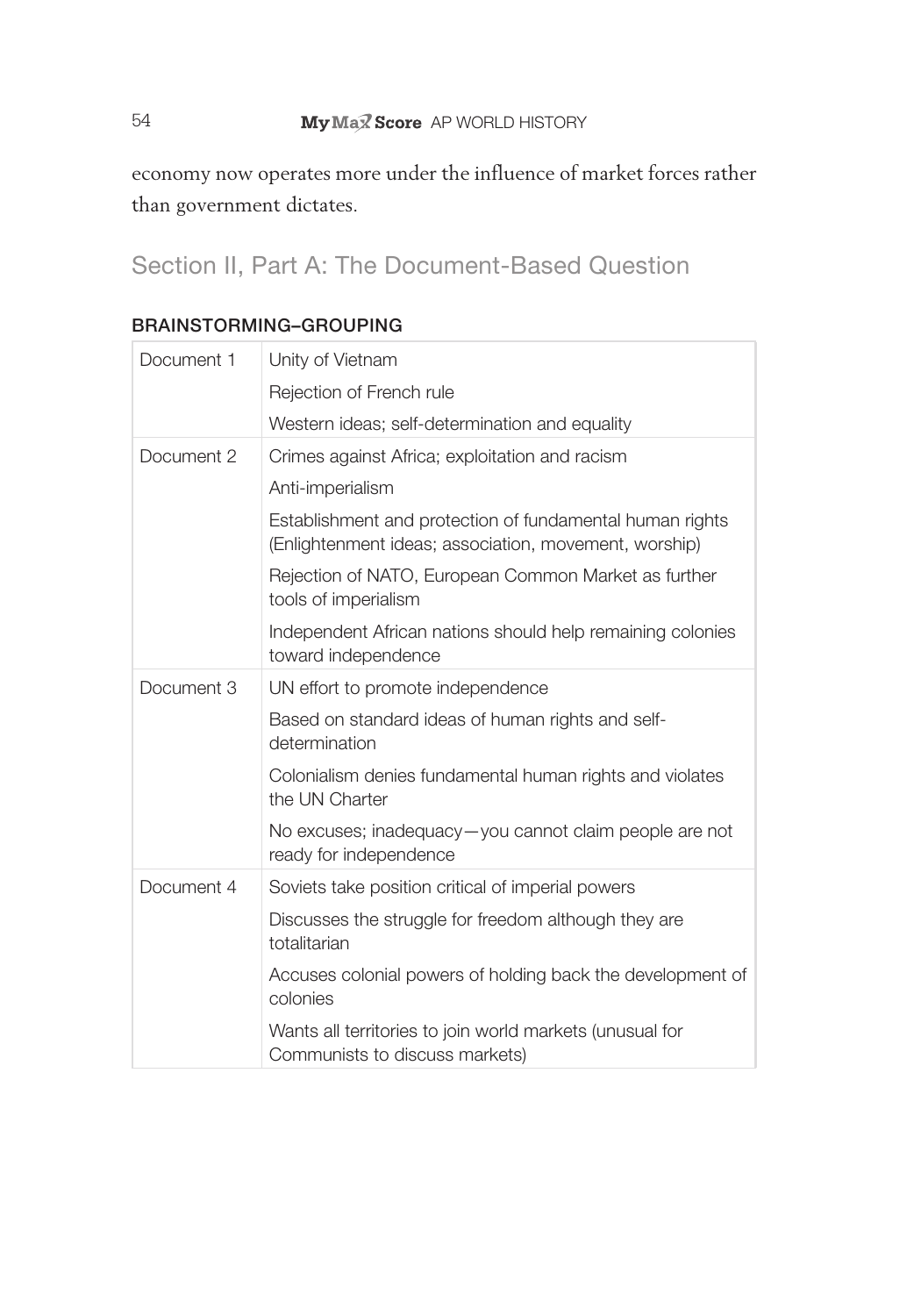| Document 5  | FLN speaks of creating a state under Islam but preserving<br>fundamental freedoms (Western/Enlightenment) including<br>religion |
|-------------|---------------------------------------------------------------------------------------------------------------------------------|
|             | Promises French citizens protection; Algeria was one of the<br>few colonies with large European populations (expats)            |
|             | Group speaks as the government of Algeria; trying to<br>establish legitimacy                                                    |
| Document 6  | French effort to provide greater autonomy, but not<br>independence, to colonies                                                 |
|             | Focus is on greater local control but does not specifically<br>address what "their own interest" includes                       |
| Document 7  | Europeans robbed and exploited the Africans                                                                                     |
|             | African solution to African problems                                                                                            |
|             | Differences in development will be disaster for all                                                                             |
|             | Pan-Africanism (African race united under one federal<br>government)                                                            |
| Document 8  | Independence for India, British now only want to help speed<br>the process                                                      |
|             | Desire for India to remain tied with Britain through the<br>Commonwealth                                                        |
|             | No specifics as to what the British expect or how they will<br>help; they claim all is up to India                              |
| Document 9  | Tunisia follows nonalignment (friendship with all)                                                                              |
|             | U.S. supports freedom of choice according to Kennedy                                                                            |
|             | Decolonization in Africa critical (both)                                                                                        |
|             | Cold War in Africa will only hurt development/progress                                                                          |
|             | Africa should be free to set own policies without outside<br>interference                                                       |
| Document 10 | Kenya must remain neutral and build friendships with all<br>nations                                                             |
|             | No foreign interference with international relationships (anti-<br>Cold War)                                                    |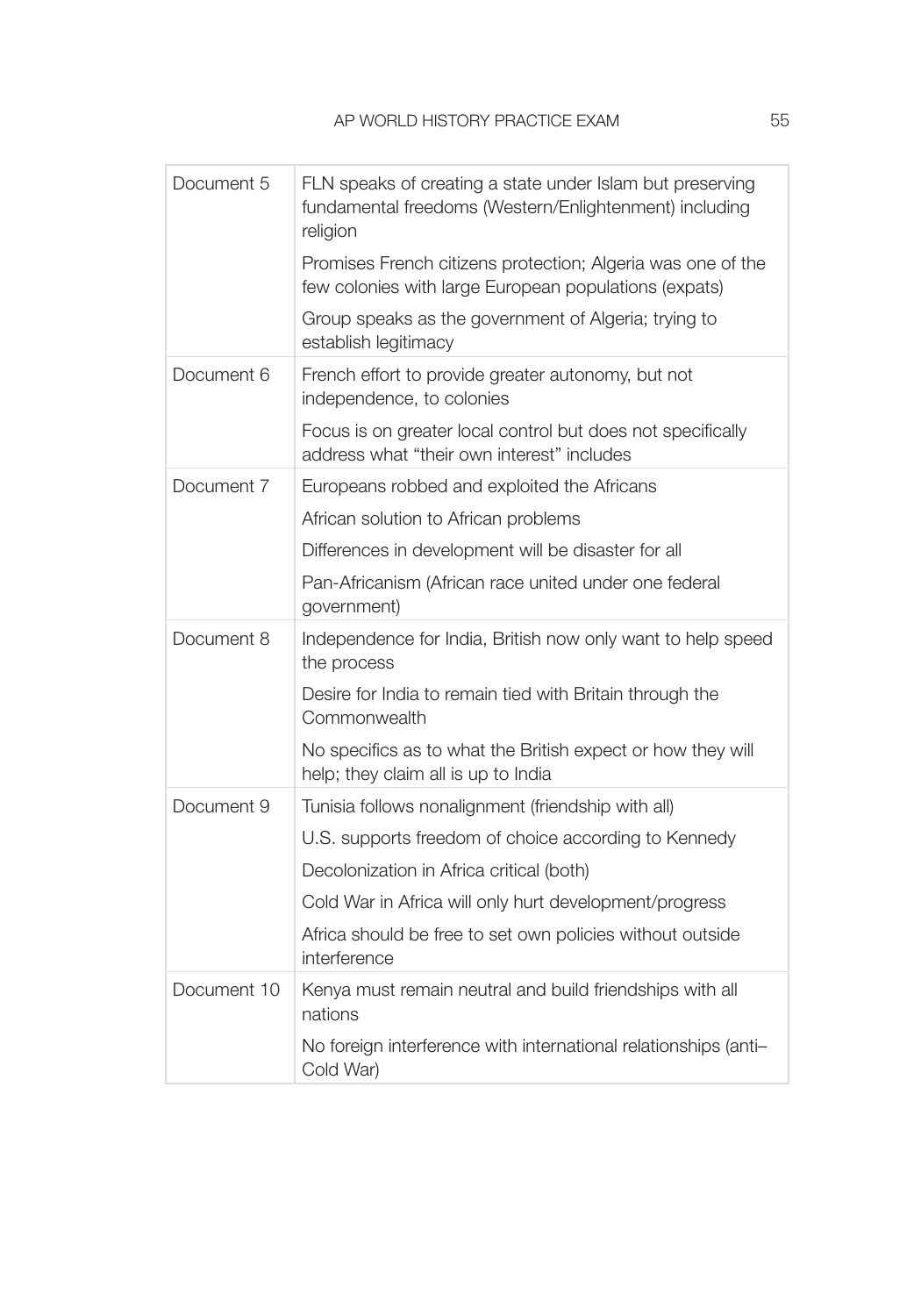Groupings (one possible set)

- Group 1: Independent leaders
	- ° Independent leaders all seem to want to avoid continued foreign influence in their nations
	- ° Documents 1, 7, 9, 10
	- ° Some talk of European/Western ideas of rights and government while others seek their own solutions
	- ° Point of view: each must inspire a new country to remain in power; some may have fought bloody revolutions against European powers
- Group 2: Justice of Independence
	- ° Western ideas of the Enlightenment, human rights, selfdetermination; all make independence the right course for some while others argue that they have new answers and should have the freedom to try them
	- ° Documents 1, 2, 3, 5, 7, 8, 9, 10
	- ° Those in the colonies argue the hypocrisy of the imperial powers (denies the rights that the Enlightenment championed)
	- ° They also argue that some ideas not originating in the West might be better for their nations
	- ° Point of View: Western focus could be to get sympathy from the populations in Europe and the United States; non-Western ideas might be needed to appeal to their own people
- Group 3: International Politics
	- ° Independence was not just an issue of self-determination for all people, it became wrapped up in the Cold War
	- ° Documents 3, 4, 6, 8, 9, 10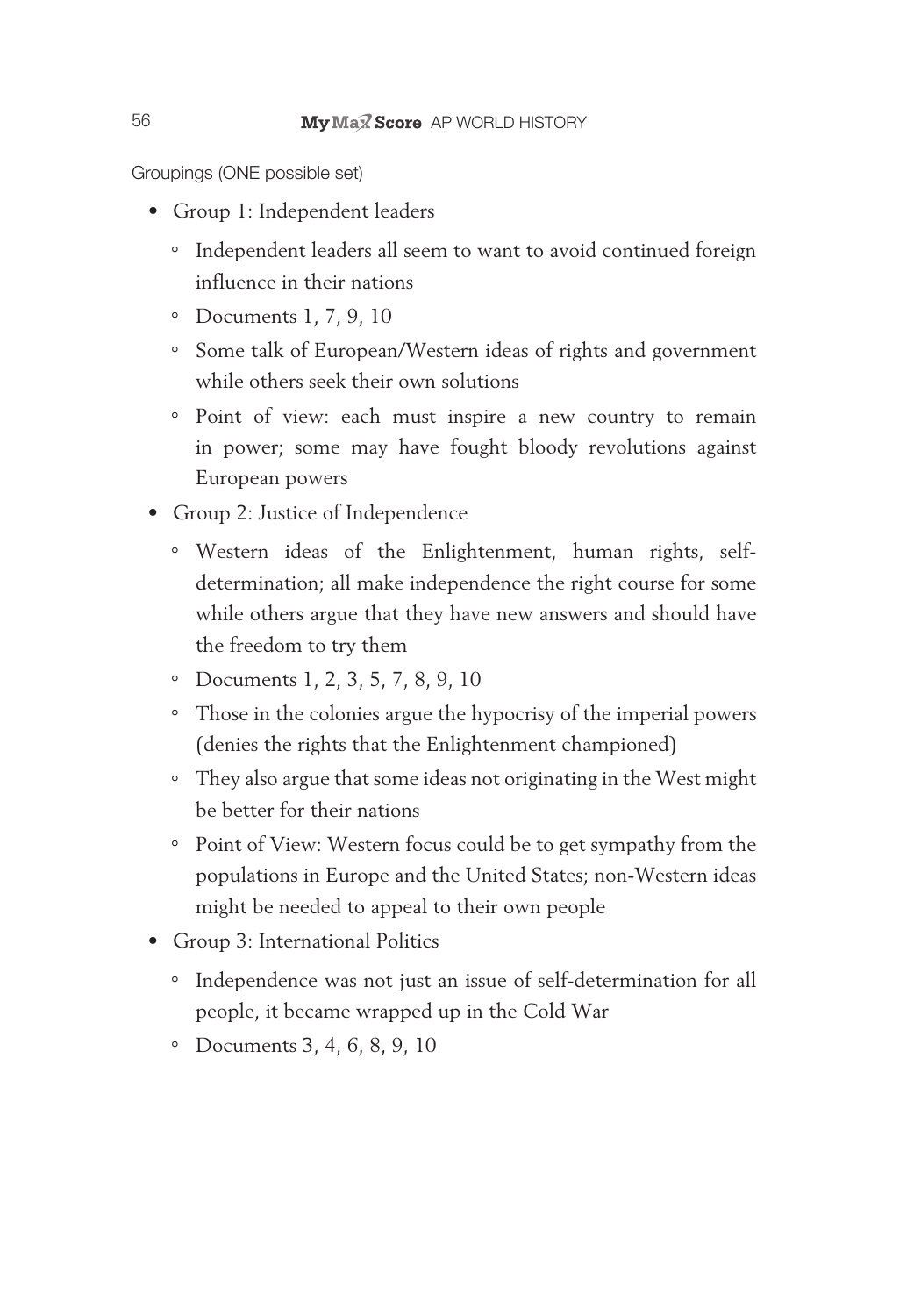- ° Clearly, each side seeks to take advantage of the new nations and the new nations realize this (evident in Khrushchev's speech when he talks as a capitalist although he is the leader of the Soviet Union)
- ° Point of View: Britain and France both seek to maintain some influence, thus paint their policies in favorable terms
- ° Point of View: Neither the Soviets nor the U.S. talk about the dominance they wish to achieve in these newly independent areas

#### **THESIS**

The shock of the Second World War produced a climate for the destruction of the old imperial system. Many leaders of independent movements used this to their advantage, calling for Western-style reforms, using the language of the Enlightenment: specifically selfdetermination and freedoms of speech, religion, and equality. While this was a strong argument and became a core of the mission of the newly created United Nations, not all leaders wanted to adopt Western systems. Some sought their own unique solutions and especially wished to remain outside the politics of the Cold War.

#### body PArAGrAPHS (HoW to Get eACH one StArted)

#### 1st Group: Main Idea

The documents clearly show that the leadership in many of the colonial areas sought to get rid of foreign influence; they no longer wanted to be managed by an elite dependent on foreign power or be ruled by foreigners living in their nation…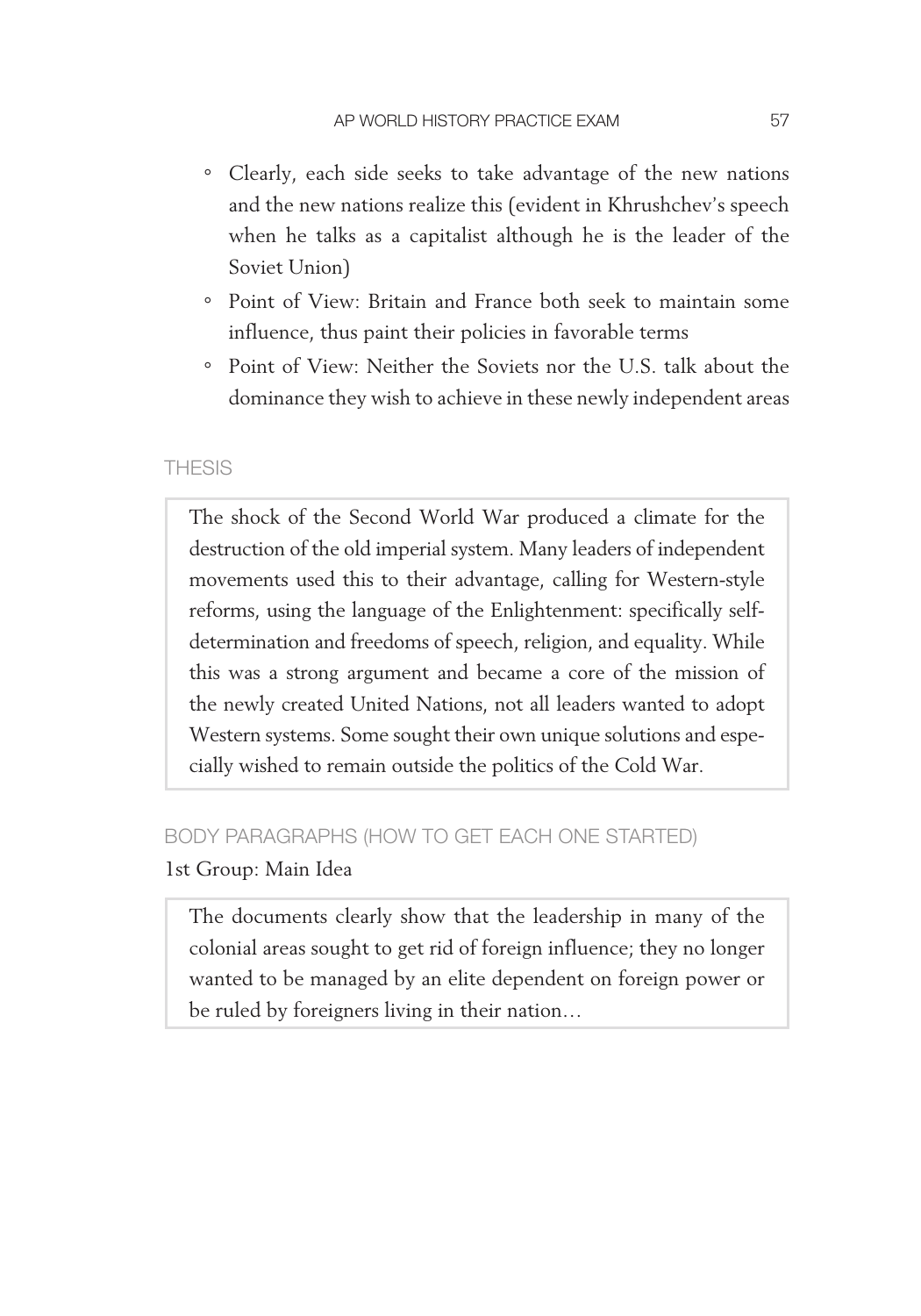2nd Group: Main Idea

The arguments for independence went in two directions. The first emphasized the very political ideas at the base of Western governments: self-determination and a protection of the rights of individuals. The second argued that each society should be allowed to find its own form of governance—self-determination but without the requirement of following the Enlightenment ideas found in the West…

#### 3rd Group: Main Idea

The final cause of independence also reflected the larger global politics of the time. The Cold War pushed both Western nations and the Soviet Union to favor independence when a new nation was seen as favoring their side in the struggle. The Soviets used colonialism as a way of attacking the West as imperialistic and courting independence leaders. The West sought to win allies by granting independence while promoting Western ideas of democracy and free trade…

#### WRAP-UP

The AP World History Exam document-based question essays do not require a conclusion, but they could still include at least one component that may not have been part of one of your body paragraphs: another document. There are several ways to do this.

At the end of the first body paragraph, the following statement would work:

A portion of a constitution written by one of these newly independent nations might go far to support the argument as to whether the independent leaders really believed in the ideas of self- determination and human rights as defined by Western Enlightenment philosophers.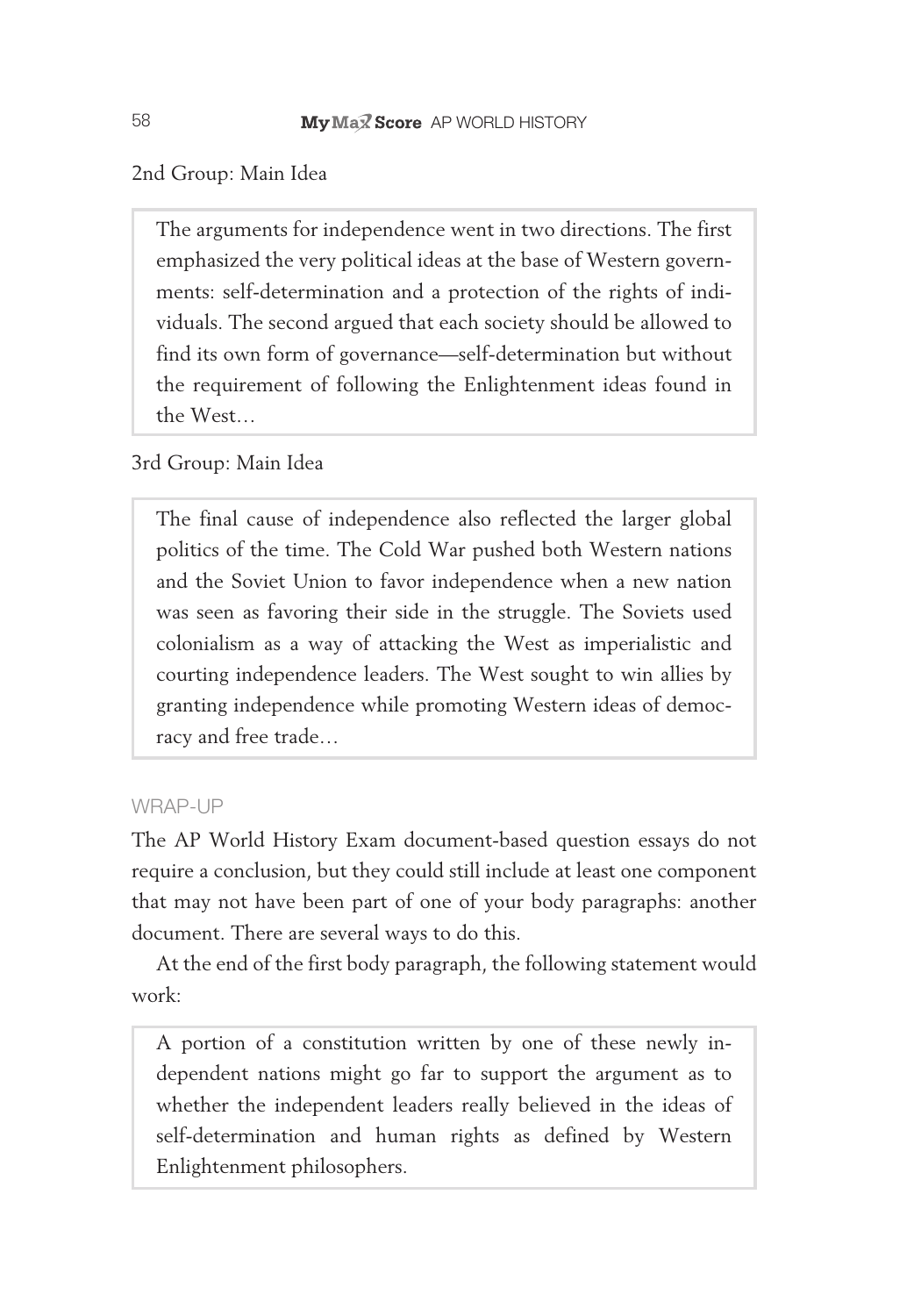As a conclusion, you could include the following:

To better argue the intentions of the Western powers, a document or documents describing their internal policy discussions, not just the press releases as given in Documents 6, 8, and 9, would provide a more sound basis when discussing what the Western powers really thought about decolonization and the possible changes in the global political and economic order associated with so many newly independent nations.

### Section II, Part B: Continuity and Change Over Time

#### **BRAINSTORMING**

| <b>Nations</b> | • Prior to the 1990s, most governments focused on<br>ideology, as the Cold War demanded working with either<br>the U.S. or the Soviet Union or trying to avoid both<br>• Government also fought for better economic conditions,<br>but often ideology limited options as to whom one could<br>trade with |
|----------------|----------------------------------------------------------------------------------------------------------------------------------------------------------------------------------------------------------------------------------------------------------------------------------------------------------|
|                | • The fall of the Communist system in the Soviet Union and<br>Eastern Europe opened up many new opportunities for<br>governments to pursue trade relations                                                                                                                                               |
|                | • Many governments found themselves without economic<br>partners                                                                                                                                                                                                                                         |
|                | The Russians could not and did not want to maintain<br>puppet states like Cuba that once were a key part of<br>their foreign policy                                                                                                                                                                      |
|                | . The United States no longer wished to support<br>nondemocratic states because they did not need them                                                                                                                                                                                                   |
|                | to counter Soviet expansion                                                                                                                                                                                                                                                                              |
|                | • Multinational corporations worked in an environment that<br>limited their ability to do business in all parts of the world<br>• Corporations had often used U.S. interests to protect                                                                                                                  |
|                | themselves from foreign governments, although this did<br>not always work and was unpopular by the 1980s                                                                                                                                                                                                 |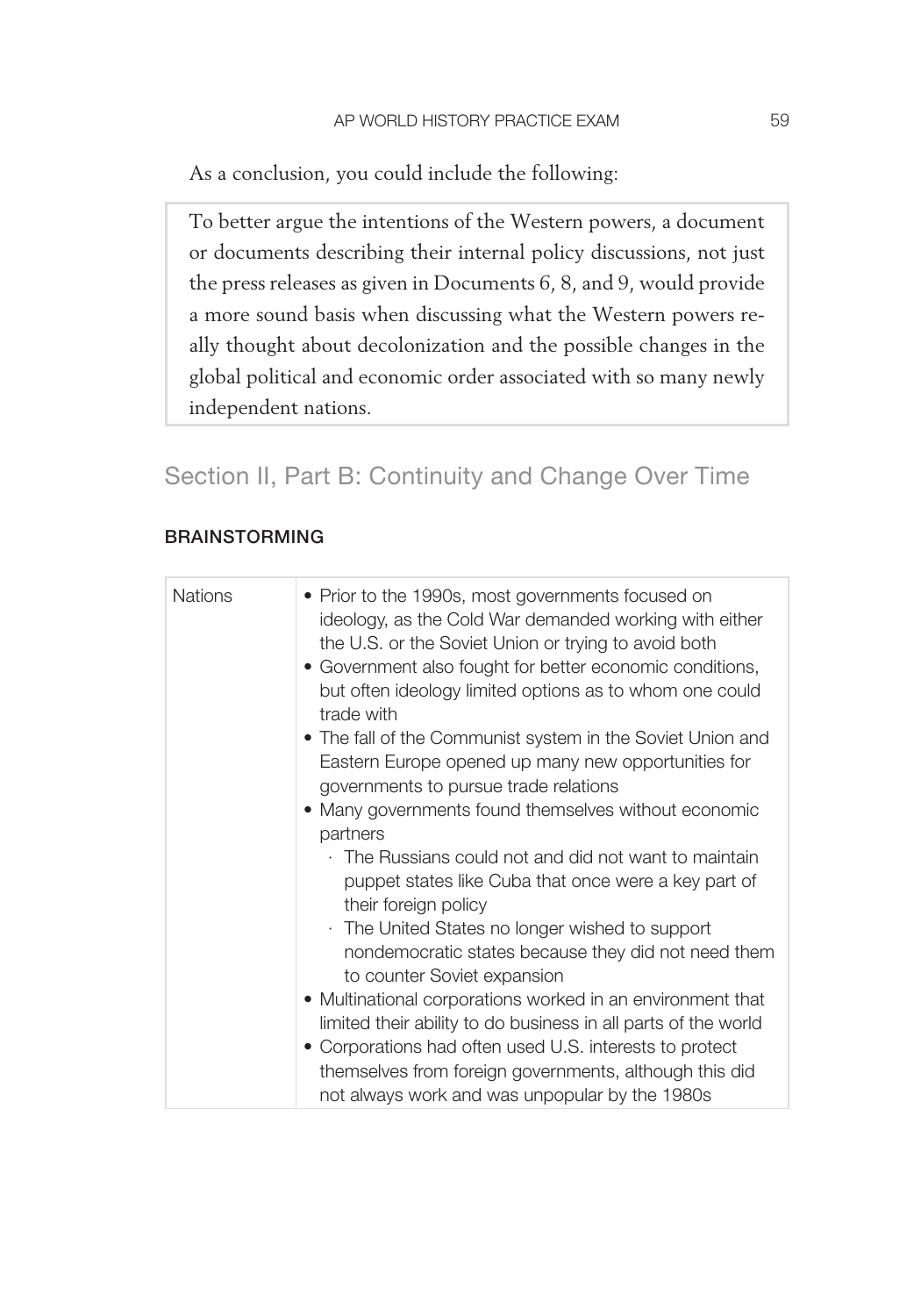## 60 **My Max Score** AP WORLD HISTORY

| Globalization | • Nations now found themselves competing with each other<br>economically<br>· Old allies (NATO members) now fought for trade deals with<br>former enemies in Eastern Europe<br>• Due to cheap labor and relaxed regulations, Communist<br>China became a manufacturing center for global output,<br>forcing a reevaluation of how democratic nations worked<br>with autocratic states<br>• Multinational profits soared, making many corporations far<br>richer than national governments<br>This opened the door for corporations to begin to<br>dictate to foreign governments political and economic<br>policies that benefited the company, not the people<br>Accusations of a new form of imperialism surfaced<br>Even in developed nations, the wealth of multinationals<br>resulted in charges of too much influence in the<br>political process, which was nothing new, but the<br>amounts of money available from corporations reached |
|---------------|-------------------------------------------------------------------------------------------------------------------------------------------------------------------------------------------------------------------------------------------------------------------------------------------------------------------------------------------------------------------------------------------------------------------------------------------------------------------------------------------------------------------------------------------------------------------------------------------------------------------------------------------------------------------------------------------------------------------------------------------------------------------------------------------------------------------------------------------------------------------------------------------------------------------------------------------------|
| New Normal    | unprecedented levels<br>• Governments rise and fall based on global economic<br>trends, with markets operating as a check on government<br>actions even in nondemocratic states<br>• Multinationals are often portrayed now as the new center<br>of imperial power, but they employ massive numbers of<br>workers and their failure can bring down governments                                                                                                                                                                                                                                                                                                                                                                                                                                                                                                                                                                                  |
| Continuities  | • Corporations continue to seek to influence government<br>decisions<br>• Corporations remain governed by profits                                                                                                                                                                                                                                                                                                                                                                                                                                                                                                                                                                                                                                                                                                                                                                                                                               |
| Changes       | • Governments now must answer to economic challenges<br>more than ideology<br>• Both developed and developing nations have governments<br>that are vulnerable to multinational influences<br>• The failure of a corporation can have negative results just<br>as dramatic as the failure of a nation (failed state)                                                                                                                                                                                                                                                                                                                                                                                                                                                                                                                                                                                                                             |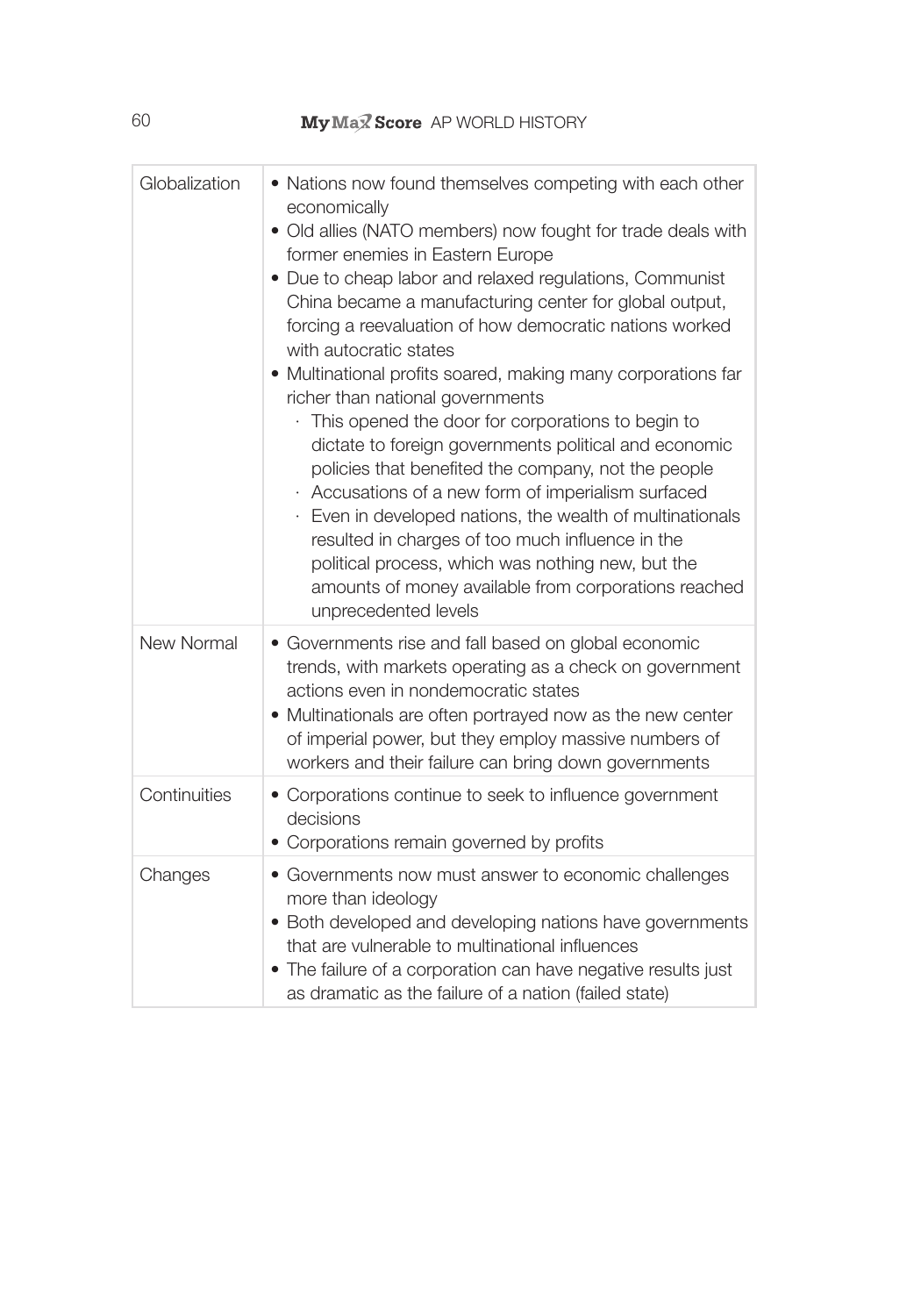#### **THESIS**

The end of the Cold War opened a new phase of human history: the era of globalization. Although international trade is not new, globalization in the late twentieth century affected more nations and individuals than ever before. Governments found themselves fighting not over ideology or territory but over trade deals and tax laws. They also faced the growing influence of multinational corporations whose profits far exceeded many national budgets. While always an influence in government, the amount of wealth now spent by multinationals to influence government decisions reached an all-time high. The multinationals continued to operate under the rule that they must make a profit to survive, but now the opportunities to affect governments and people reached unprecedented levels. Now the failure of a corporation could be more devastating than the failure of a national government, reaching far beyond the boundaries of a single group of nations or even a region.

*Notes*: The essay will focus on the growing power of corporations while maintaining that governmental changes are more a result of increased trade and not any new political revolution. Continuities remain in the goals of corporations and the influence of money in government.

#### body PArAGrAPHS

Continuity: A good essay, to cover continuity, will discuss the change from ideological to economic competition brought about by the end of the Cold War. It will also emphasize the importance of money and economic stability in maintaining a government's control over its people. Corporations will be noted as surviving only if they make their owners (stockholders) a profit.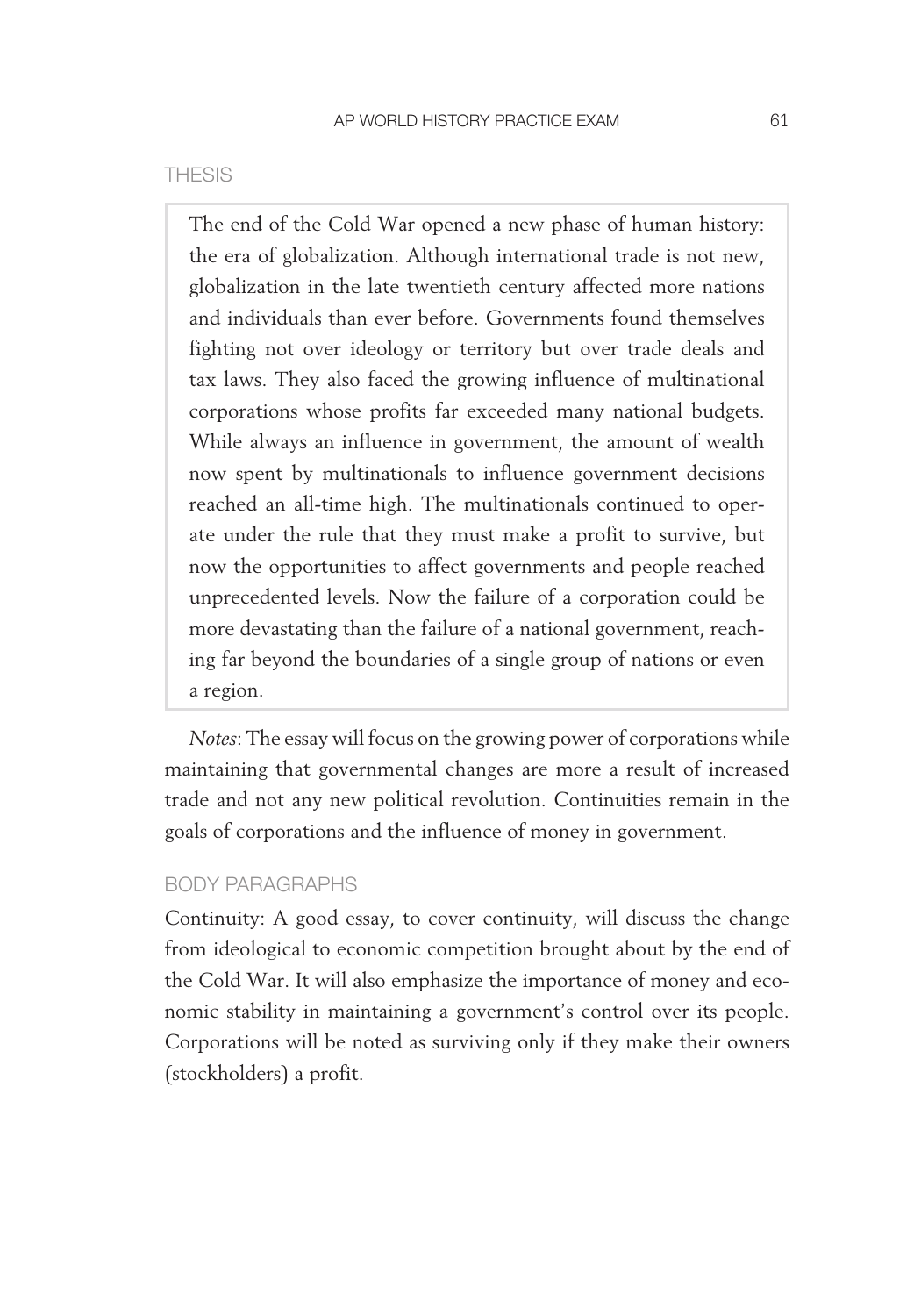Changes: A good essay will introduce the opening of global markets at the end of the Cold War as the key change for both governments and multinational corporations. The breakdown of the East-versus-West barrier established by the Cold War meant greater access to pools of wealth and to investment than at any time since the end of the Second World War. This created an incentive for governments to open their doors to multinationals because it would bring money into their countries and improve their economies. However, many found that the multinationals gained greater influence than the citizens of these nations, and there has been a backlash against governments who promote globalization if the people feel it will cost them their jobs/ livelihoods. But with more money available than many of these governments can lay claim to, multinationals have found themselves in a position to dictate some economic policies to some poorer nations and to even influence elections in developed nations due to the money they can use to finance election campaigns.

Analysis: The essay must explain many of these continuities and changes by offering analysis:

- The end of the Cold War meant that the U.S. and the Soviet Union would no longer financially support many national governments.
- Economic competition crossed the boundaries of old political alliances, creating new international partnerships.
- The profits that could now be concentrated across international lines allow corporations far greater influence than ever before.
- The amount of wealth controlled by multinationals makes government support of them crucial to economic stability; the phrase "too big to fail" during the 2008 financial crisis reflects this reality.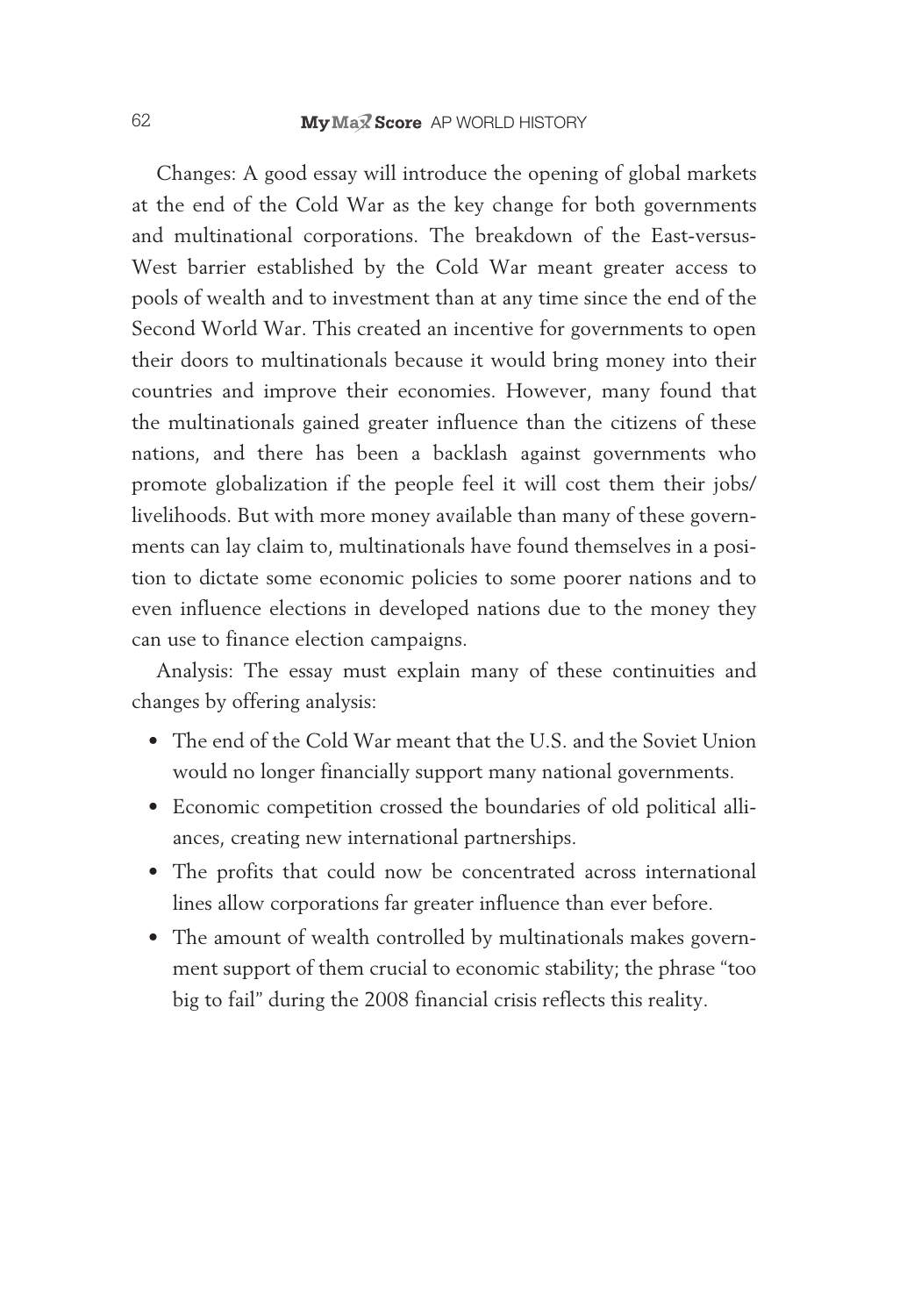## Section II, Part C: Compare-Contrast Essay

| <b>SOVIET UNION</b>                                                                                                                          | <b>UNITED STATES</b>                                                                                                                                                         |
|----------------------------------------------------------------------------------------------------------------------------------------------|------------------------------------------------------------------------------------------------------------------------------------------------------------------------------|
| Expansion of Communism                                                                                                                       | Containment policy called for the<br>acceptance of current Communist<br>governments but the prevention of<br>Communist expansion; this included<br>the use of military force |
|                                                                                                                                              | • Korean War<br>• Vietnam War                                                                                                                                                |
| Eastern Europe as a buffer to invasion                                                                                                       | Support of Western allies in Europe<br>with massive military force, including<br>nuclear weapons as a deterrent                                                              |
| Control over international Communist<br>movement                                                                                             | Japan also included under nuclear<br>umbrella                                                                                                                                |
|                                                                                                                                              | Communist nations often viewed as<br>a unified block, even China and the<br>Soviets                                                                                          |
| Support of rebellion with military<br>equipment and advisors                                                                                 | Government in developing nations<br>given military equipment and support;<br>even those without a legitimate<br>democratic government                                        |
| Support of Communist governments<br>with economic assistance, military<br>weaponry, training, and military<br>personnel (mostly as advisors) |                                                                                                                                                                              |
| Rarely direct military intervention, but<br>swift and overwhelming when used                                                                 | Troops often deployed overseas to<br>stop Communist insurgencies                                                                                                             |
|                                                                                                                                              | No direct attacks on Soviet Union                                                                                                                                            |
| MAD (mutually assured destruction)                                                                                                           | MAD (mutually assured destruction)                                                                                                                                           |

### Brainstorming t Chart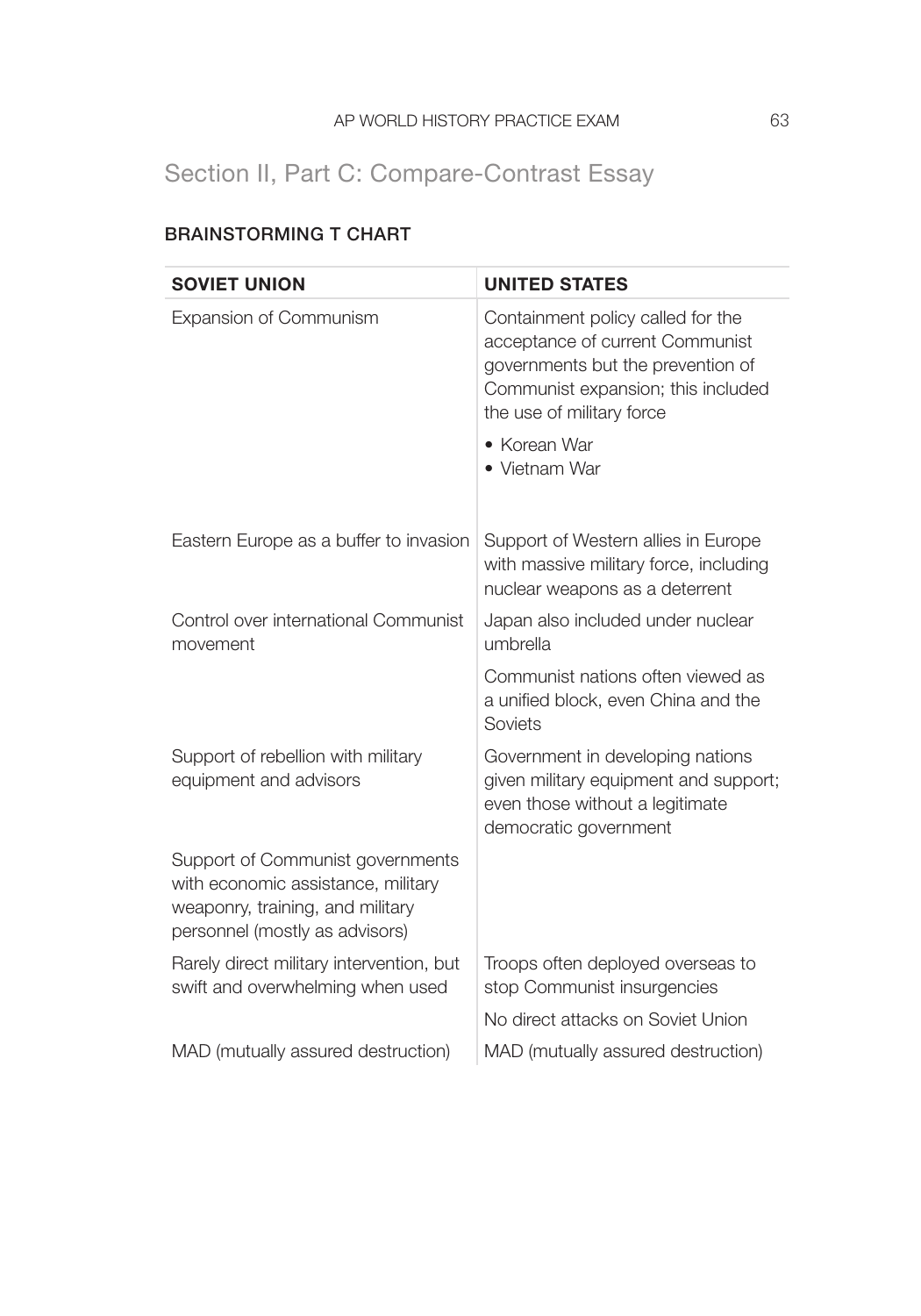#### **THESIS**

During the Cold War, the United States and the Soviet Union viewed each other as their deadliest enemy, an enemy determined to see them fall. However, nuclear realities forced the two nations to live with each other. Their foreign policies reflect this reality. Both avoided directly attacking the other. Both sought to use developing nations as a means of advancing their own interests and preventing gains by their opponent. Both gave large numbers of weapons to developing governments to support this policy, creating military dictatorships that did not truly reflect democratic or Communist ideologies. Both also sent troops to foreign nations to support these governments by providing training to their military personnel and to act as an immediate threat should the government begin to favor the other side. The Soviets also acted based on their recent history. Eastern Europe was maintained as a buffer against possible invasion. The United States, determined to not allow the spread of Communism, altered its previous international policy of isolationism, especially outside of the Americas, by taking rapid military action when it felt Communist expansion was in progress, such as in Korea and Vietnam.

#### body PArAGrAPHS

- First: The danger of nuclear war (mutually assured destruction, or MAD) as a limit to the ability of the two nations to directly come into conflict with each other.
- Second: The use of third world or developing countries as a means of proxy fighting; this included funding insurgencies or revolutions, providing military weapons and training, and providing money to help governments maintain their budgets. It did not include forcing Communist or Western ideology on these new governments.